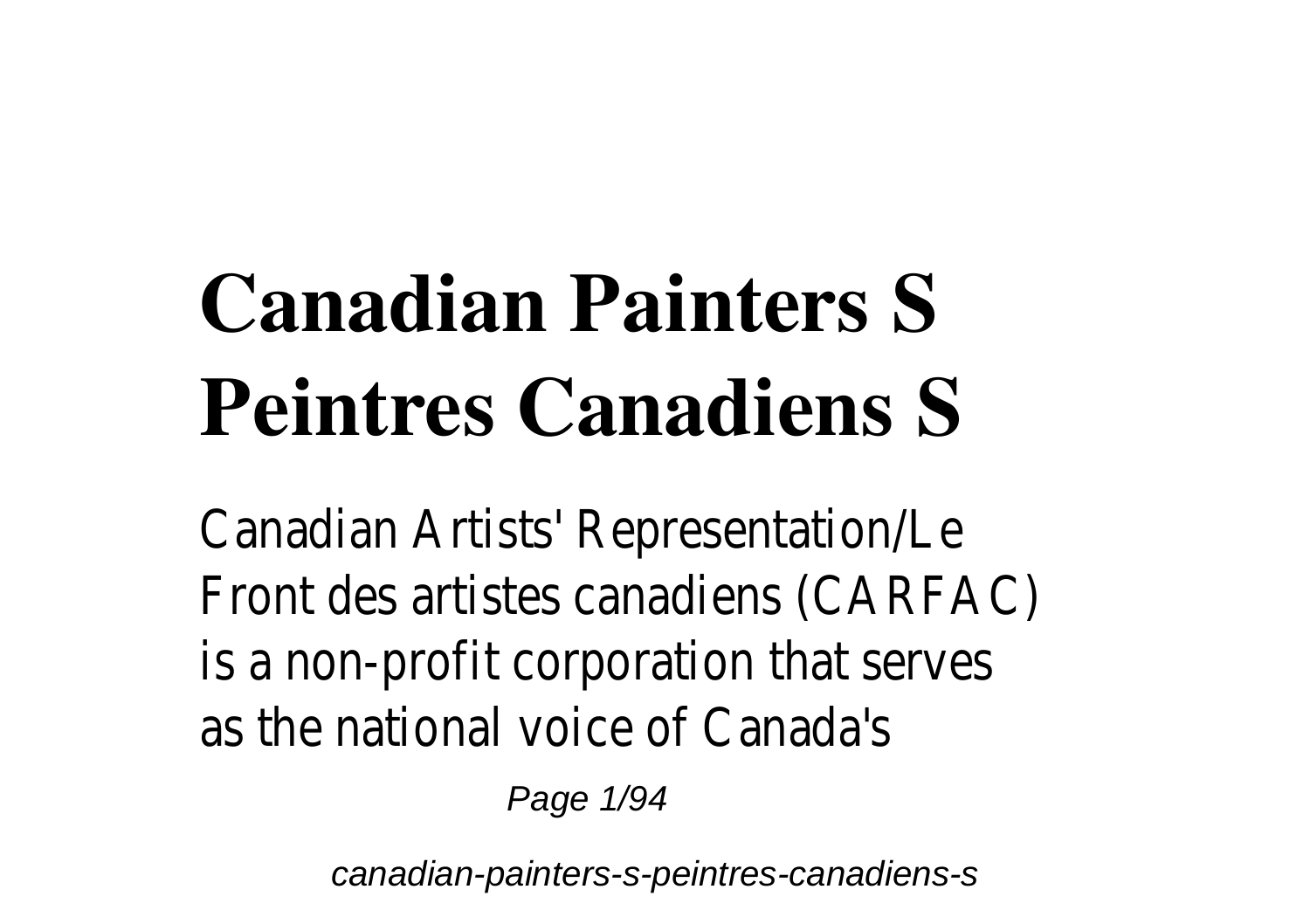professional visual artists. The mand of CARFAC is to promote the visual arts in Canada, to promote a socioeconomic climate that is conducive to the production of visual arts in Cana and to conduct research and engage public education for ...

? Senitt Dolls & Puppets ? 1093 Sen Page 2/94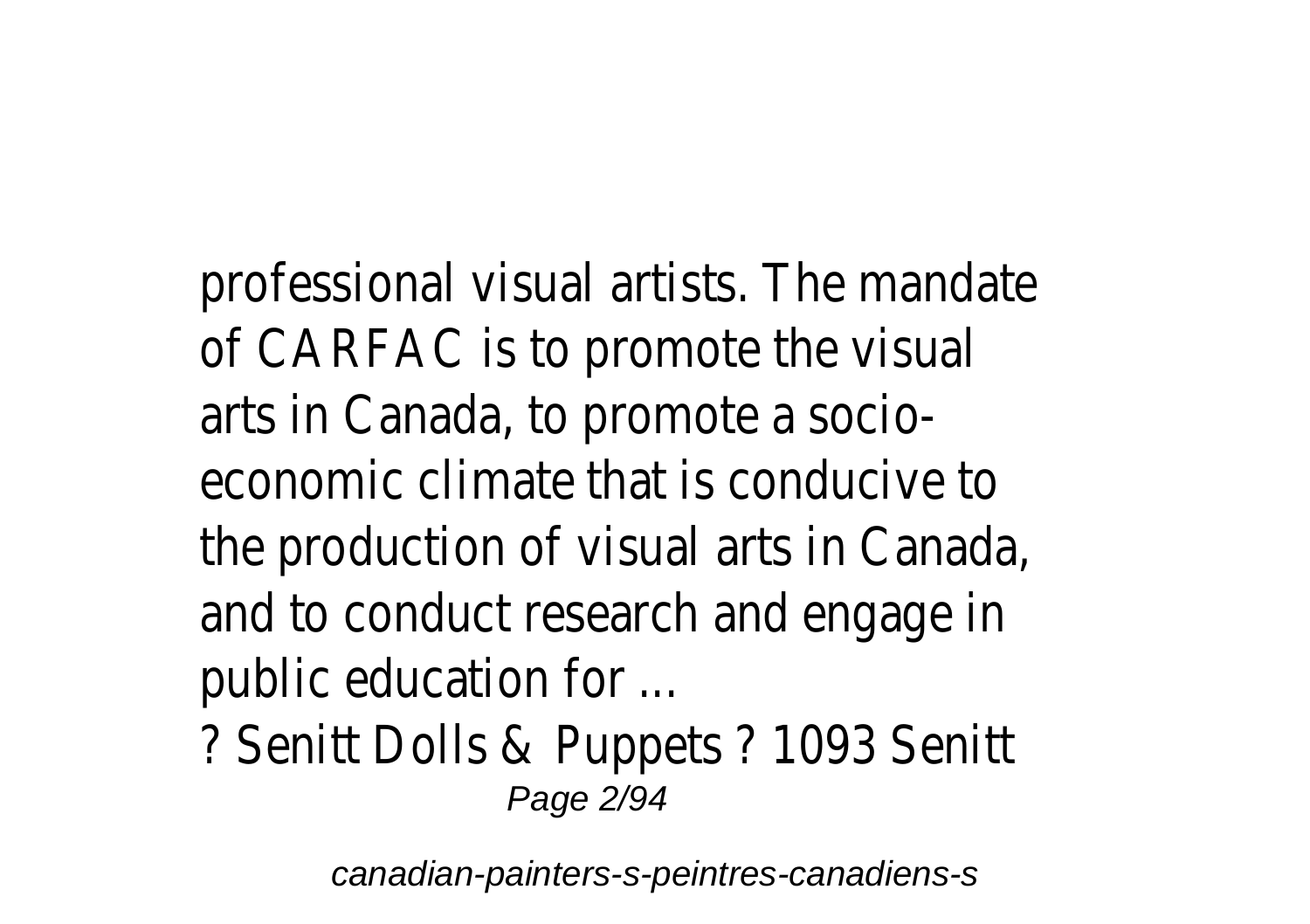Hill Dr, Carnarvon, Ontario, 7054893307 ? Senitt Dolls & Puppe Carnarvon, Dolls, Puppets, Stuffed To And Dolls, Dolls And Puppets May 21, 2015 - Explore  $a$  and  $a$ <sup>2</sup> s bo "Artistes peintres canadiens" on Pinterest. See more ideas about Art, Painting and Canadian art. Page 3/94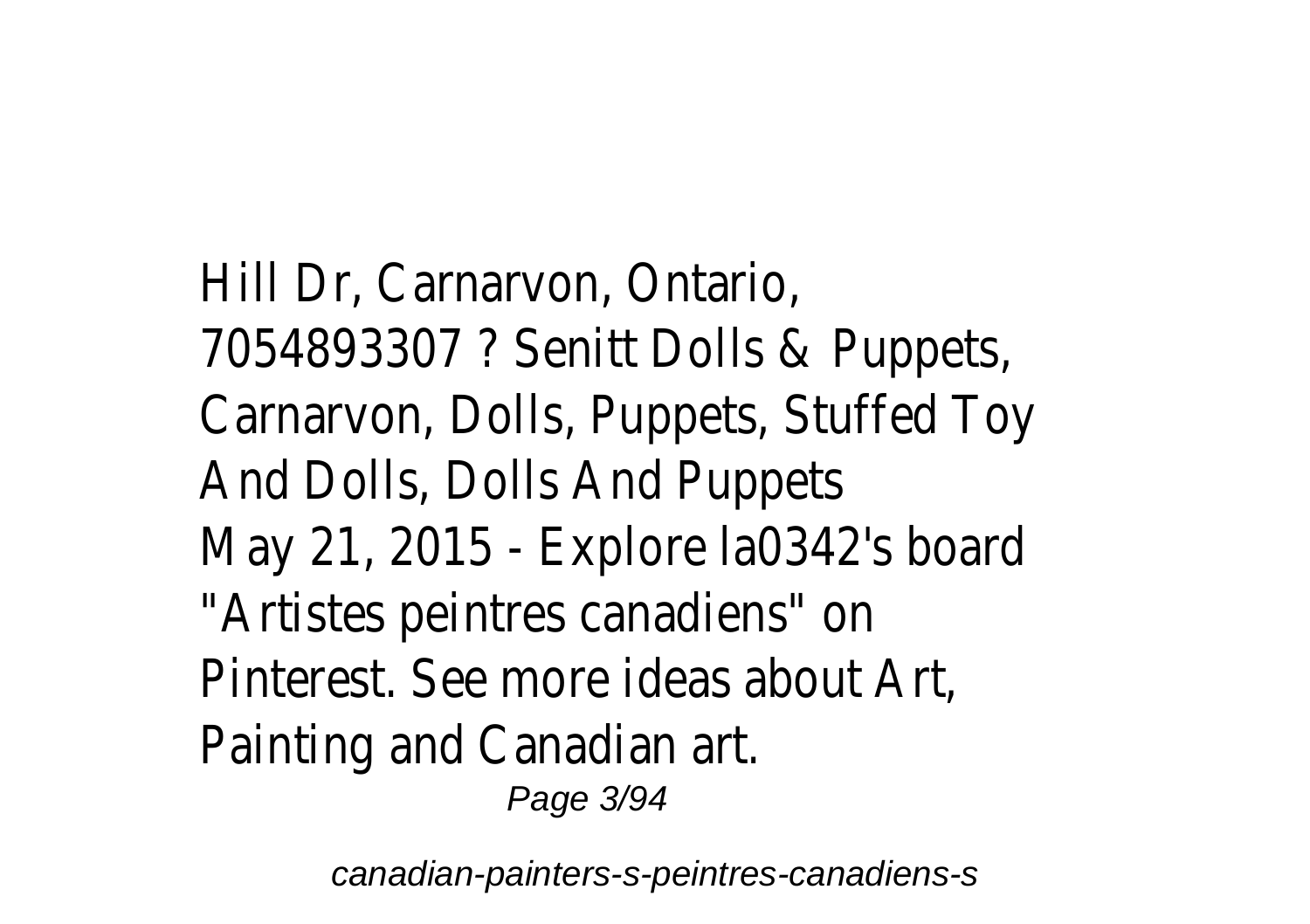Canadian artists in visual arts --Do v have your name? To add a link to your site, or your name to this index or a image of your art, write to me at flareau@rogers.com -- it's free. References in parentheses / Référen entre parenthèses M Canadian Painters S Peintres Page 4/94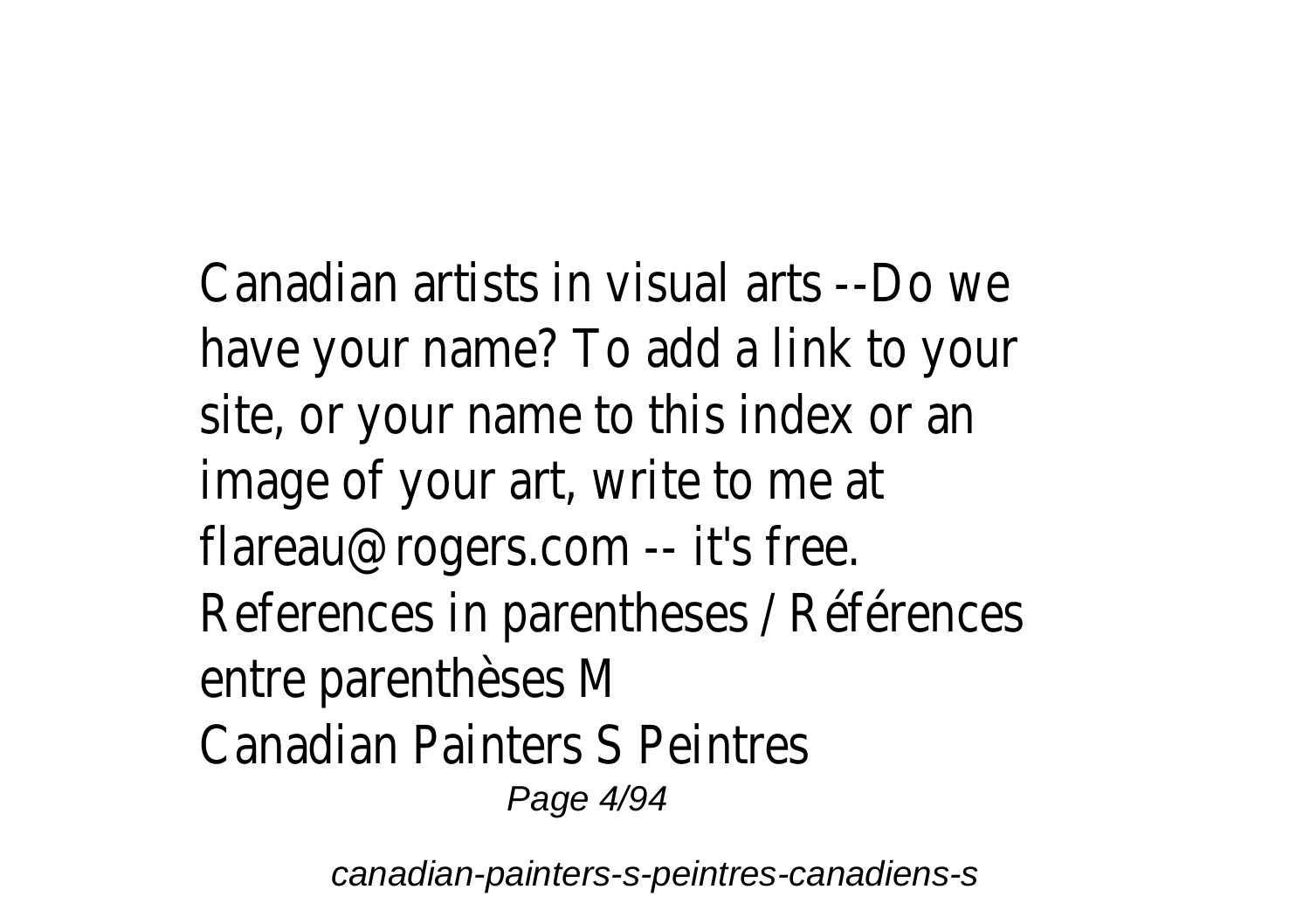#### **Canadiens**

Canadian artists in visual arts --Do y have your name? To add a link to your site, or your name to this index or a image of your art, write to me at flareau@rogers.com -- it's free. References in parentheses / Référen entre parenthèses S., H., act. 1839-7 Page 5/94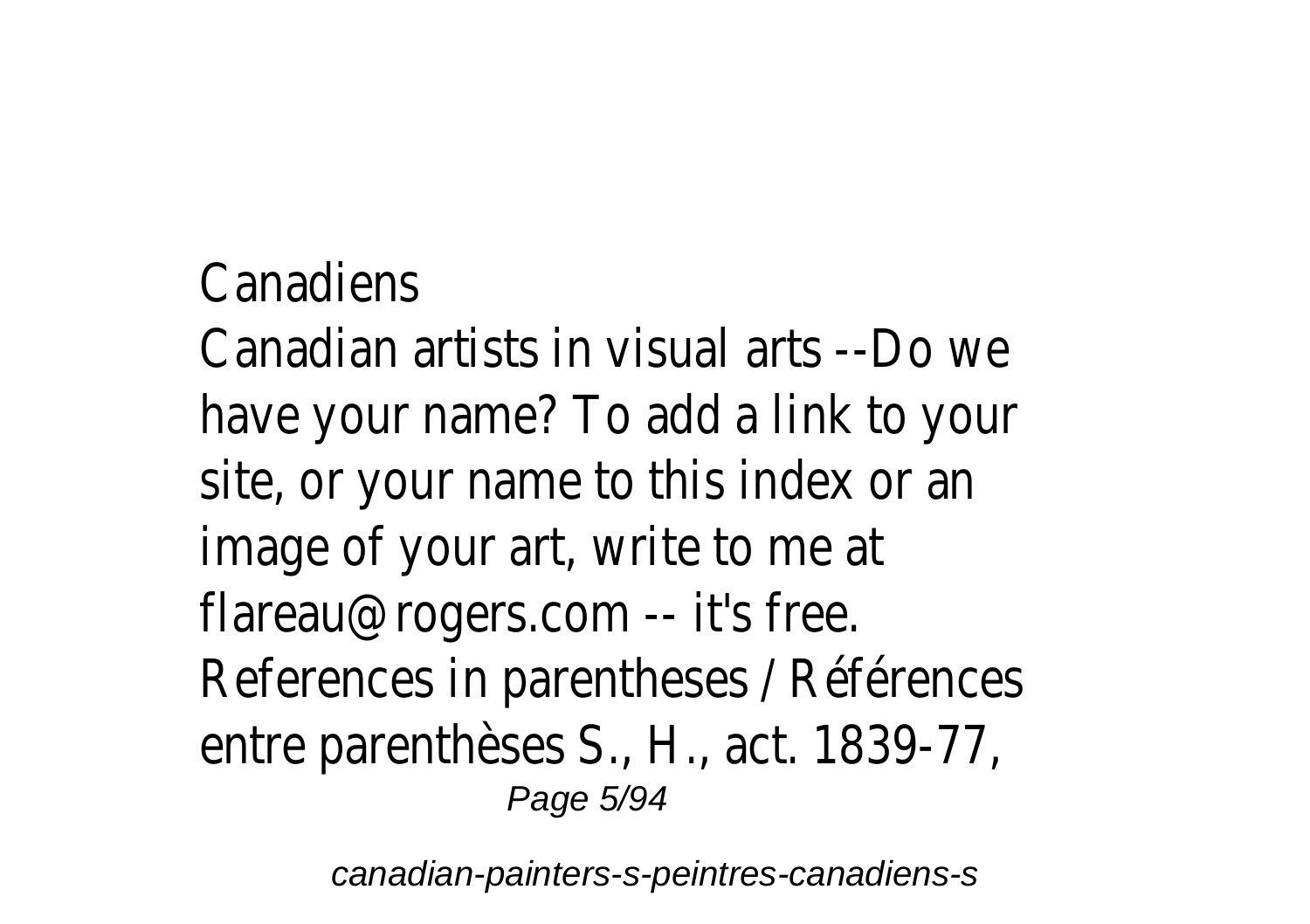### (McKendry; Coverdale Collection of Canadiana)

#### Canadian Painters S - Peintres canadiens S Artistes canadiens en arts visuels -- Avons-nous votre nom? Pour ajouter Raginsky, Nina, 1941-, photographer Page 6/94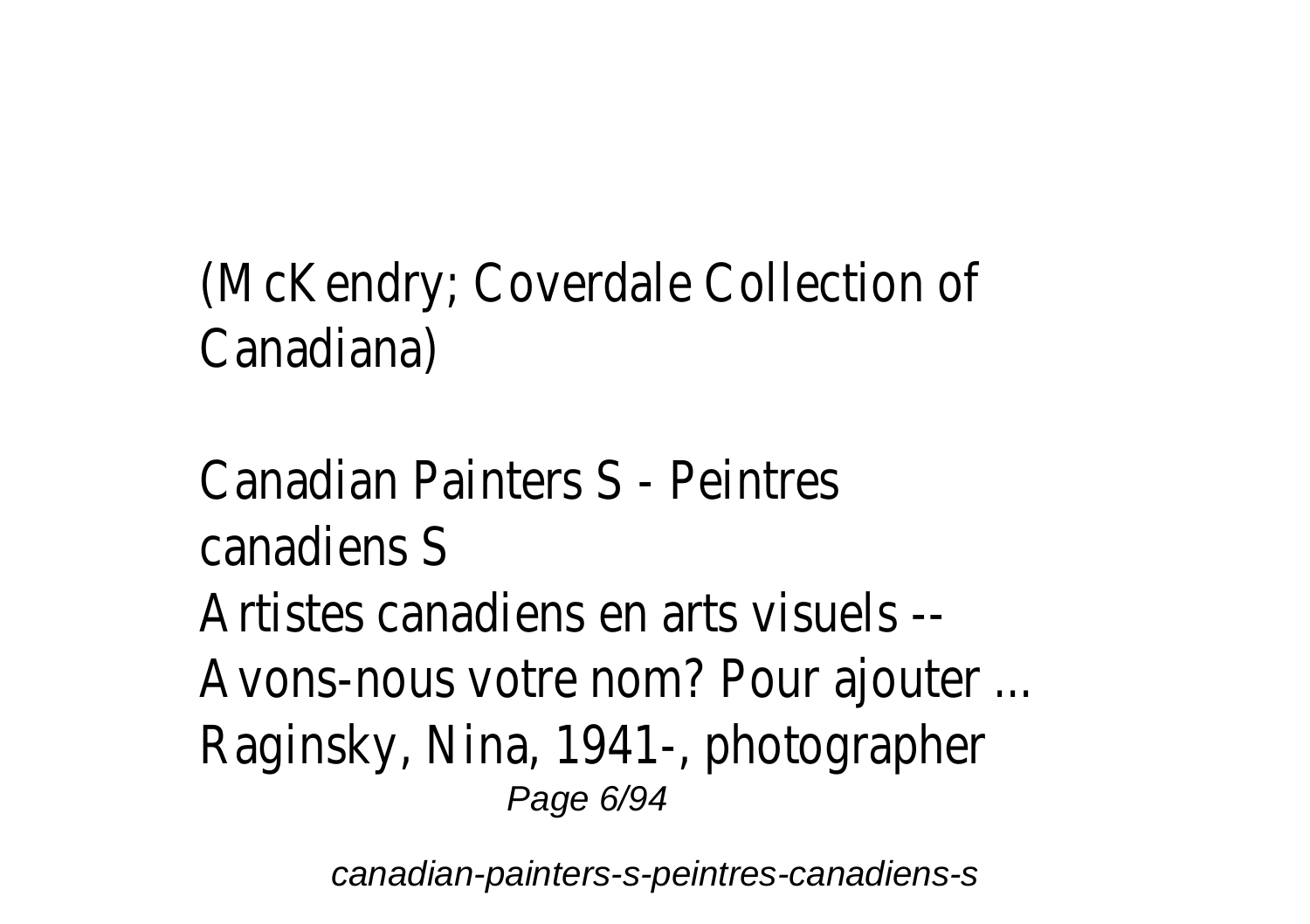and painter (The 60 s in Canada; Canadian Encyclopedia -- Photographers; \_\_\_\_\_Photography Canada 1967; Image 6: Contemporar Photography 1970; Image 6: Contemporary Photography 1970) ... Art Gallery of Hamilton; Peintres juifs de ...

Page 7/94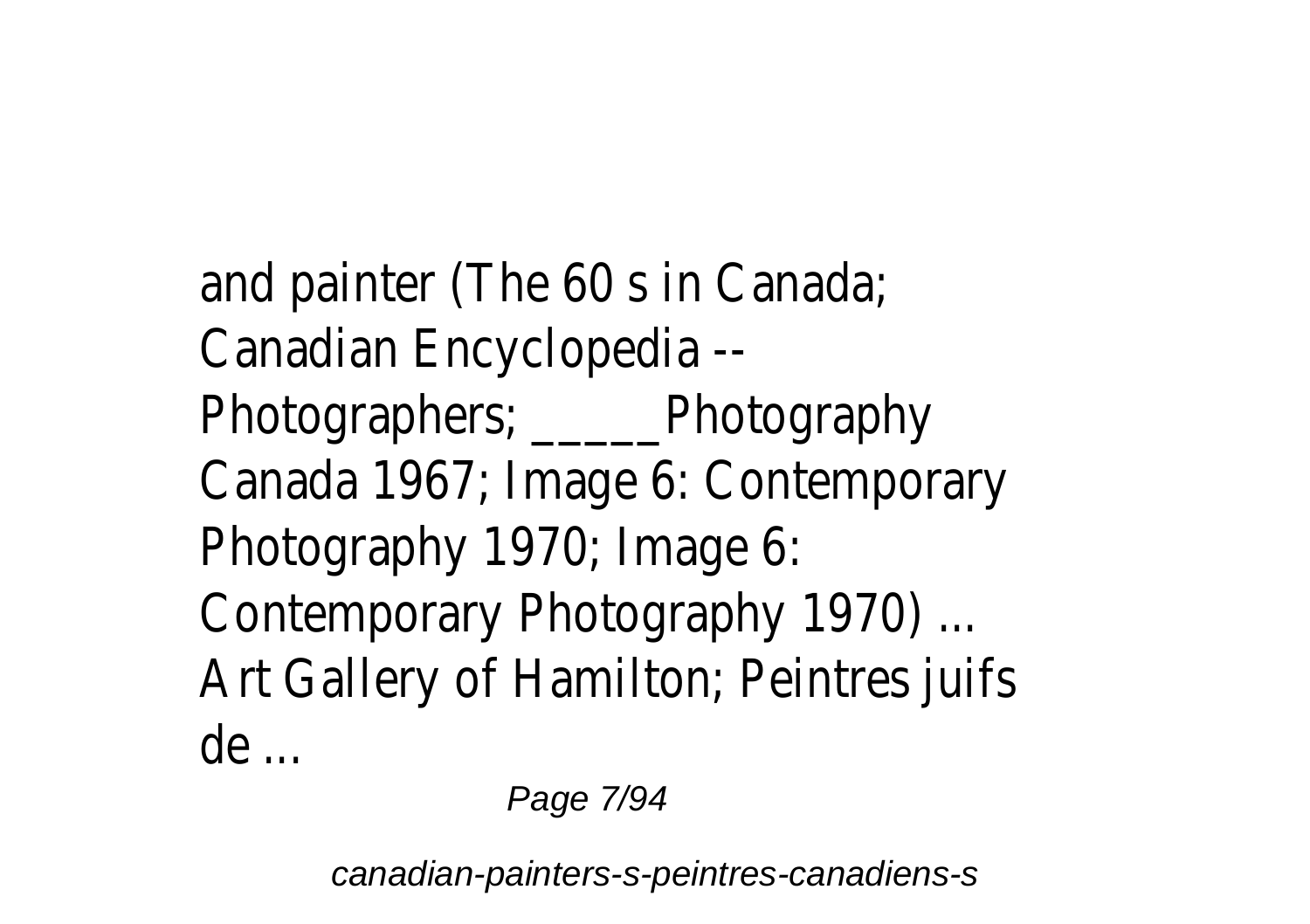#### Canadian Painters S - Peintres canadiens S

Canadian artists in visual arts --Do v have your name? To add a link to your site, or your name to this index or a image of your art, write to me at flareau@rogers.com -- it's free. Page 8/94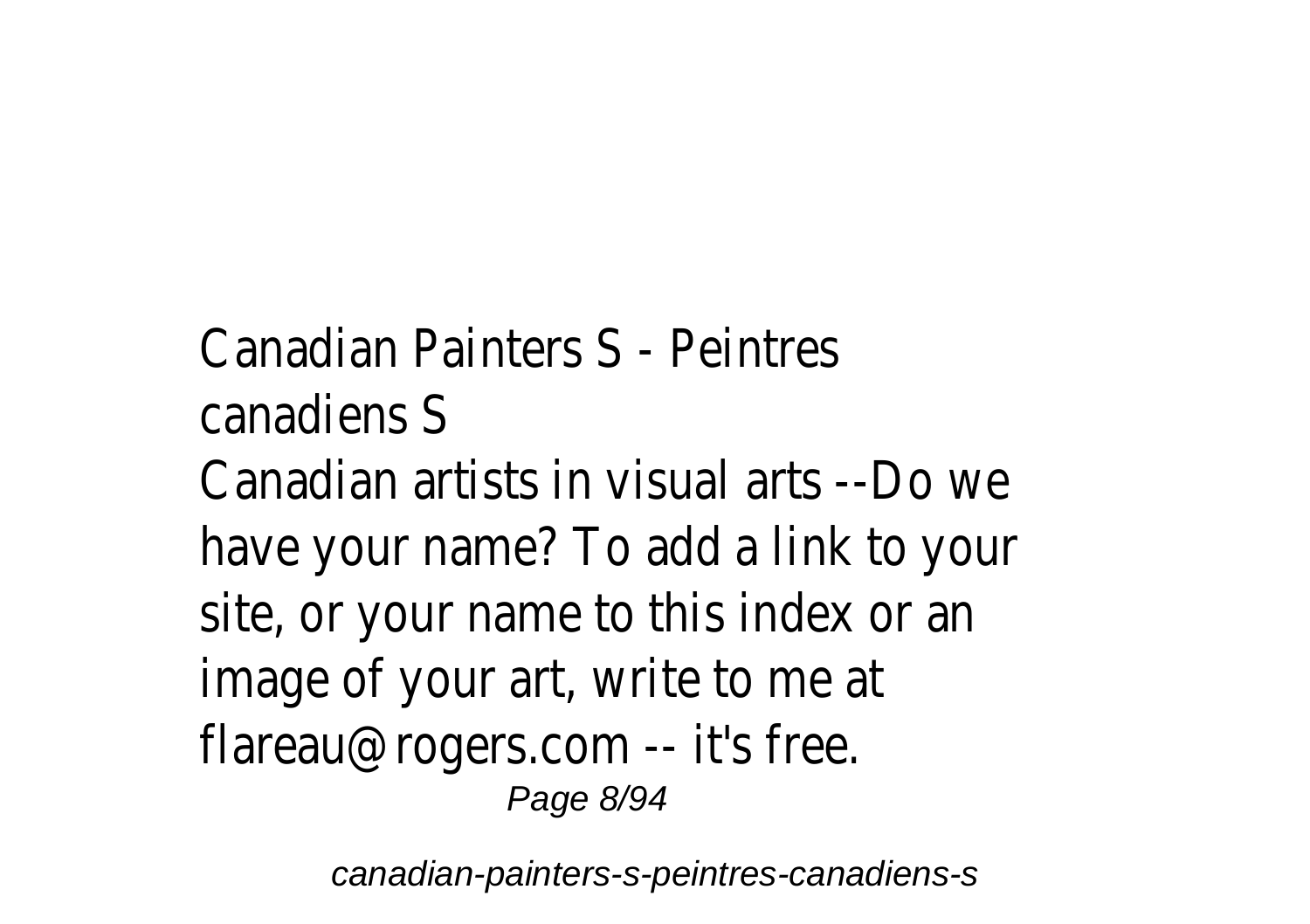References in parentheses / Référen entre parenthèses----- A

peintres canadiens --A / Canadian Artists A May 21, 2015 - Explore  $a$  and  $a$ <sup>2</sup> s bo "Artistes peintres canadiens" on Pinterest. See more ideas about Art, Page 9/94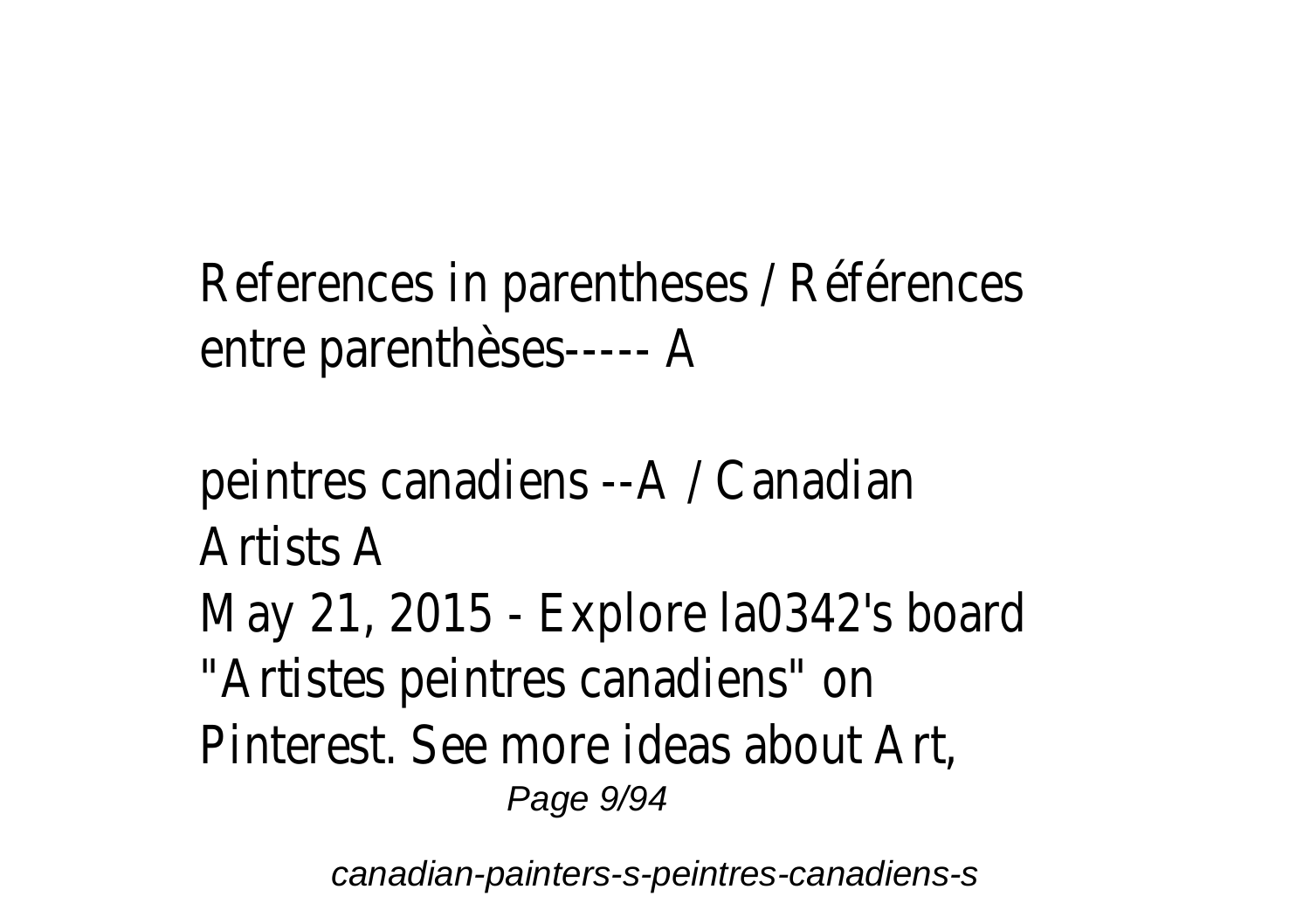Painting and Canadian art.

Artistes peintres canadiens - Pintere 9 juin 2019 - Explore ylarivee's board "Peintres Québécois et Canadiens", followed by 646 people on Pinterest. Voir plus d'idées sur le thème Peintre québécois, Peintre et Art canadien. Page 10/94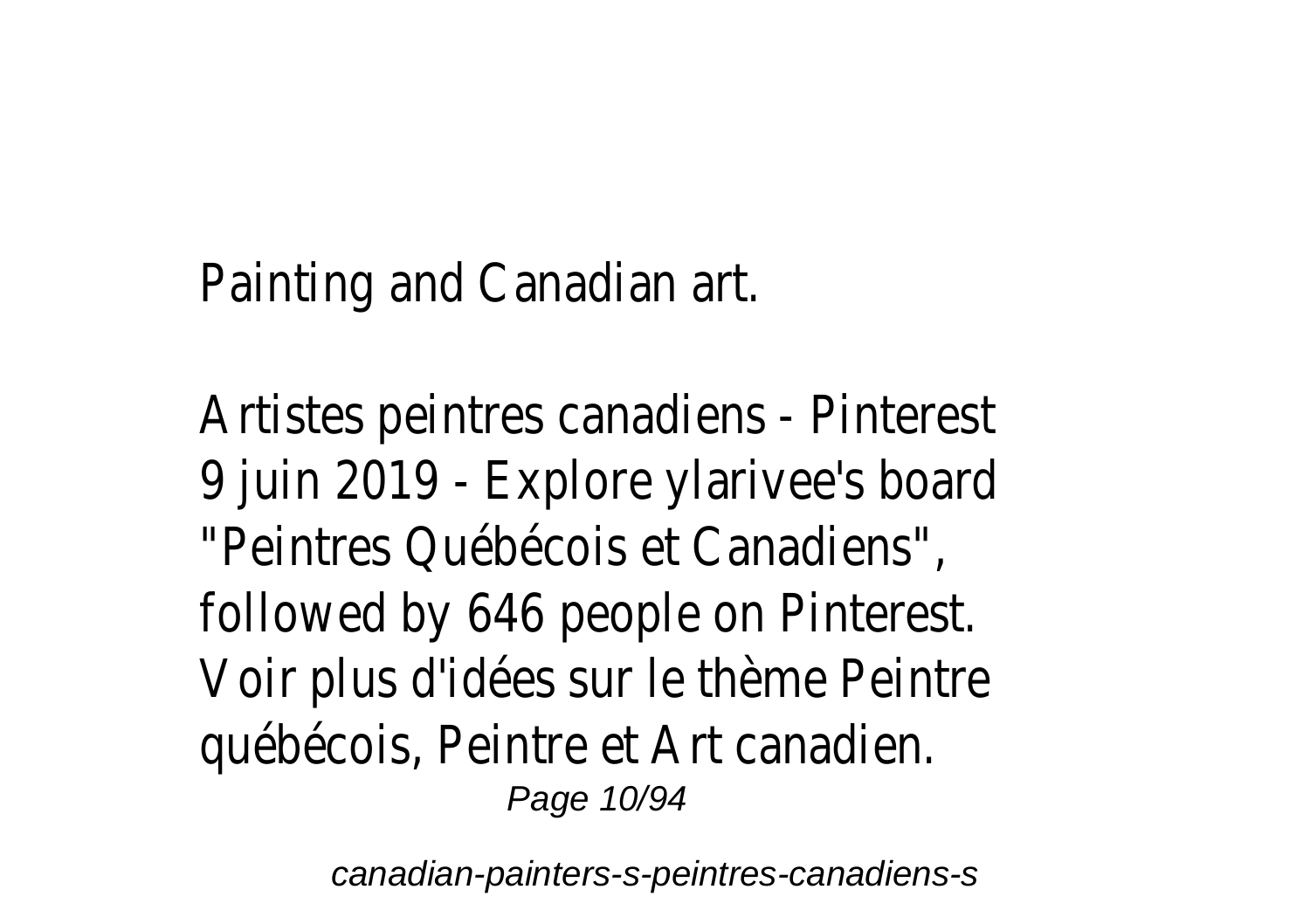#### Peintres Québécois et Canadiens pinterest.com

39 Canadian Artists paintings ranked order of popularity and relevancy. At ArtRanked.com find thousands of paintings categorized into thousands categories. ... Canadian Painters S, Page 11/94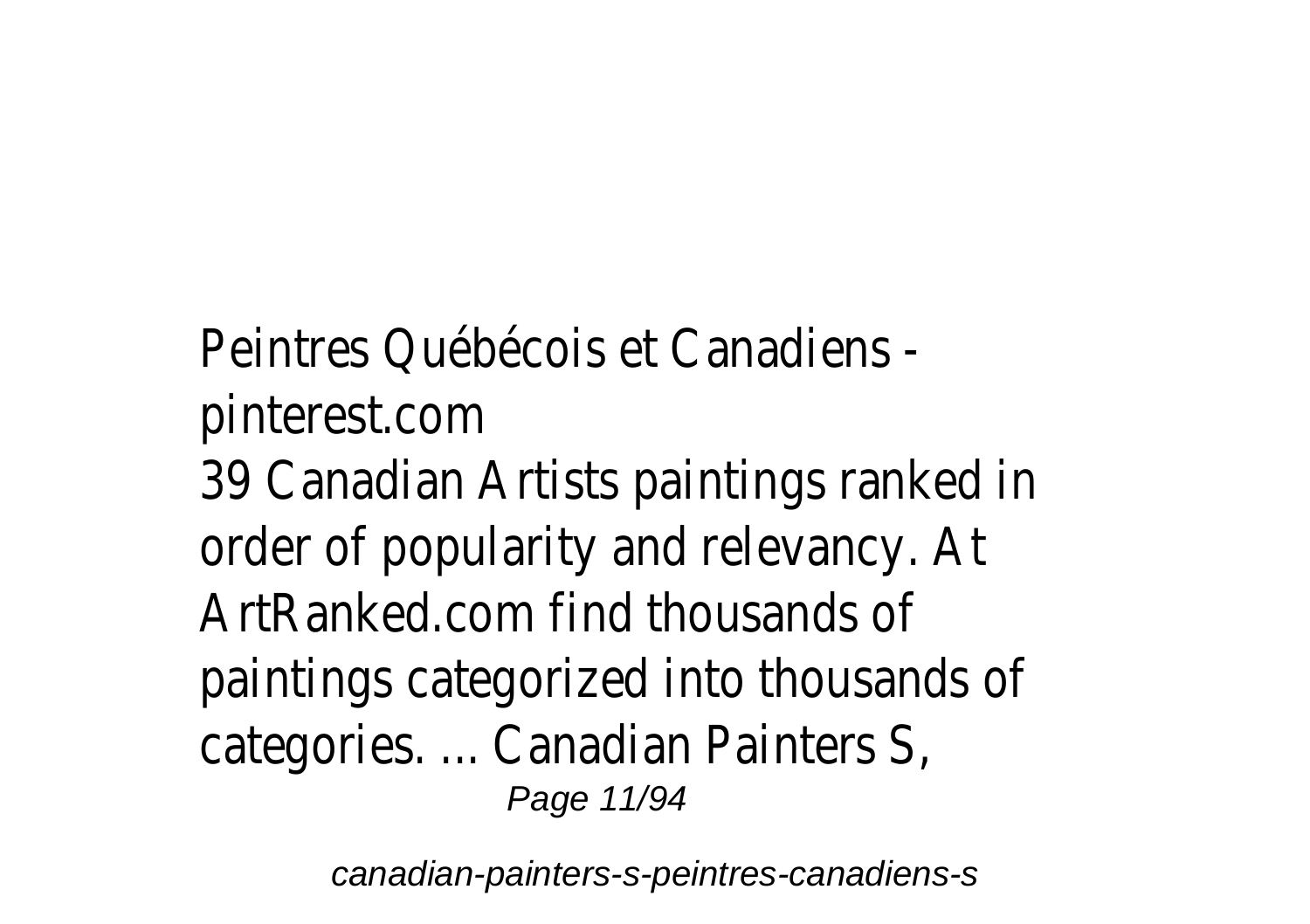Peintres canadiens S. lareau-law.ca. lareau-law.ca. helpful non helpful... Spandau, > Paintings > Canadian, ist Carole Spandau Paintings. fineartamerica.com ...

Canadian Artists paintings - Art Ranked

Page 12/94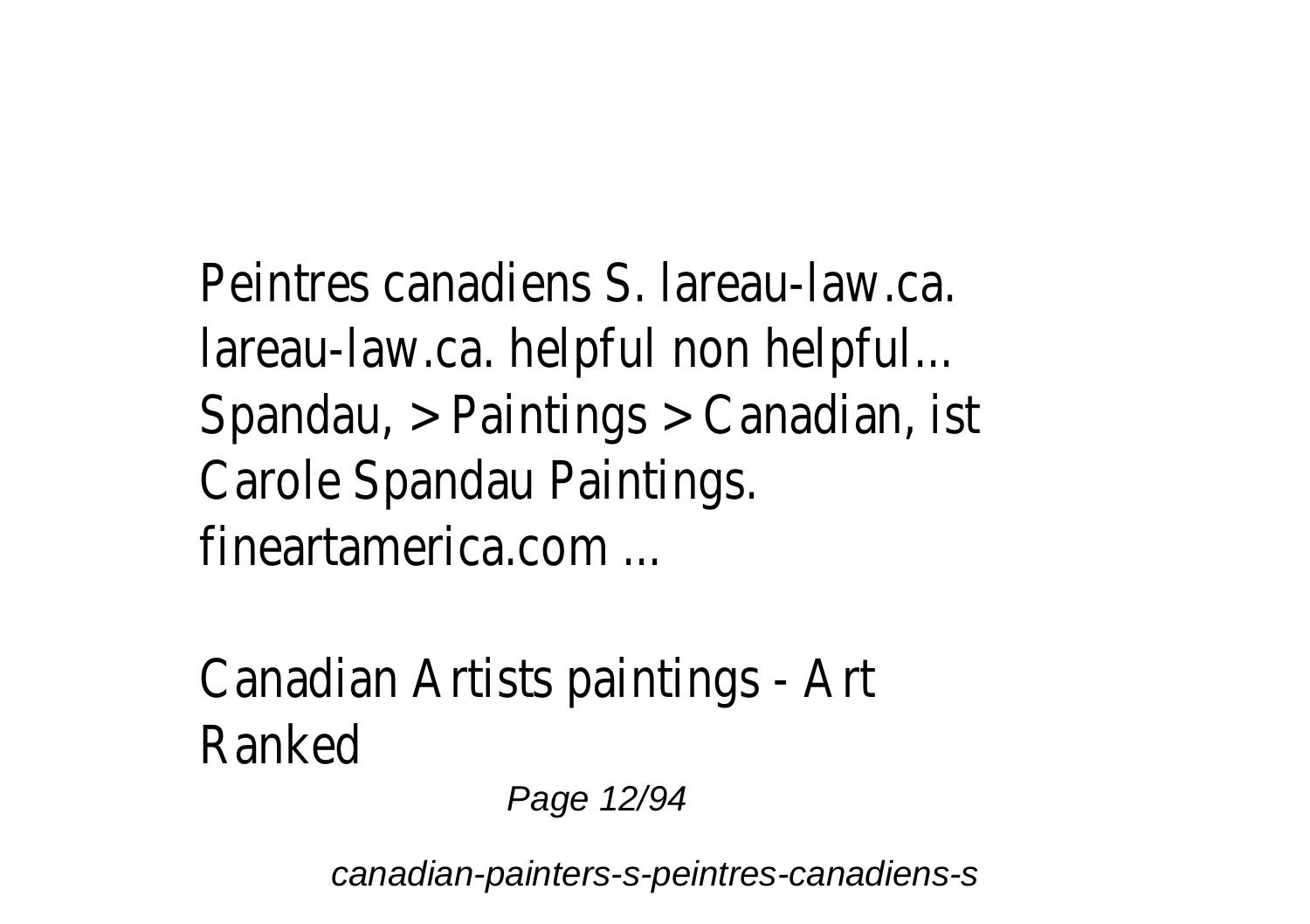Répertoire des artistes canadiens (A) visuels) --- Références entre parenth ... Colin S. McDonald Dictionary of Canadian Artists -- ... Peter J. Larocque, Peter Buckland, 1942-, and New Brunswick Museum, Portraits N Brunswick Painters / Peintres du Nouveau Brunswick, Saint John (New Page 13/94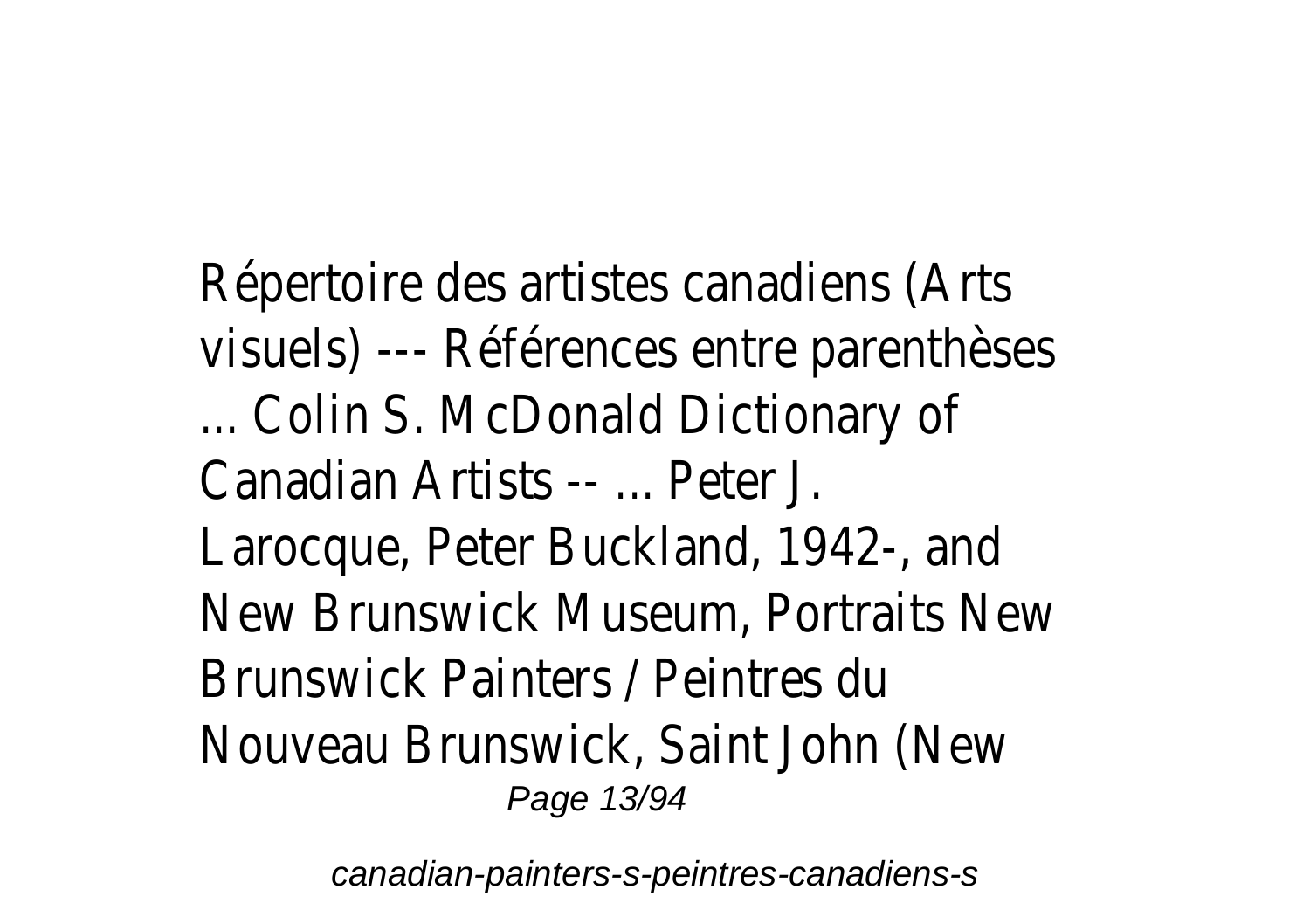#### Brunswick): New Brunswick Museum, 2009, 156 p ...

Canadian Painters: Bibliography - Peintres canadiens ... Canadian artists in visual arts --Do v have your name? To add a link to your site, or your name to this index or an Page 14/94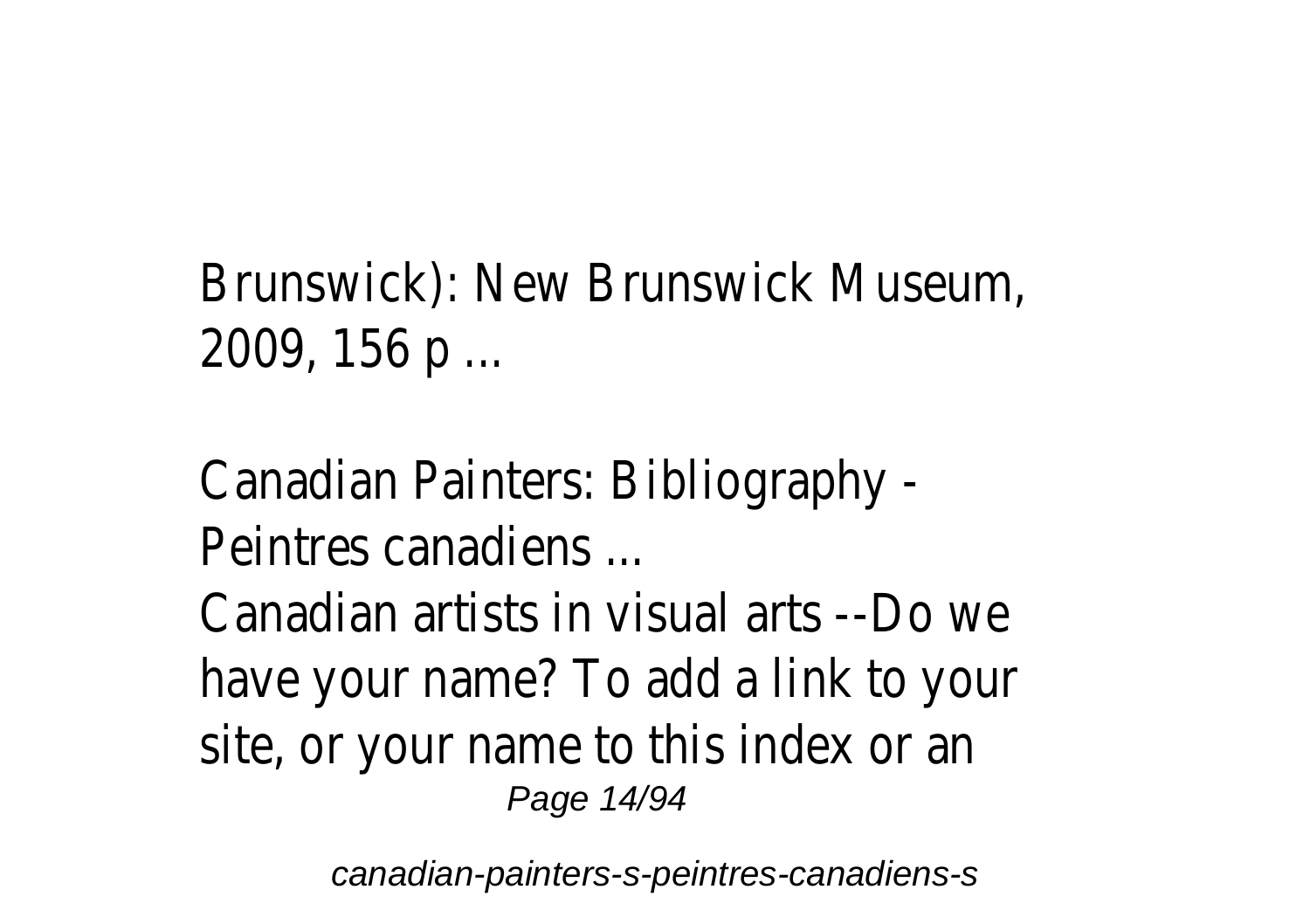image of your art, write to me at flareau@rogers.com -- it's free. References in parentheses / Référen entre parenthèses M

Canadian Painters M - Peintres canadiens M Artistes canadiens en arts visuels -- Page 15/94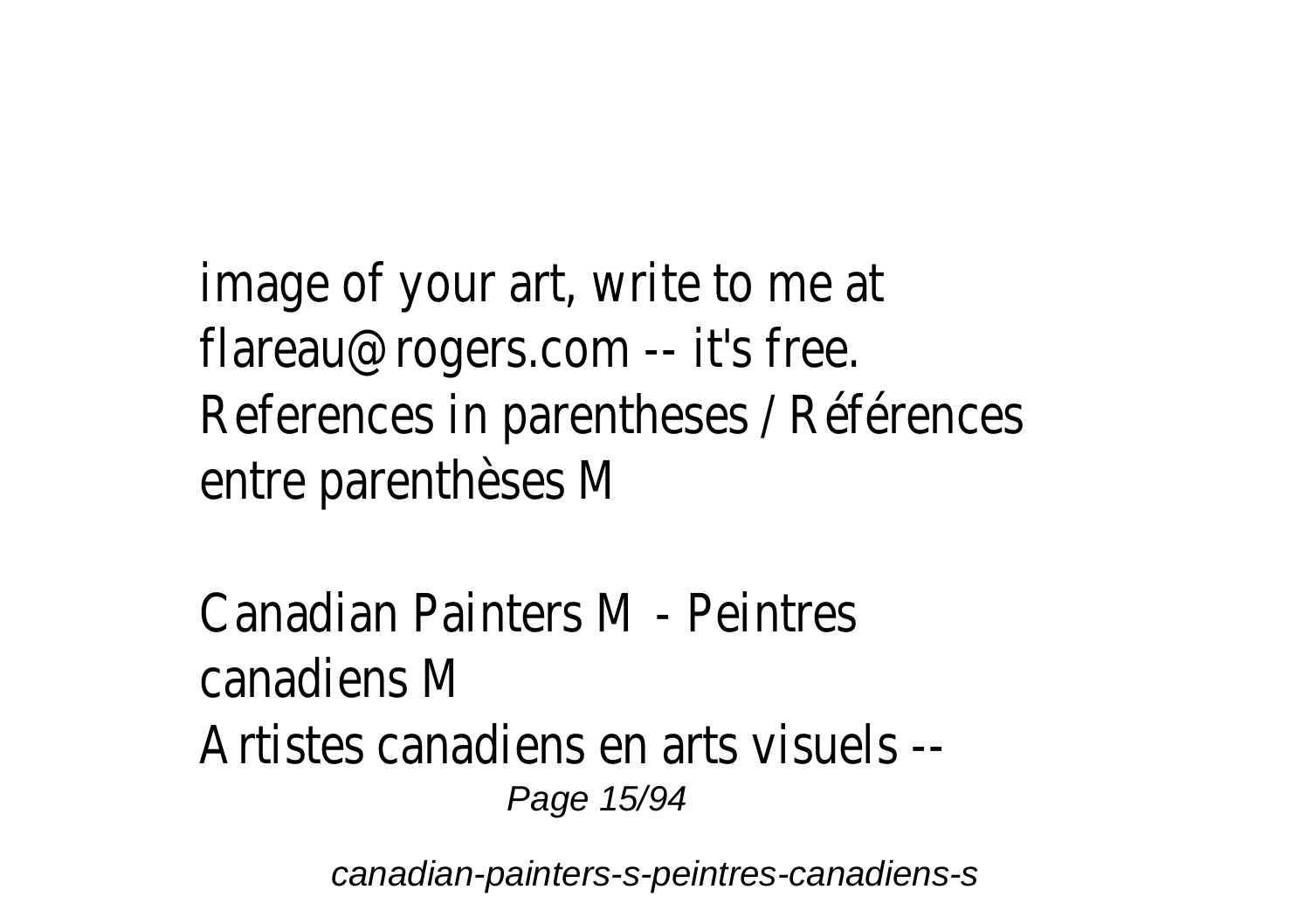Avons-nous votre nom? Pour ajouter lien à votre site, pour vous inscrire ou pour ajouter une image de votre art, écrivez-moi à flareau@rogers.com- c'est gratuit.-----Canadian artists in visual arts --Do we have your name?

#### Canadian Painters U - Peintres Page 16/94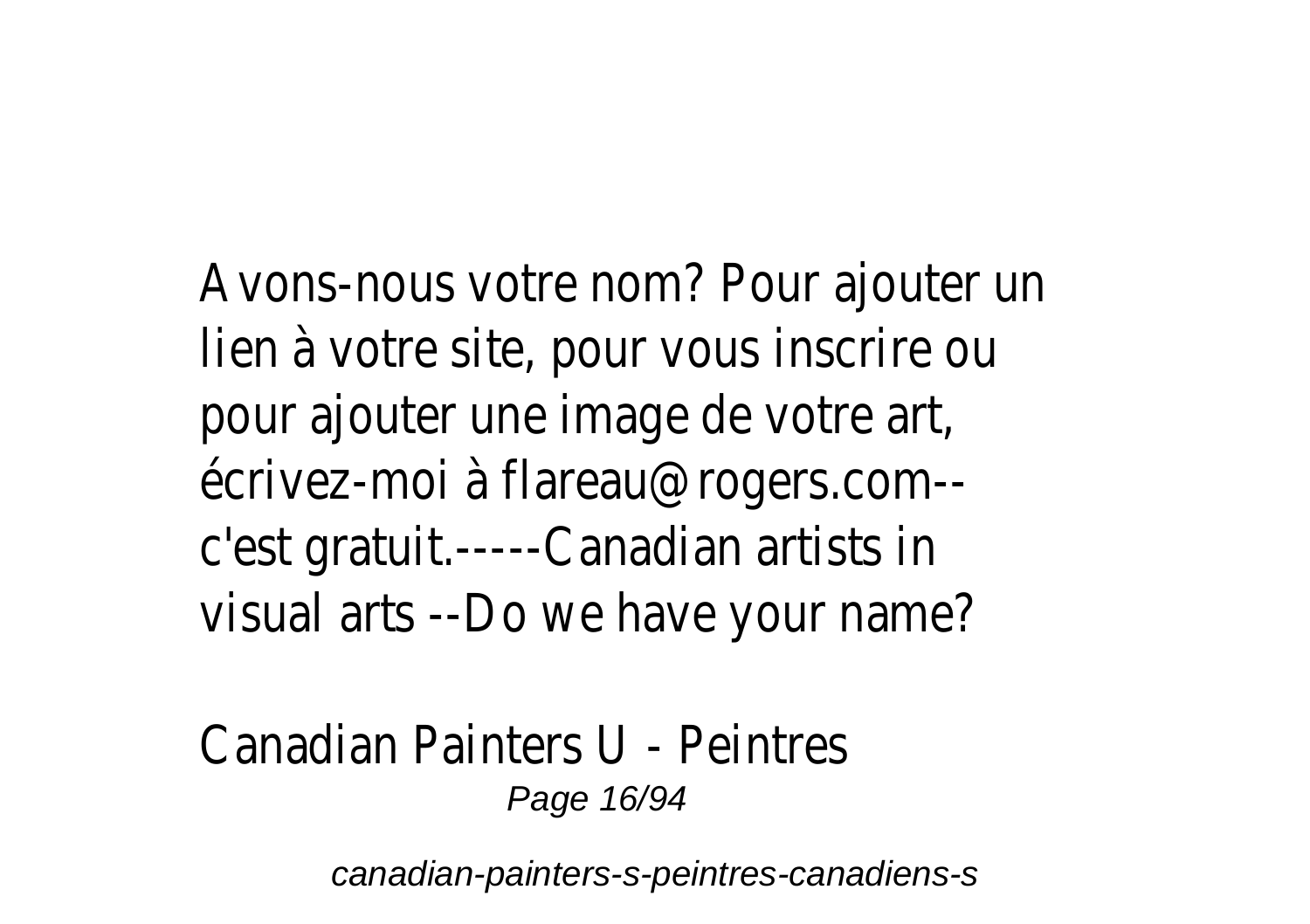canadiens U

The following is an alphabetical list of professional Canadian painters,

primarily working in fine art painting and drawing. See other articles for information on Canadian art or a List

of Canadian artists for other

information. ... Toward A People's Art Page 17/94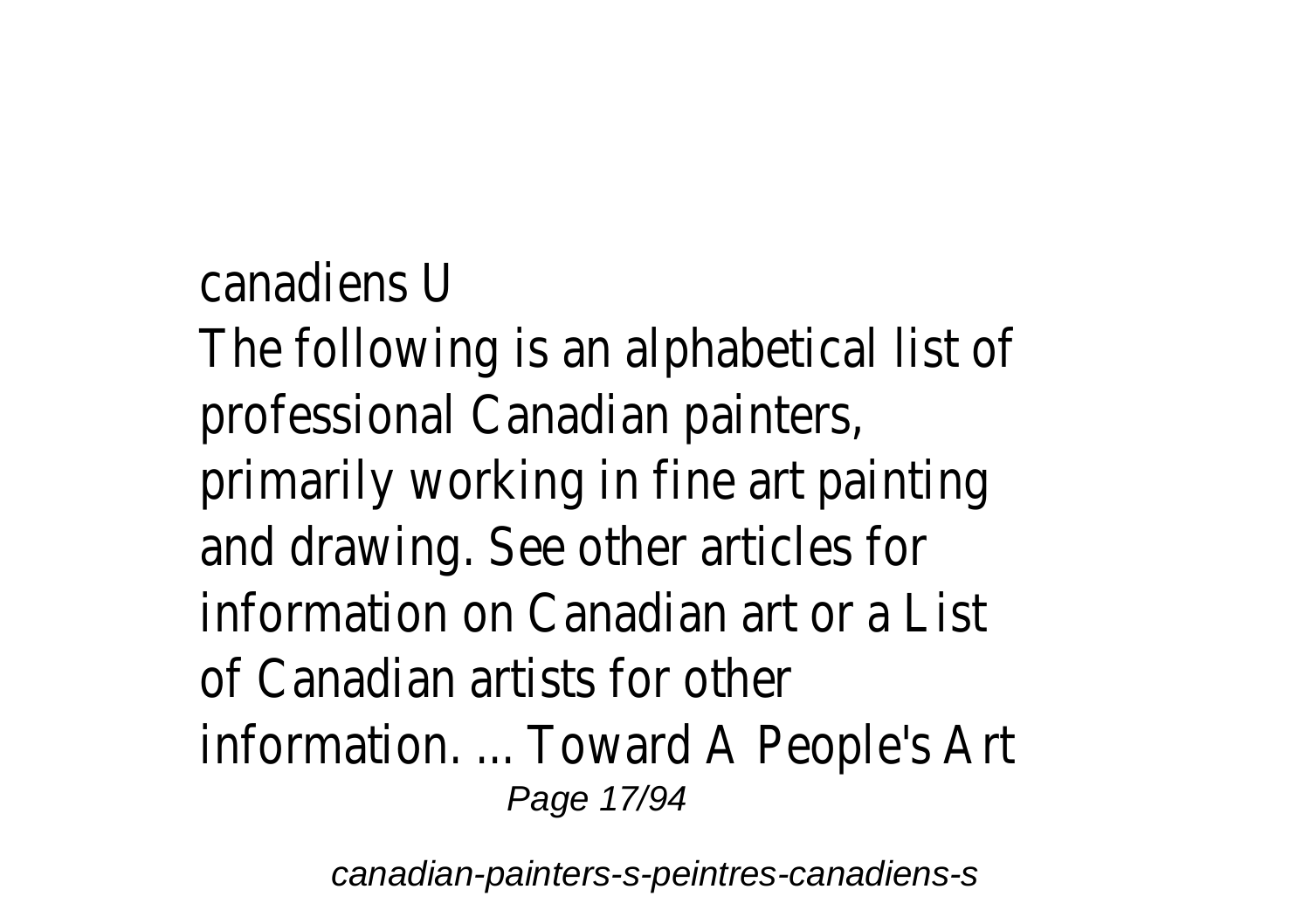#### Toronto, ...

List of Canadian painters - Wikipedia The Society of Canadian Artists (SCA) is a national, non-profit artists organization dedicated to expanding visibility and stature of the visual art SCA has representation in all of the Page 18/94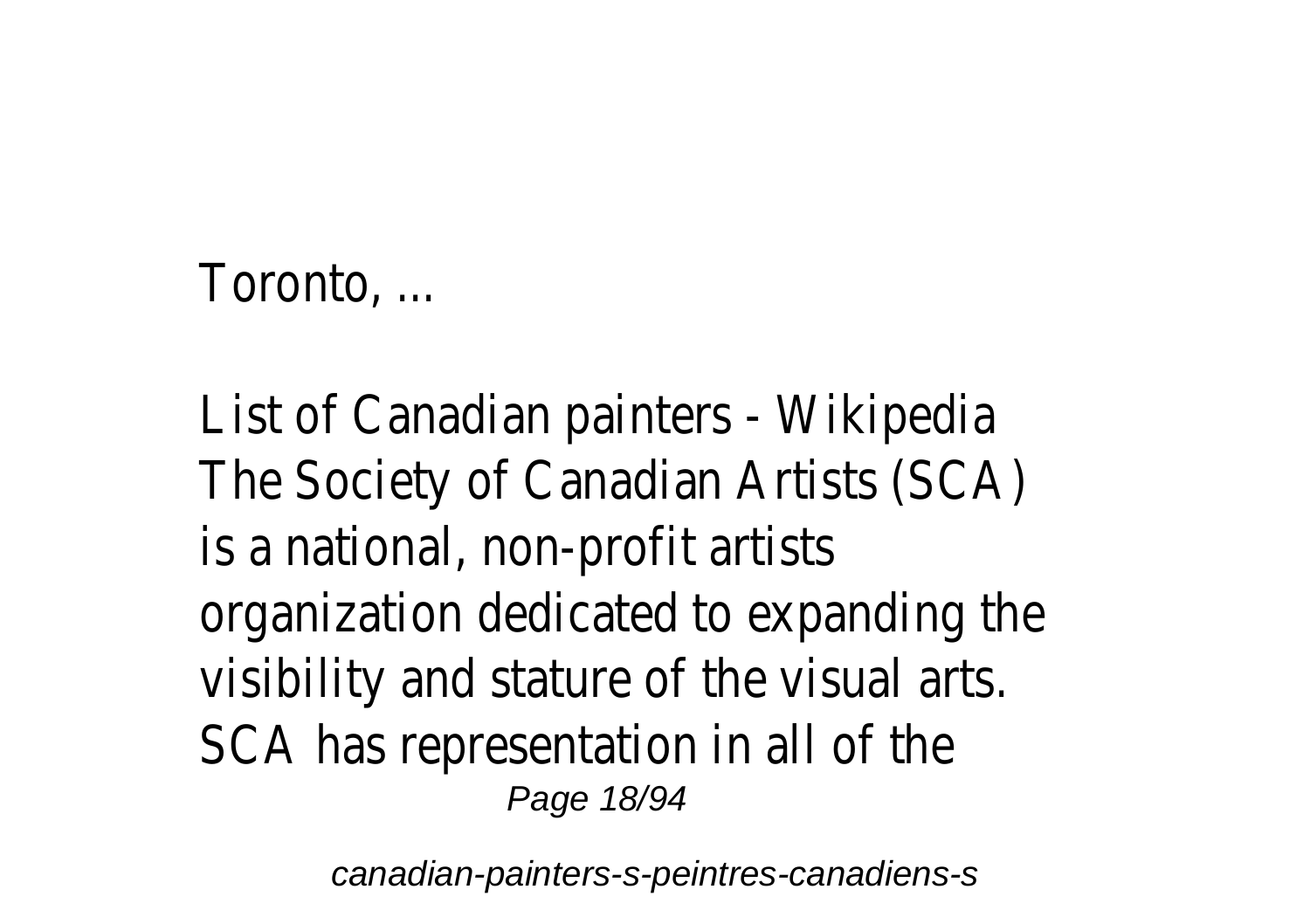visual arts media. We respect our historical roots, are aware of our current world, and are future-minded

Bienvenue à la Société des Artistes Canadiens

Get this from a library! Contemporar Canadian painters : an exhibition of Page 19/94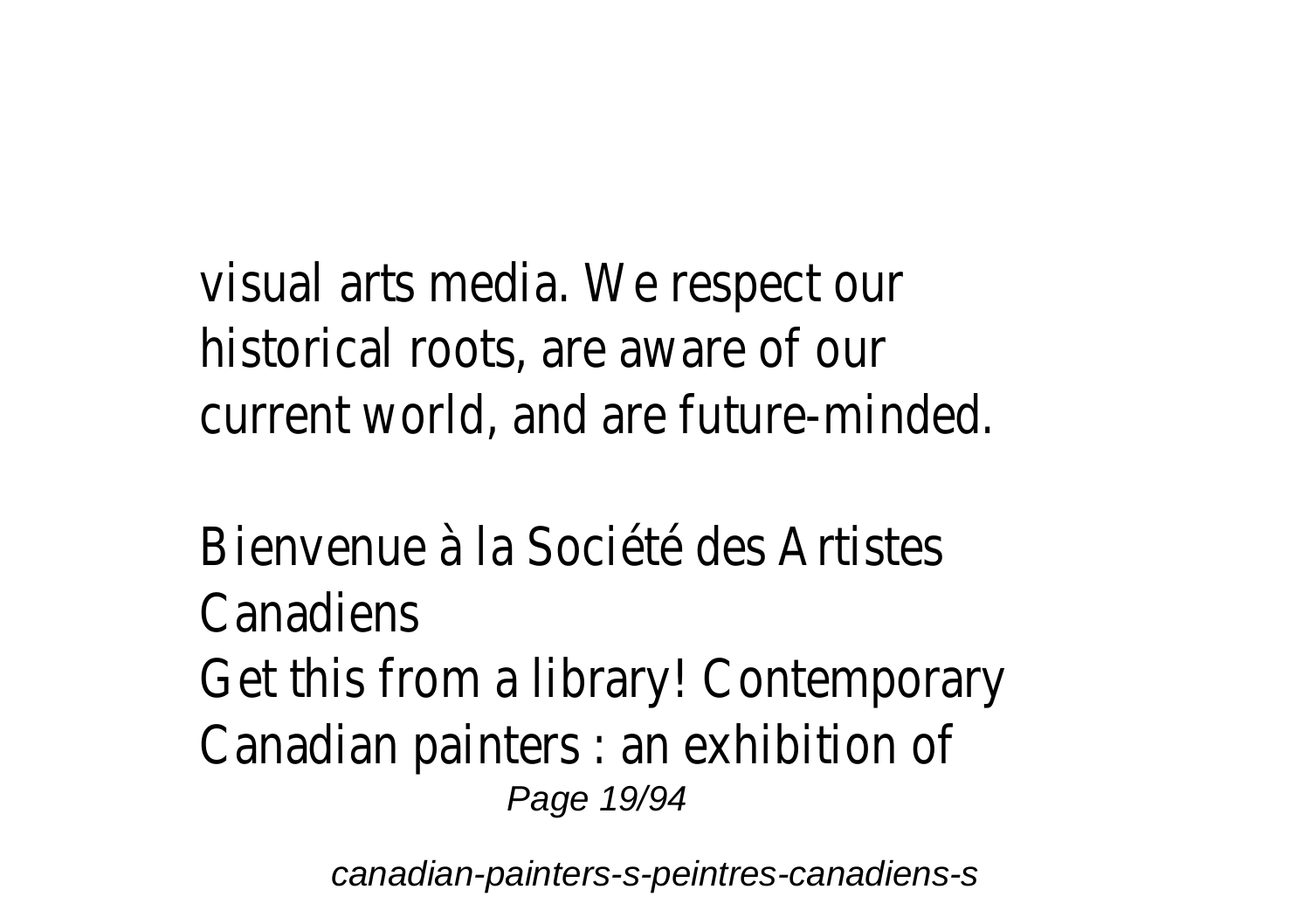works from the Canada Council Art Bank = peintres canadiens contemporains : une exposition de la Banque d'oeuvres d'art du Conseil de Arts du Canada. [Geoffrey James; Art Bank (Canada);]

Contemporary Canadian painters : an Page 20/94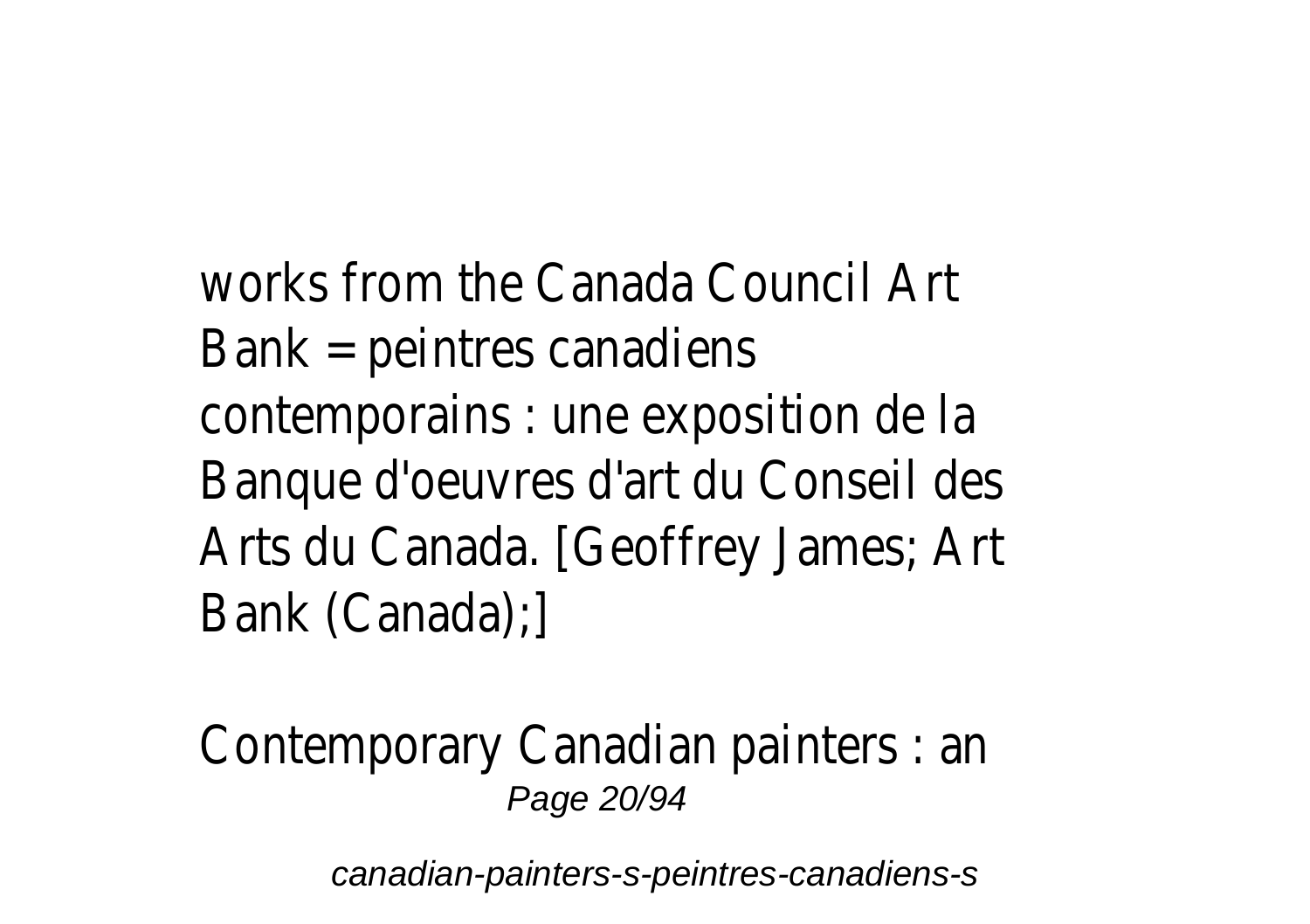exhibition of works ...

Artist Database MOUNT, Rita Born Montreal, Quebec, 1888 ... Laberge, Albert. "Nouvelle visite au salon des peintres Canadiens." La Presse (Montreal) 28 Mar. 1929: 16. Laberg Albert. "Ouverture du salon des artis canadiens à la Art Association." ... The Page 21/94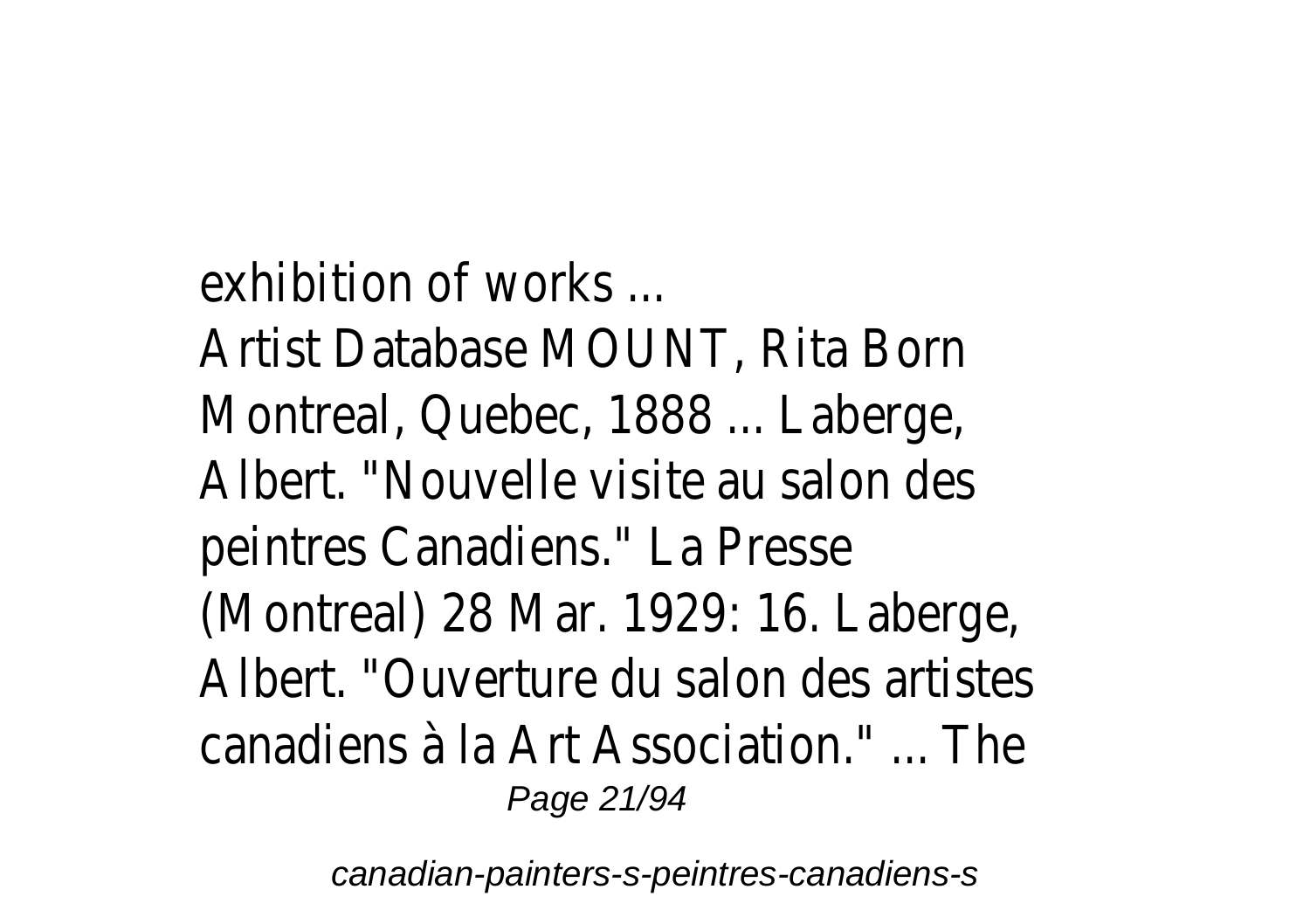Dictionary of Canadian Artists. (Volumes 1-8 by Colin S. MacDonald, and volume 9 by ...

Artist Database - Canadian Women Artists Initiative Some French Canadian painters = by 1956, National Gallery of Canada Page 22/94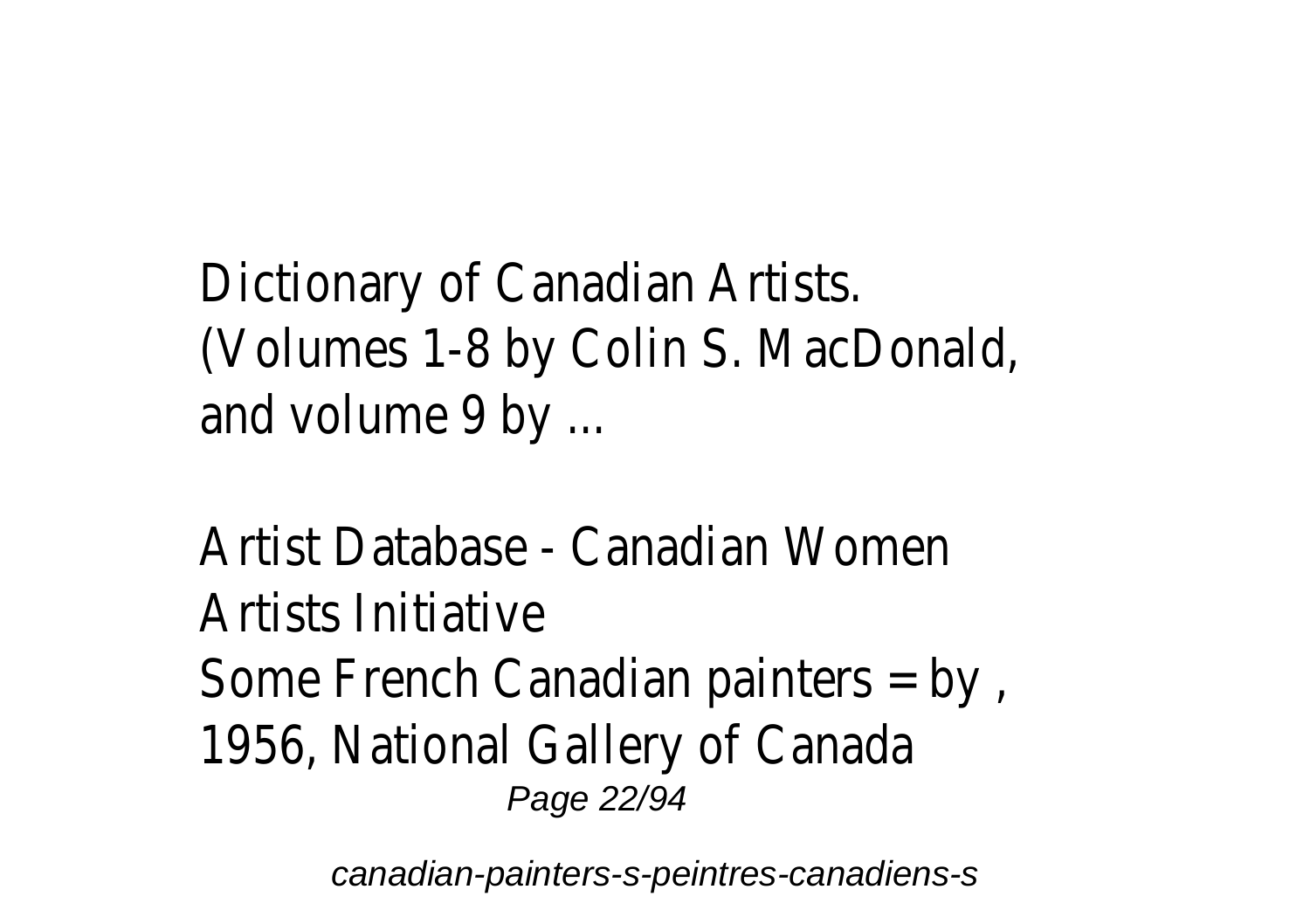edition, in English ... Some French Canadian painters = Quelques peintres canadiens-français. Published 1956 b National Gallery of Canada in . Writte in English. There's no description for this book yet. ...

Some French Canadian painters =  $(195)$ Page 23/94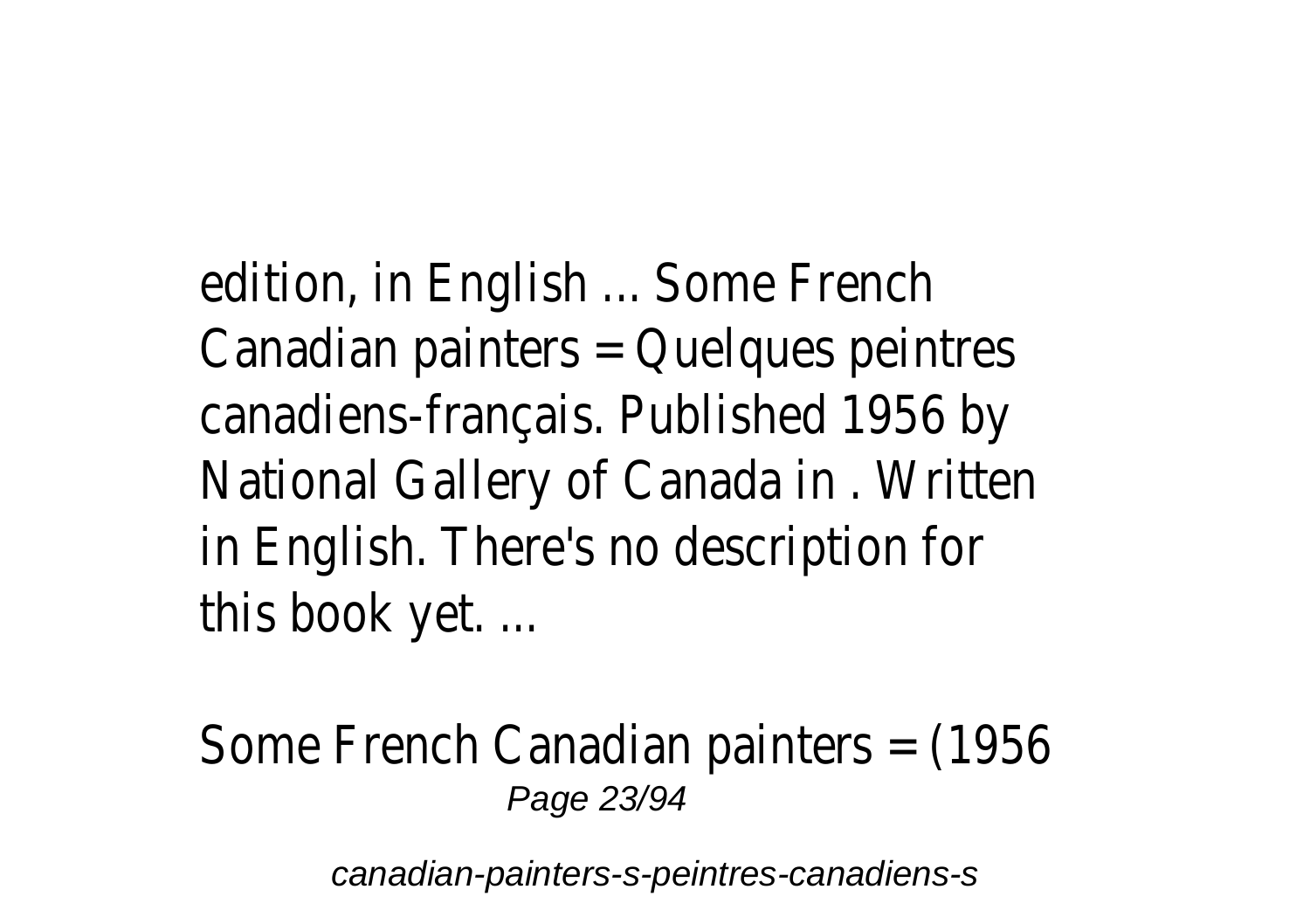edition) | Open Library Artists in Canada, compiled and maintained by the National Gallery of Canada Library, is a bilingual union list that identifies the location of documentation files on Canadian artists.Twenty-three libraries and arti galleries across Canada have Page 24/94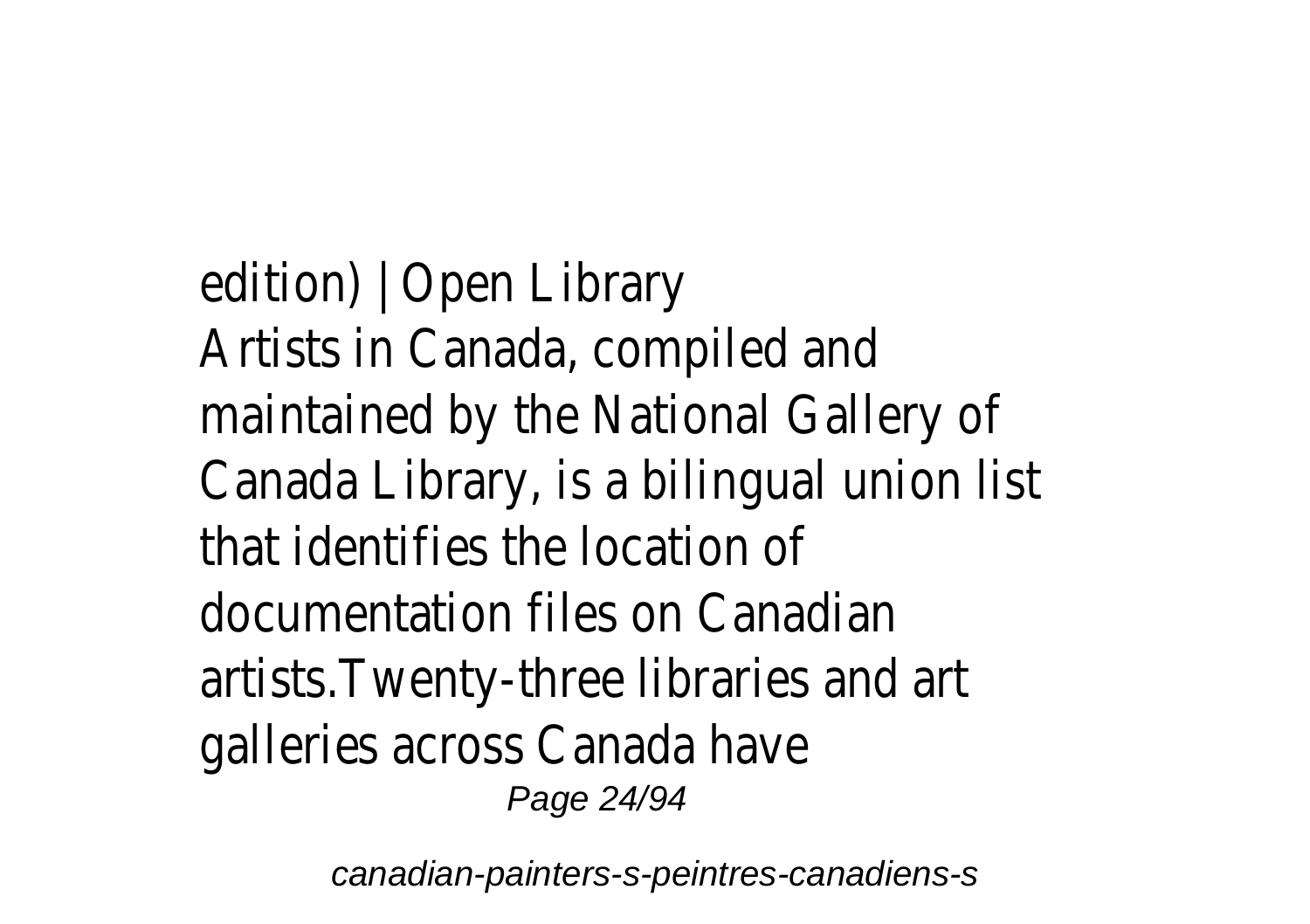contributed biographical information and lists of their documentation files create this resource which contains information for over 42,700 artists.

Artists in Canada - Canada.ca ? Senitt Dolls & Puppets ? 1093 Sen Hill Dr, Carnarvon, Ontario, Page 25/94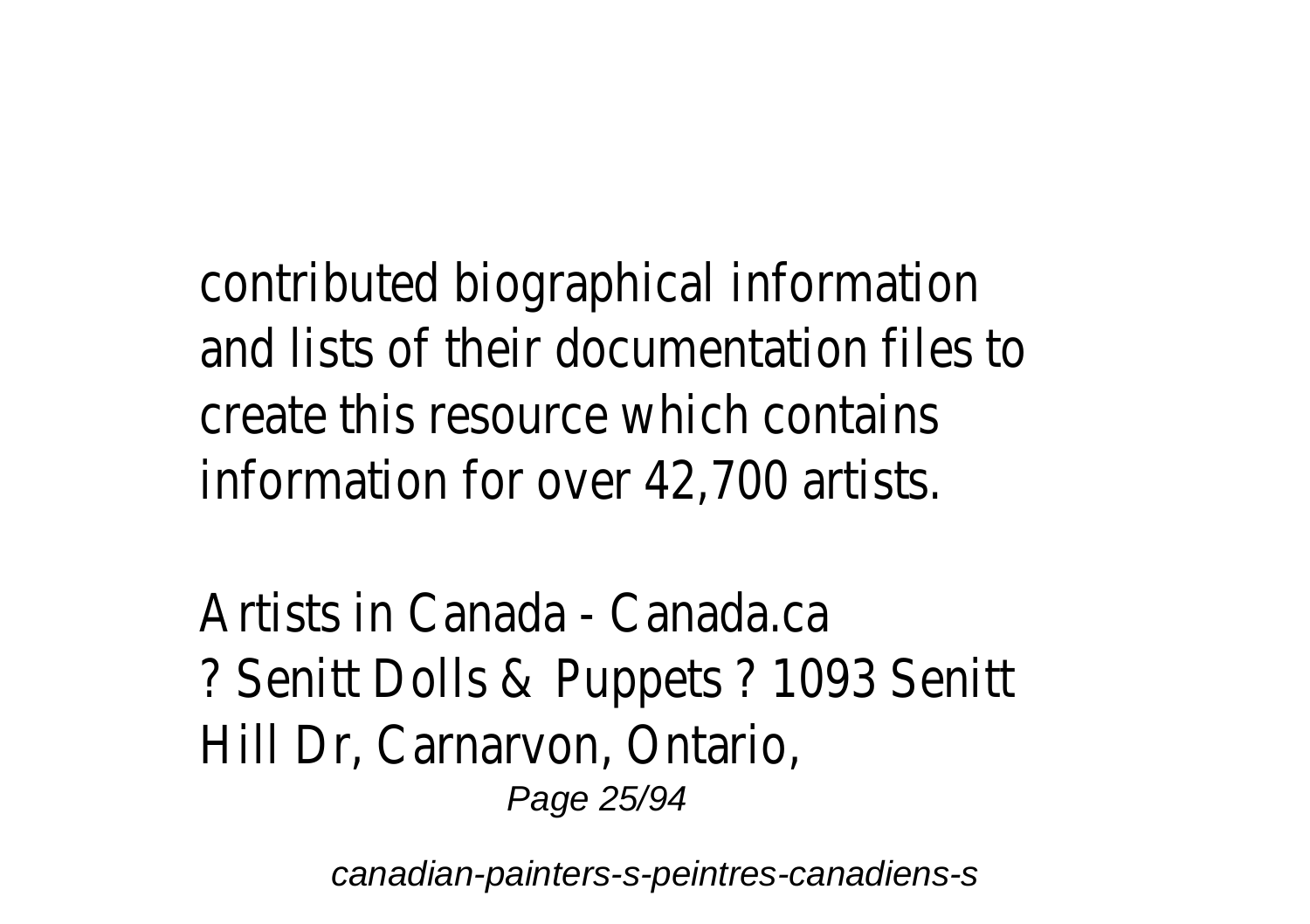7054893307 ? Senitt Dolls & Puppe Carnarvon, Dolls, Puppets, Stuffed To And Dolls, Dolls And Puppets

Senitt Dolls & Puppets • Carnarvon • Ontario •

Contemporary Canadian Painters : An Exhibition of Works From the Canada Page 26/94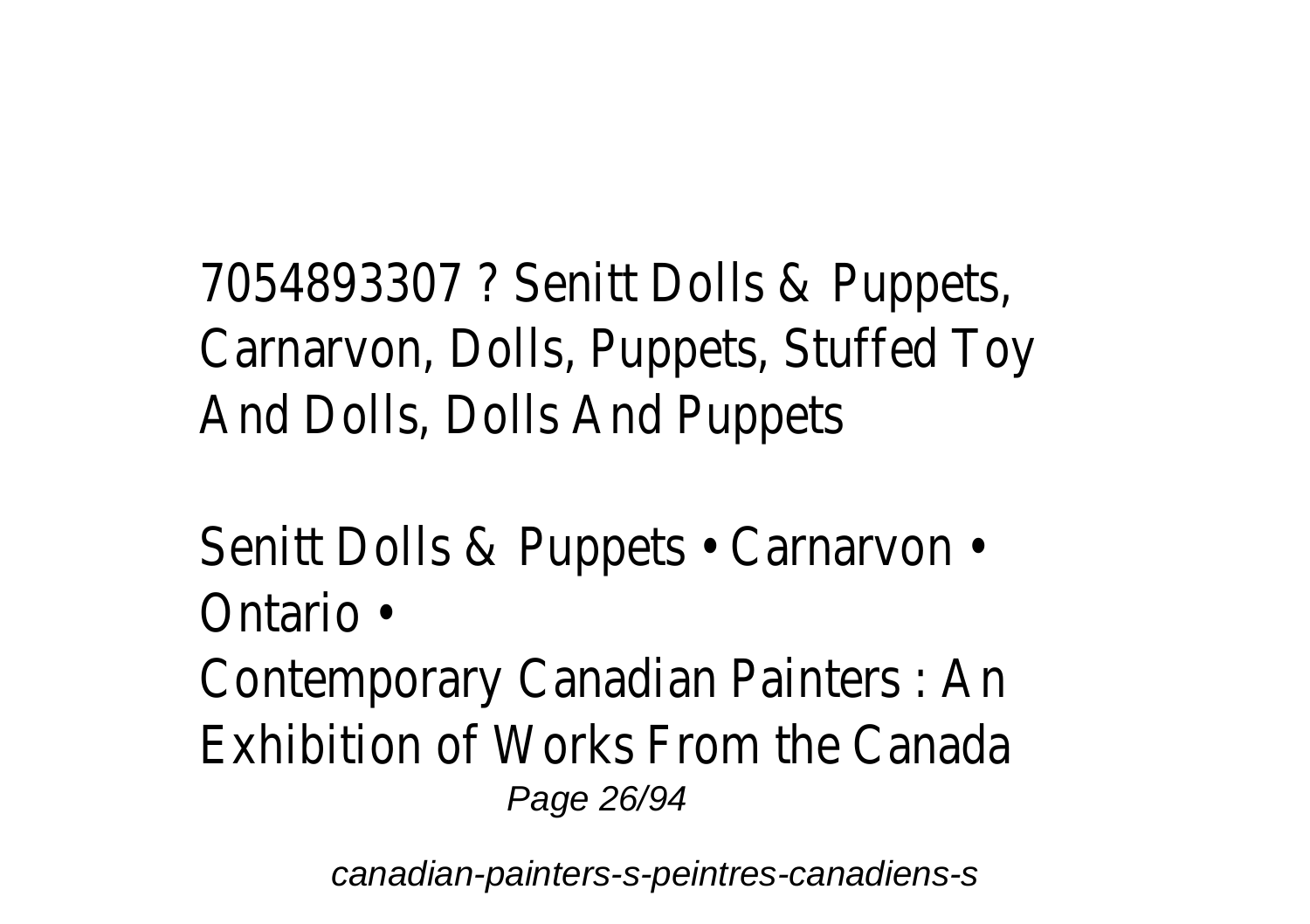Council Art Bank (Peintres Canadiens Contemporains : une Exposition de la Banque d'oeuvres d'art du Conseil de Arts du Canada) [Geoffrey James] on Amazon.com. \*FREE\* shipping on qualifying offers. 22-page soft cover. Works by Claud Breeze, Charles Gagnon, Paterson Ewen, Gershon Page 27/94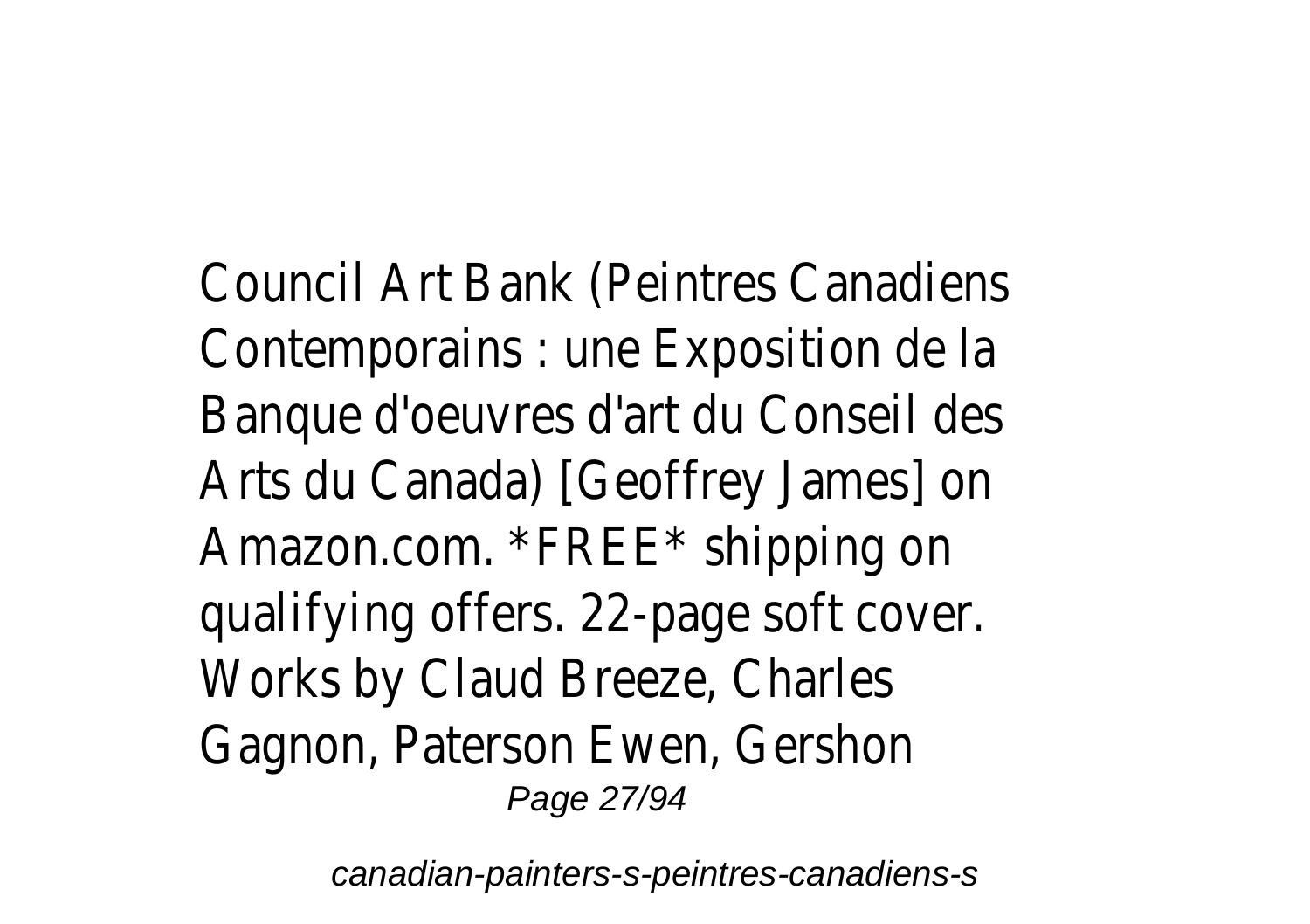Iskowitz, Ron Martin, John Meredith

Contemporary Canadian Painters : An Exhibition of Works ...

Canadian Artists' Representation/Le Front des artistes canadiens (CARFA is a non-profit corporation that serves as the national voice of Canada's Page 28/94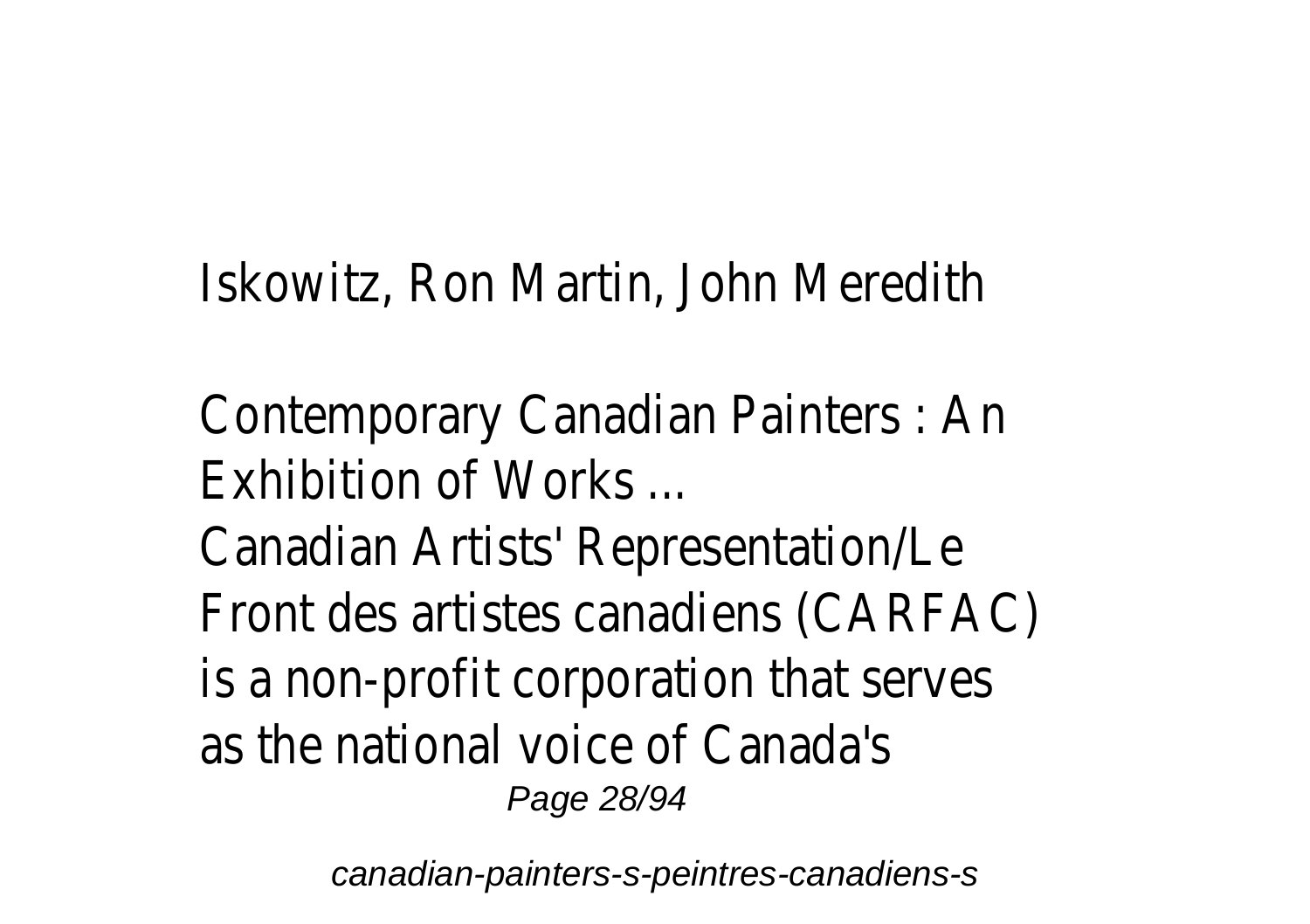professional visual artists. The mand of CARFAC is to promote the visual arts in Canada, to promote a socioeconomic climate that is conducive to the production of visual arts in Cana and to conduct research and engage public education for ...

Page 29/94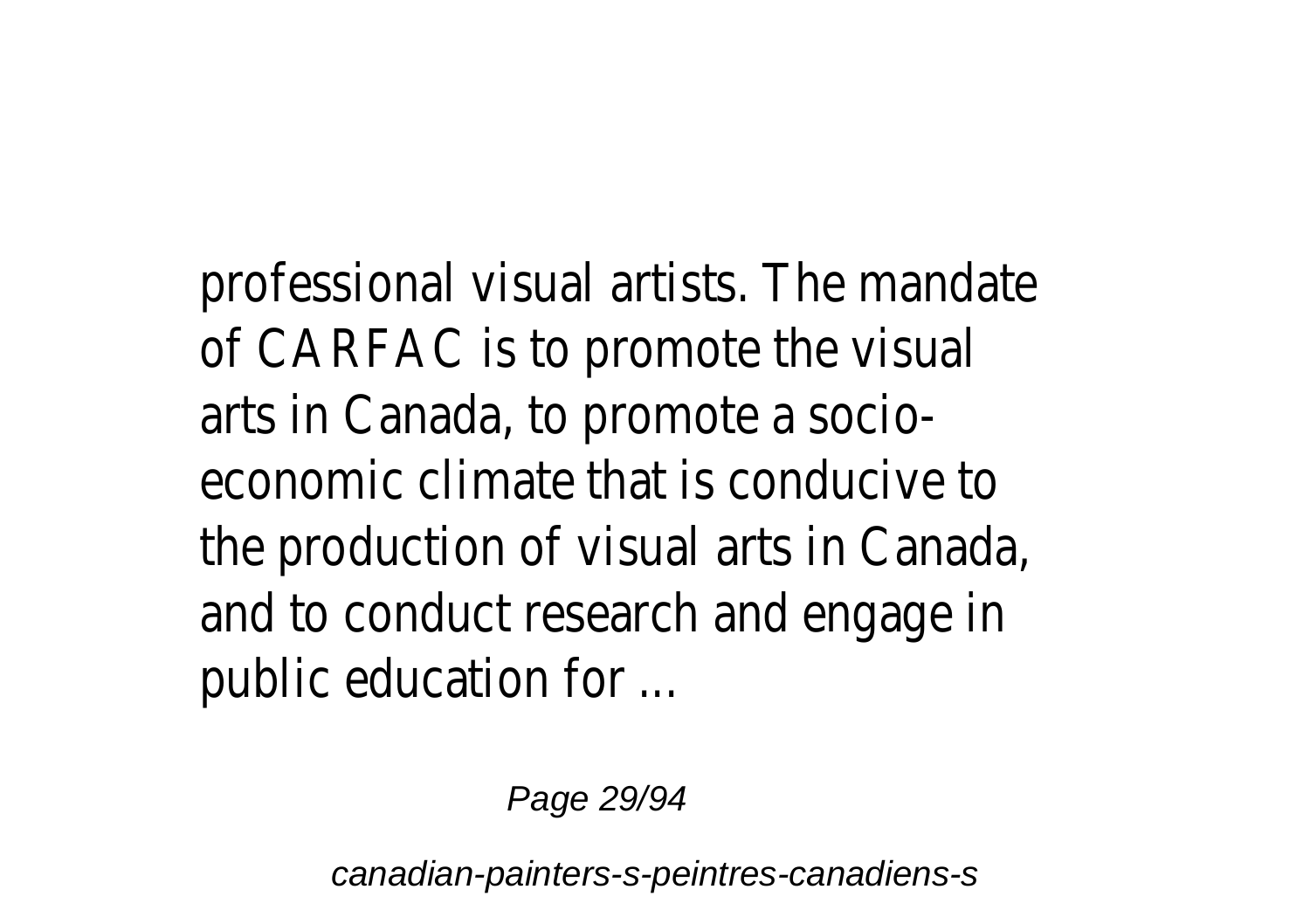- Canadian Artists' Representation Wikipedia
- The following is a list of Canadian artists working in visual or plastic media (including 20th-century artists working in video art, performance art or other types of new media). See other articles for information on Canadian Page 30/94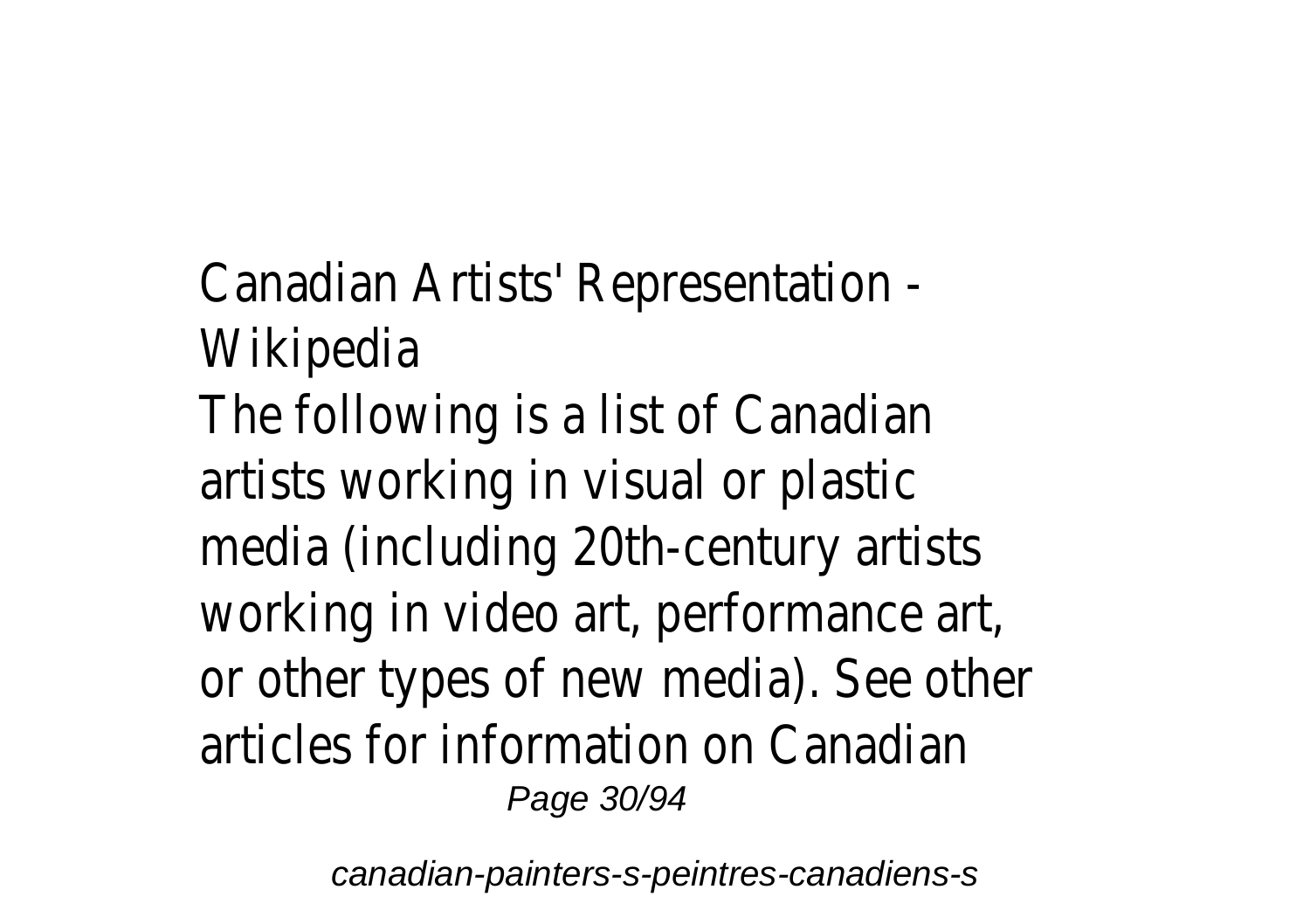literature, music, cinema and culture. For more specific information on the arts in Canada, see Canadian art.

#### *Canadian Painters S Peintres Canadiens* Page 31/94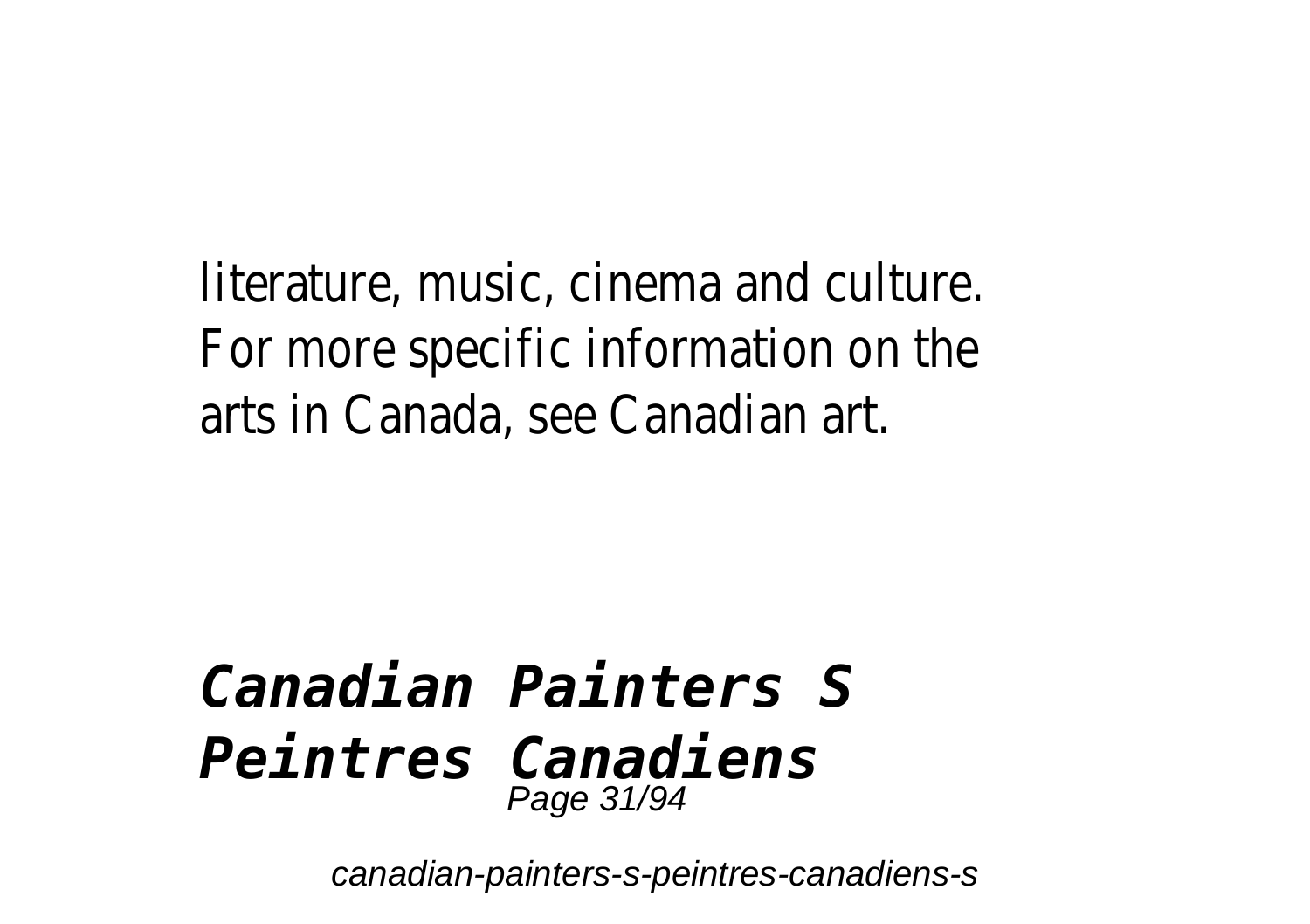*Canadian artists in visual arts --Do we have your name? To add a link to your site, or your name to this index or an image of your art, write to me at flareau@rogers.com -- it's*

Page 32/94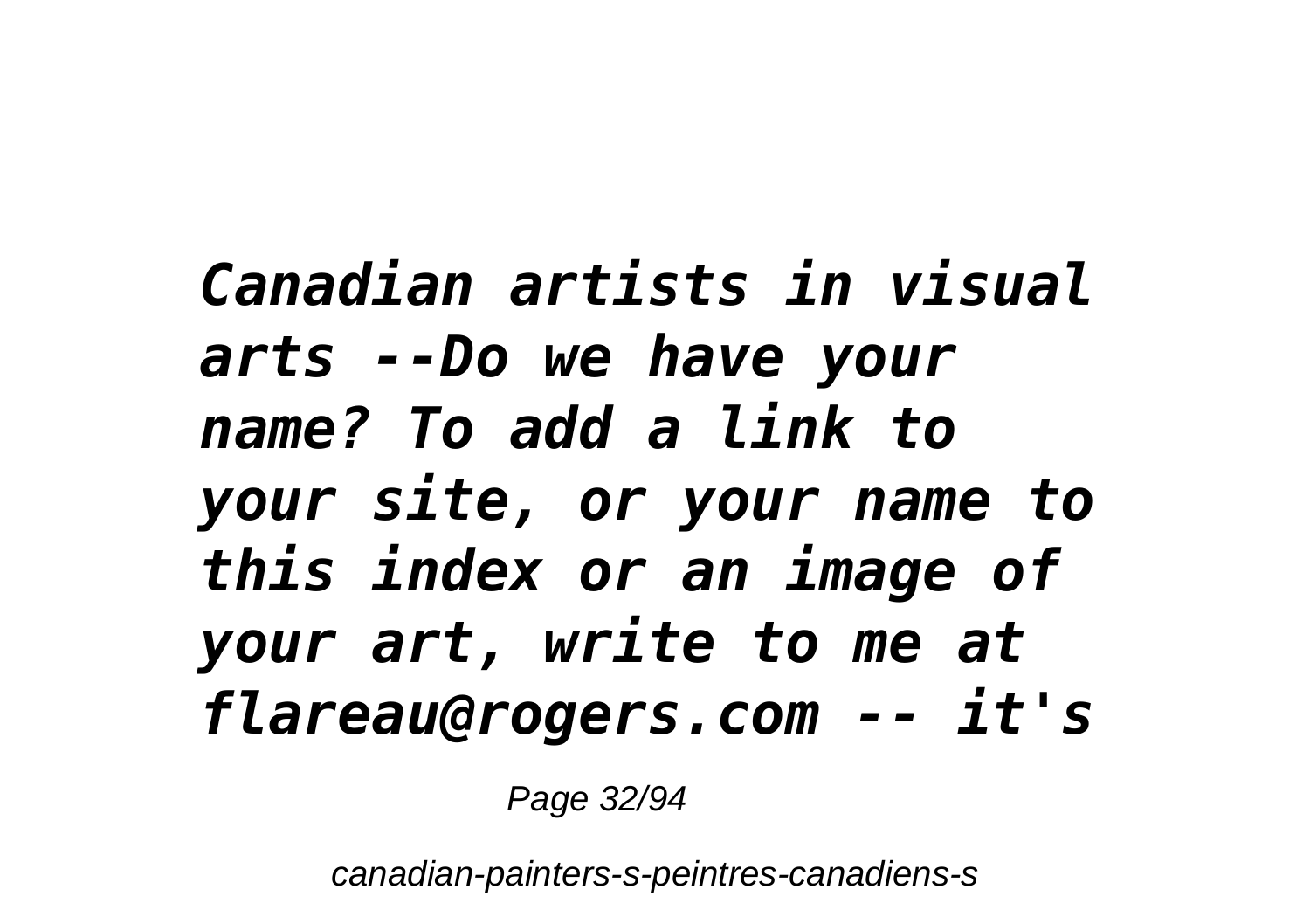*free. References in parentheses / Références entre parenthèses----- A Artistes canadiens en arts visuels -- Avons-nous votre nom? Pour ajouter un lien à votre site, pour*

Page 33/94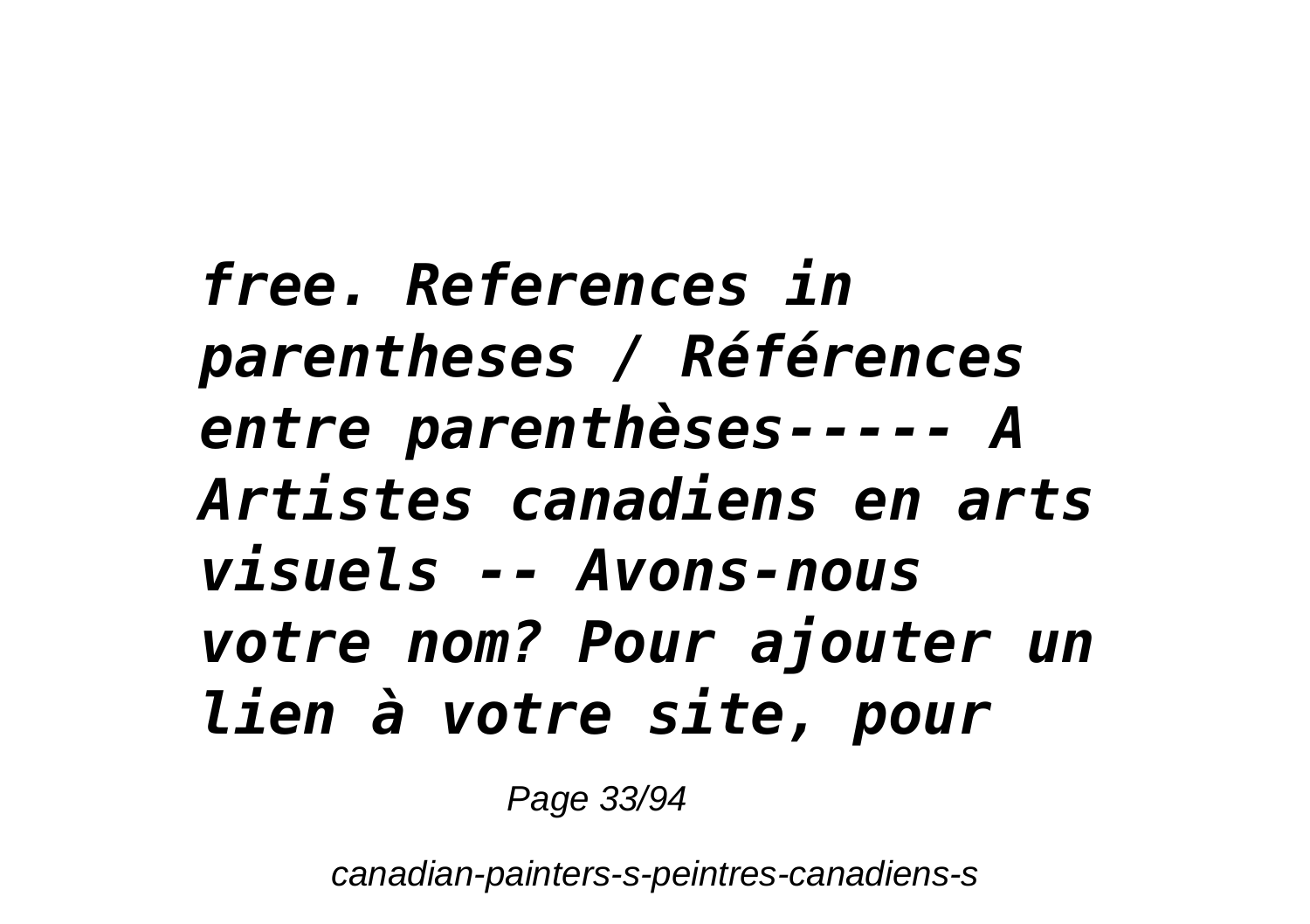*vous inscrire ou pour ajouter une image de votre art, écrivez-moi à flareau@rogers.com-- c'est gratuit.-----Canadian artists in visual arts --Do we have your name?*

Page 34/94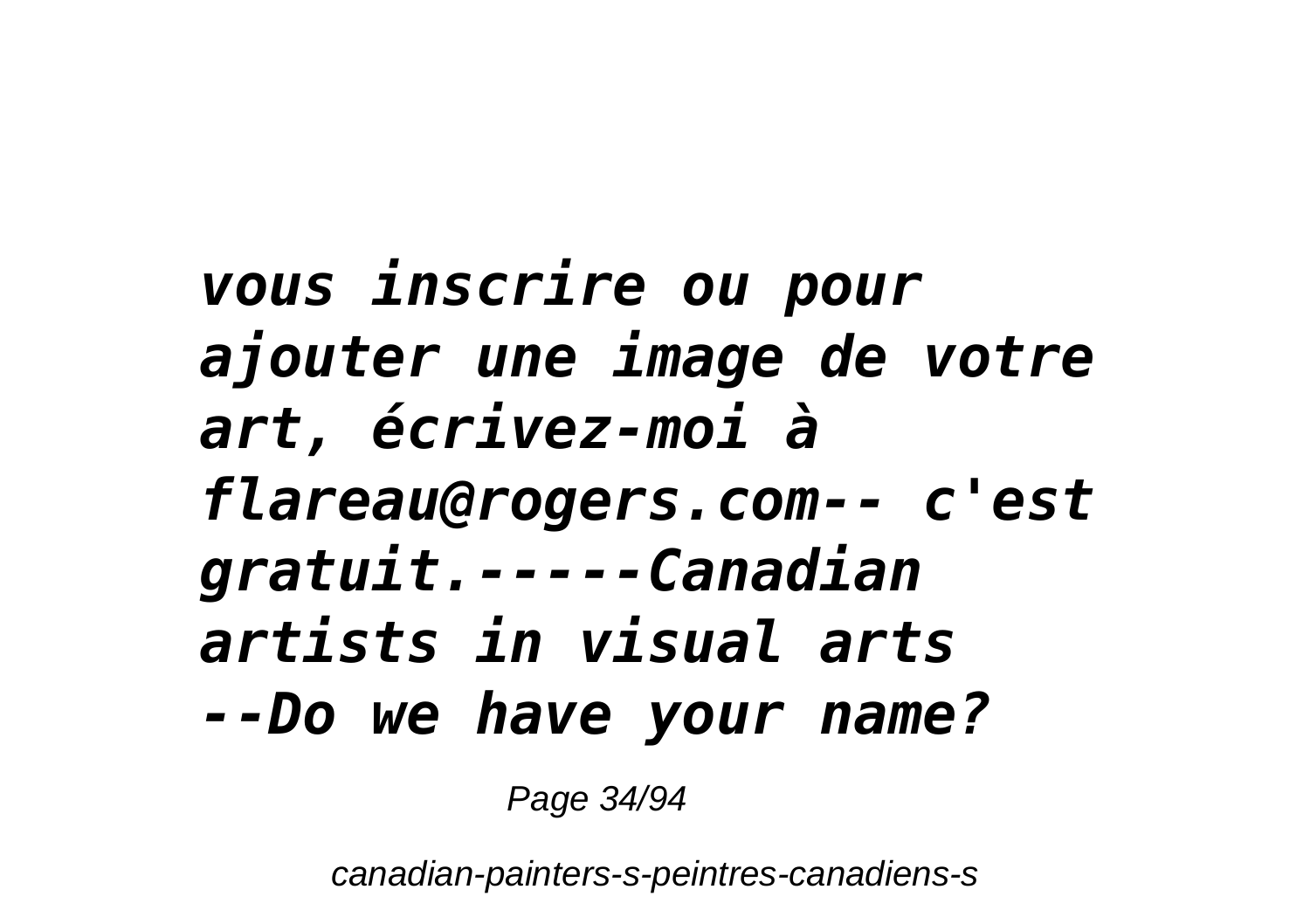## *39 Canadian Artists paintings ranked in order of popularity and relevancy. At ArtRanked.com find*

Page 35/94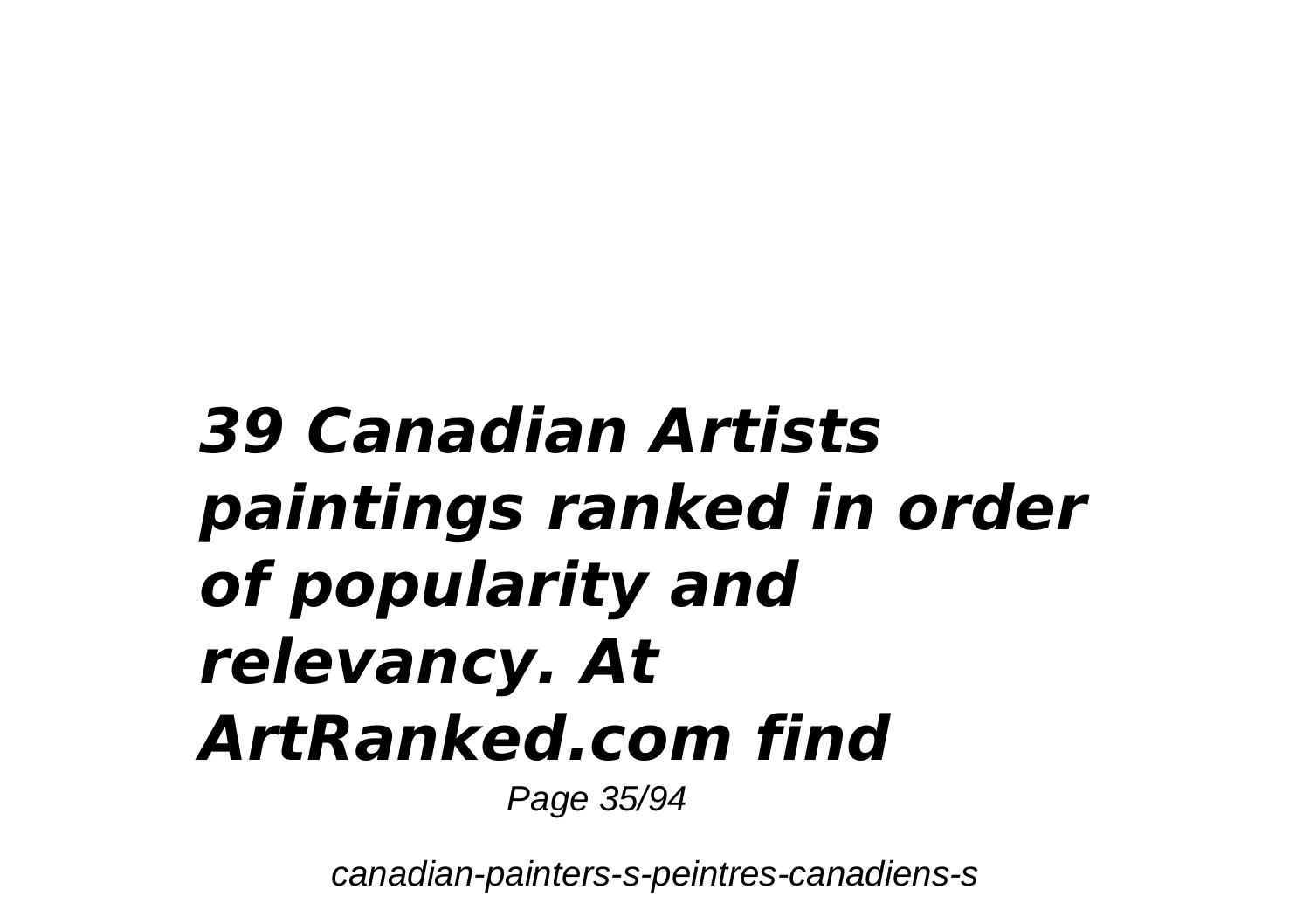## *thousands of paintings categorized into thousands of categories. ... Canadian Painters S, Peintres canadiens S. lareau-law.ca. lareaulaw.ca. helpful non* Page 36/94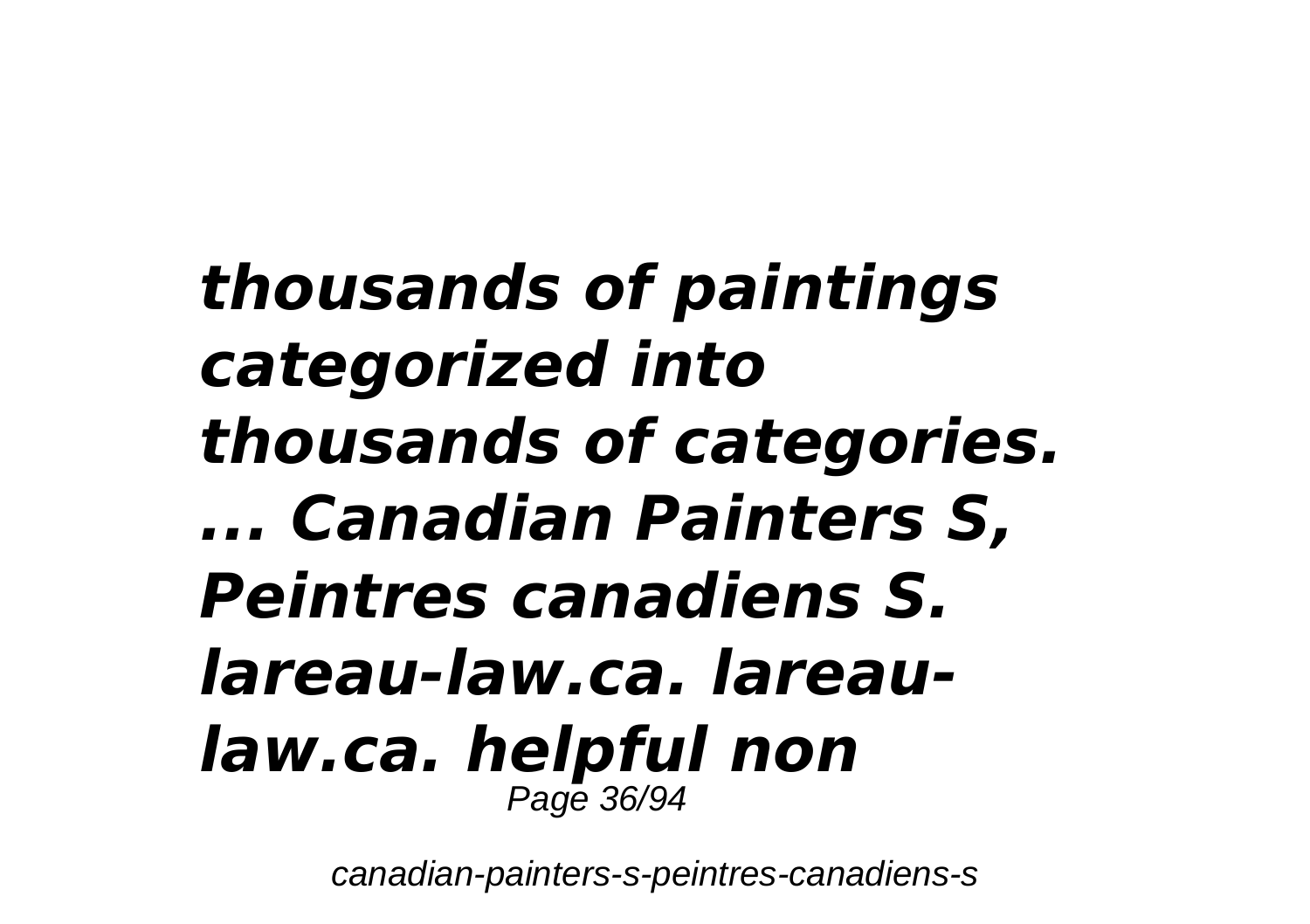*helpful... Spandau, > Paintings > Canadian, ist Carole Spandau Paintings. fineartamerica.com ... Contemporary Canadian painters : an exhibition of* Page 37/94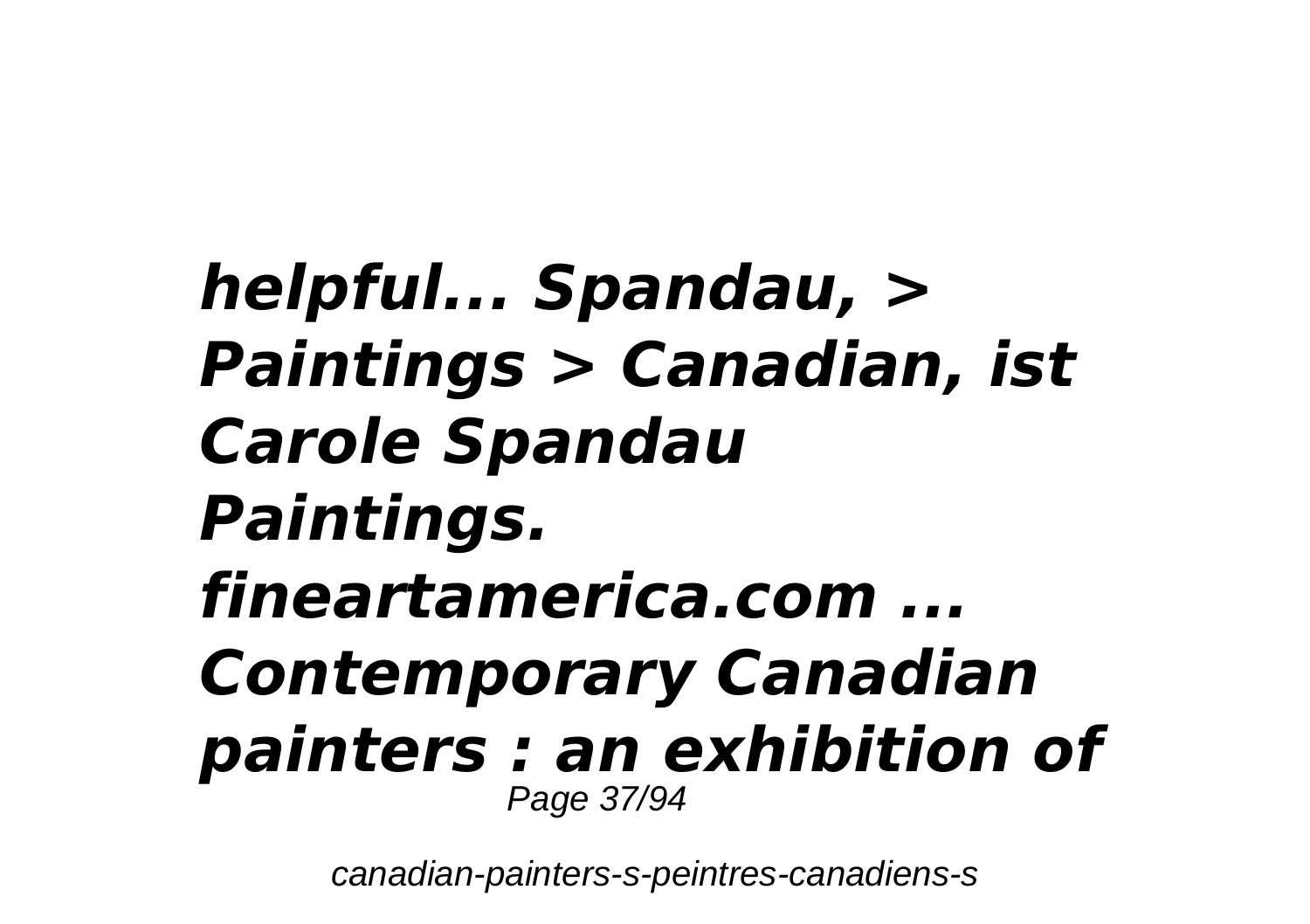# *works ... Senitt Dolls & Puppets • Carnarvon • Ontario • Canadian Painters S - Peintres canadiens S*

Page 38/94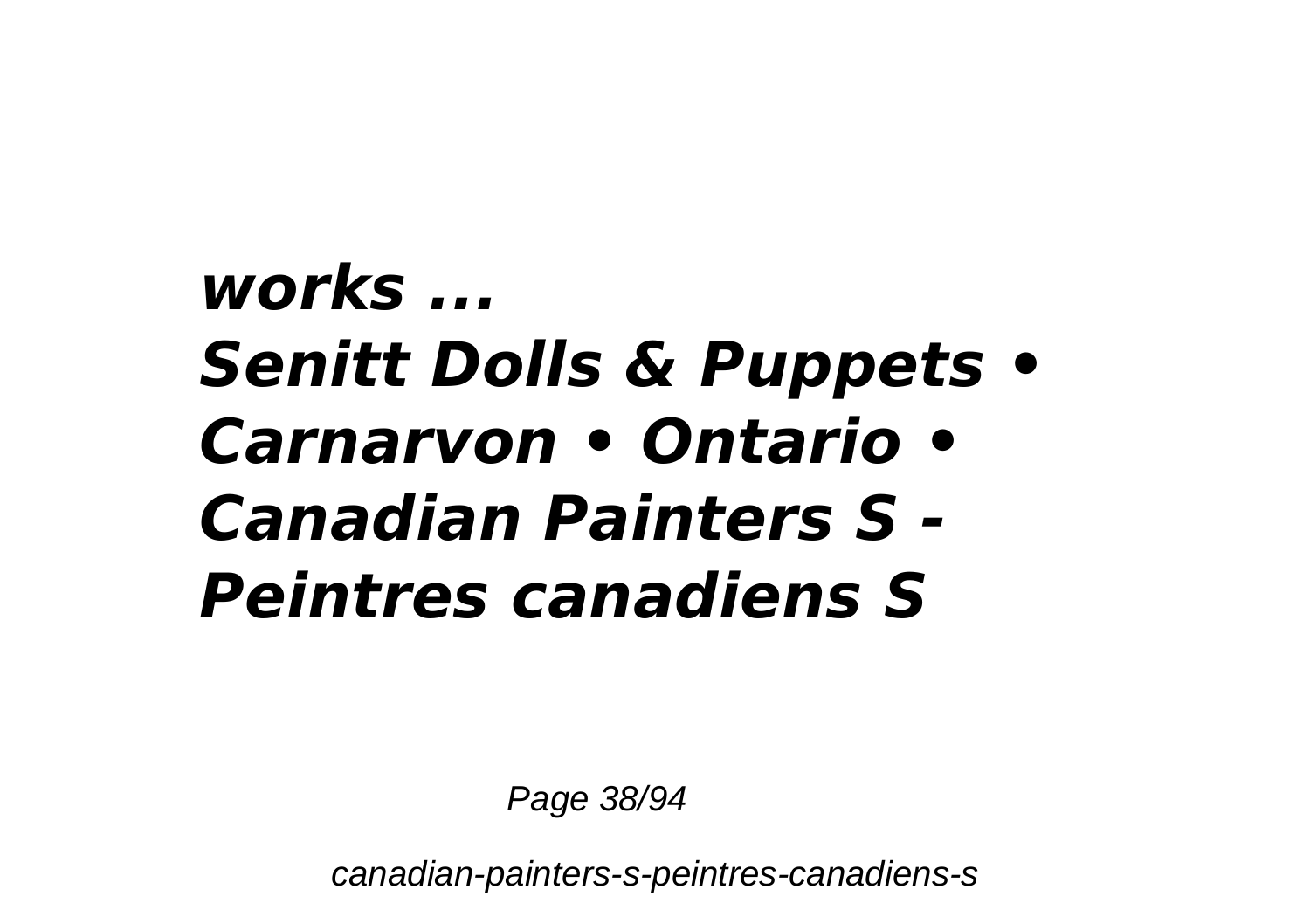**Contemporary Canadian Painters : An Exhibition of Works ...**

#### Bienvenue à la Société des Artistes **Canadiens**

Répertoire des artistes canadiens (Arts visuels) --- Références entre parenthèses ... Colin S. McDonald Dictionary of Canadian Artists -- ... Peter J. Page 39/94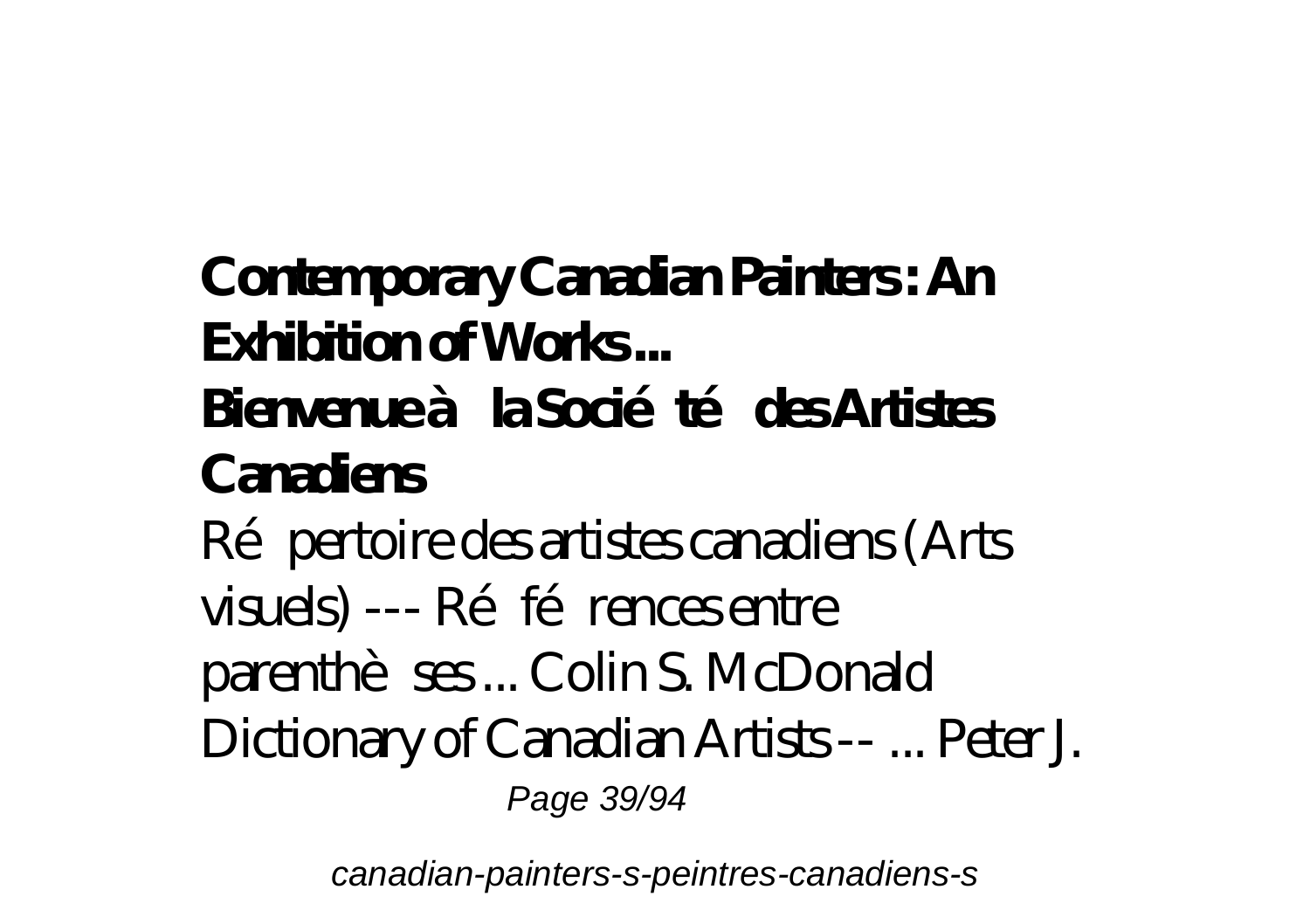Larocque, Peter Buckland, 1942-, and New Brunswick Museum, Portraits New Brunswick Painters / Peintres du Nouveau Brunswick, Saint John (New Brunswick): New Brunswick Museum, 2009, 156 p...

**Canadian Painters U - Peintres canadiens U** Page 40/94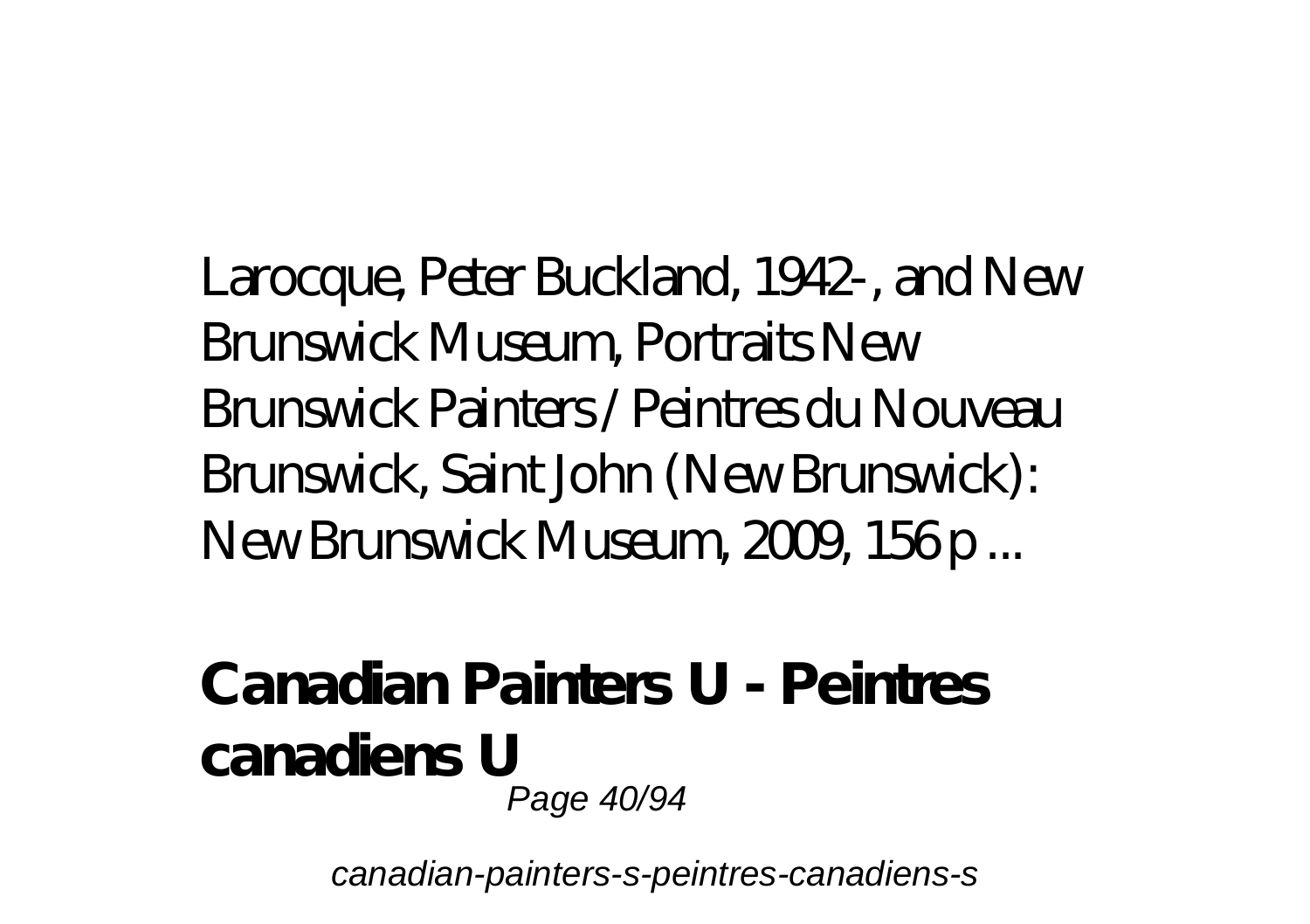**Canadian Painters M - Peintres canadiens M Some French Canadian painters = (1956 edition) | Open Library** Contemporary Canadian Painters : An Exhibition of Works From the Canada Council Art Bank (Peintres

Page 41/94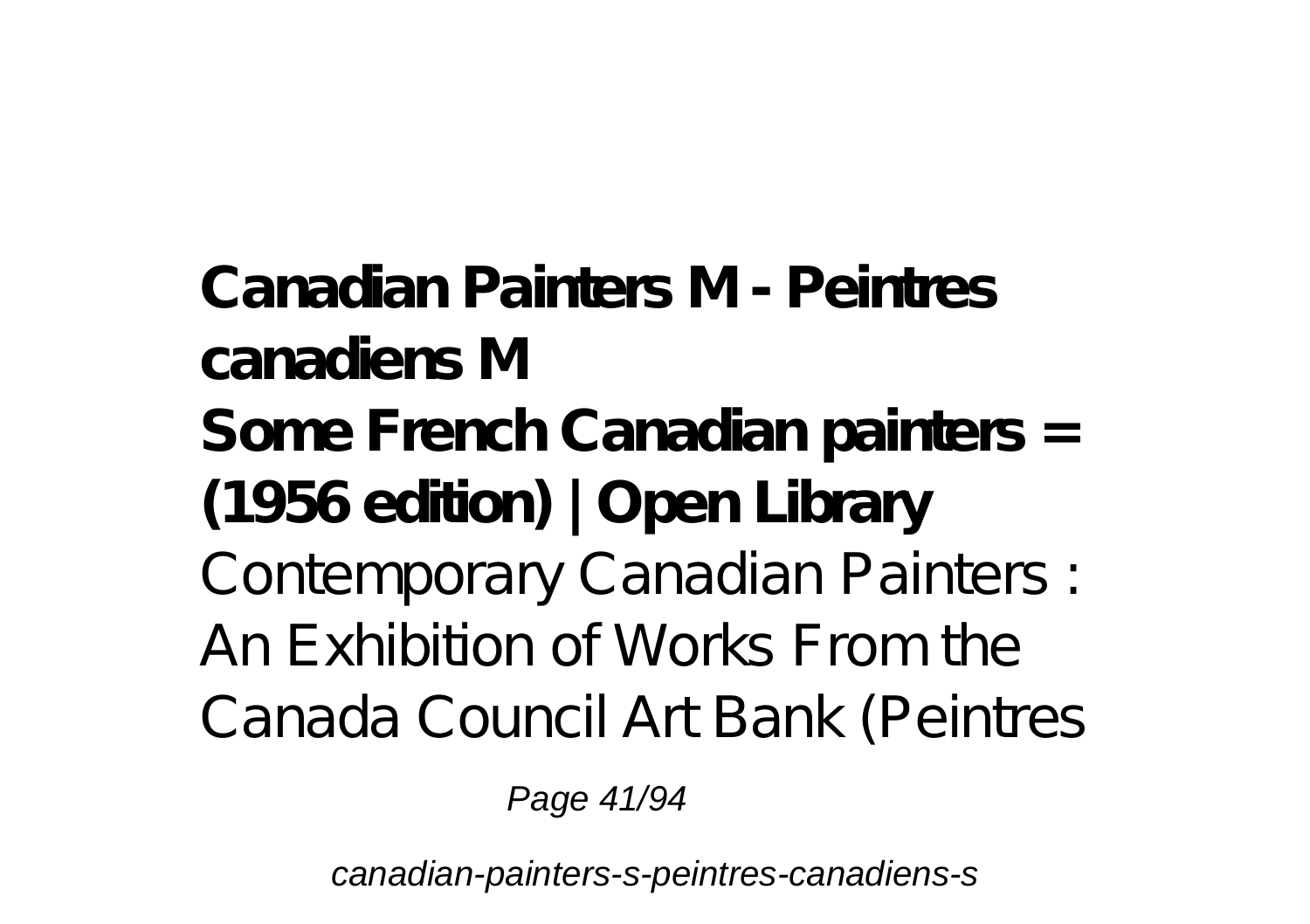Canadiens Contemporains : une Exposition de la Banque d'oeuvres d'art du Conseil des Arts du Canada) [Geoffrey James] on Amazon.com. \*FREE\* shipping on qualifying offers. 22-page soft cover. Works by Claud Breeze,

Page 42/94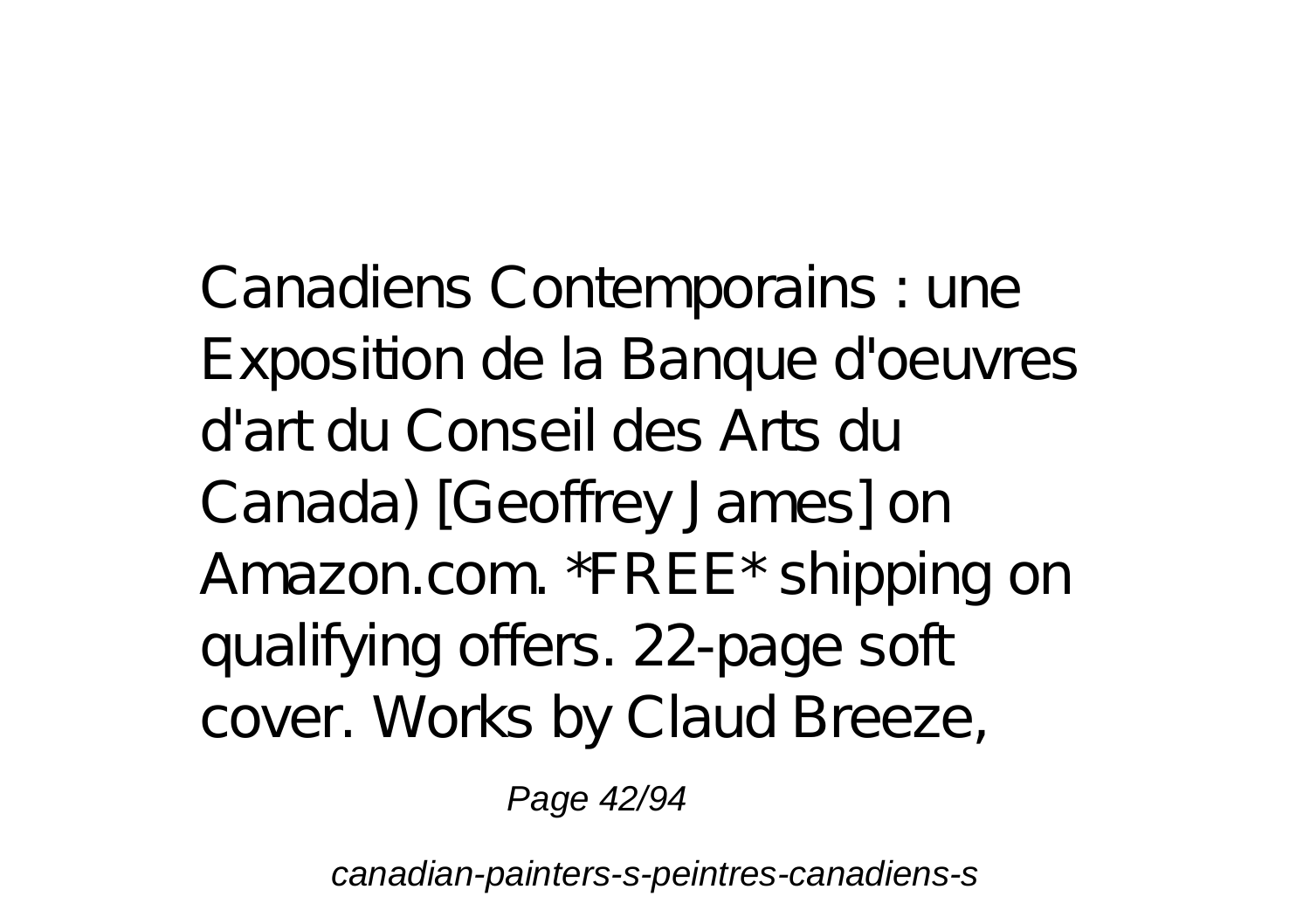Charles Gagnon, Paterson Ewen, Gershon Iskowitz, Ron Martin, John **Meredith** 

# **The following is a list of Canadian artists working in visual or**

Page 43/94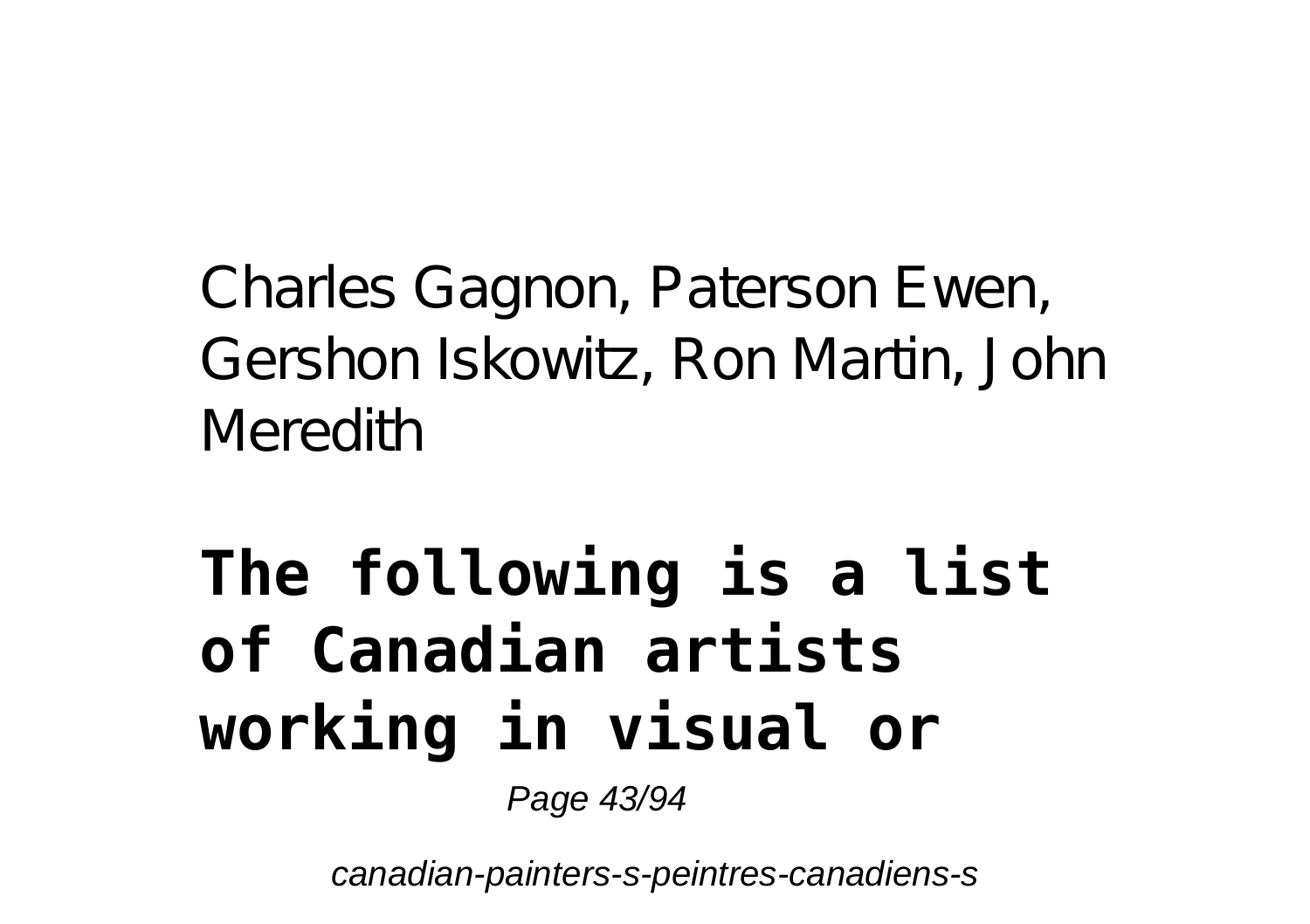**plastic media (including 20th-century artists working in video art, performance art, or other types of new media). See other articles for information** Page 44/94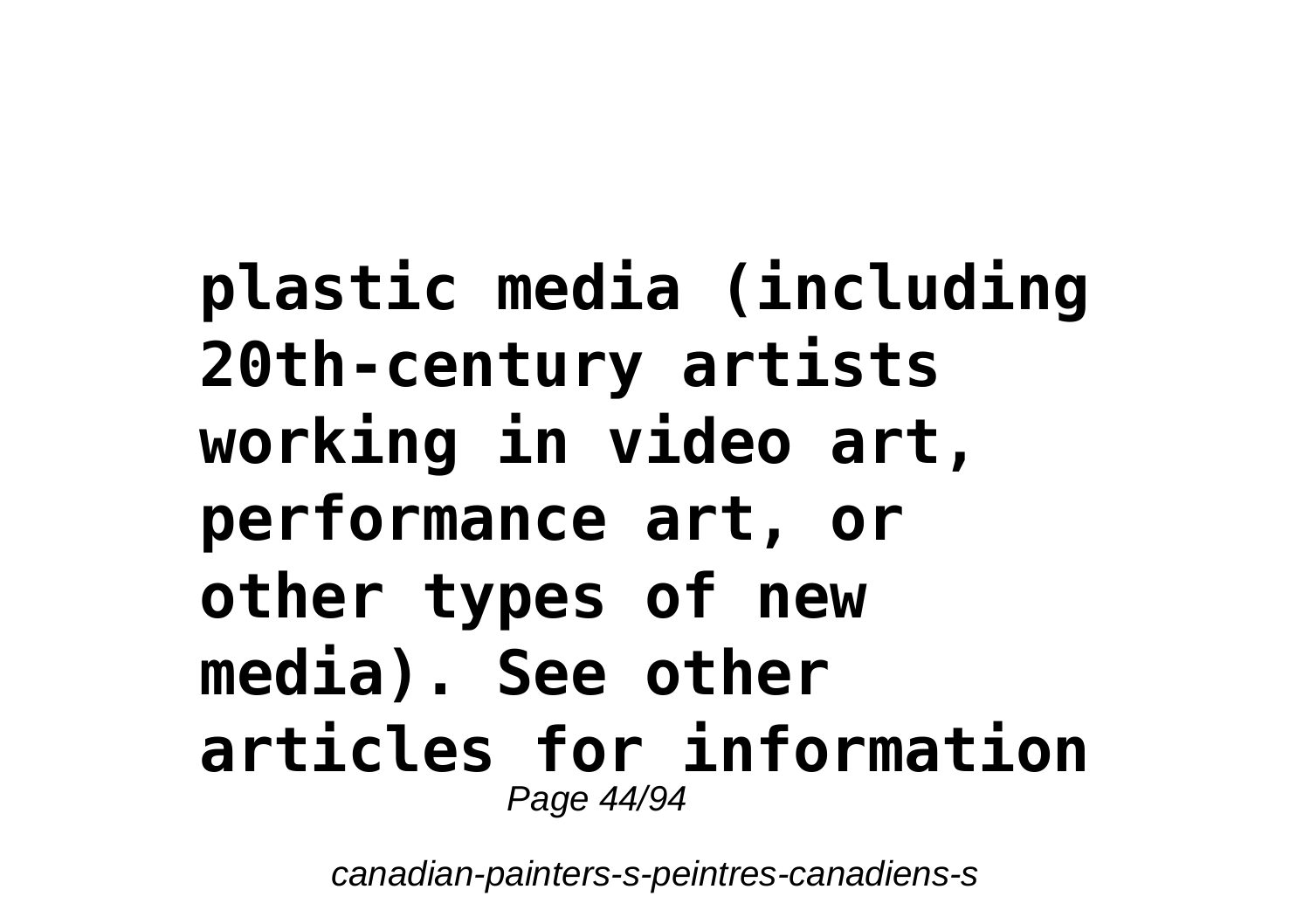**on Canadian literature, music, cinema and culture. For more specific information on the arts in Canada, see Canadian art. Artistes canadiens en** Page 45/94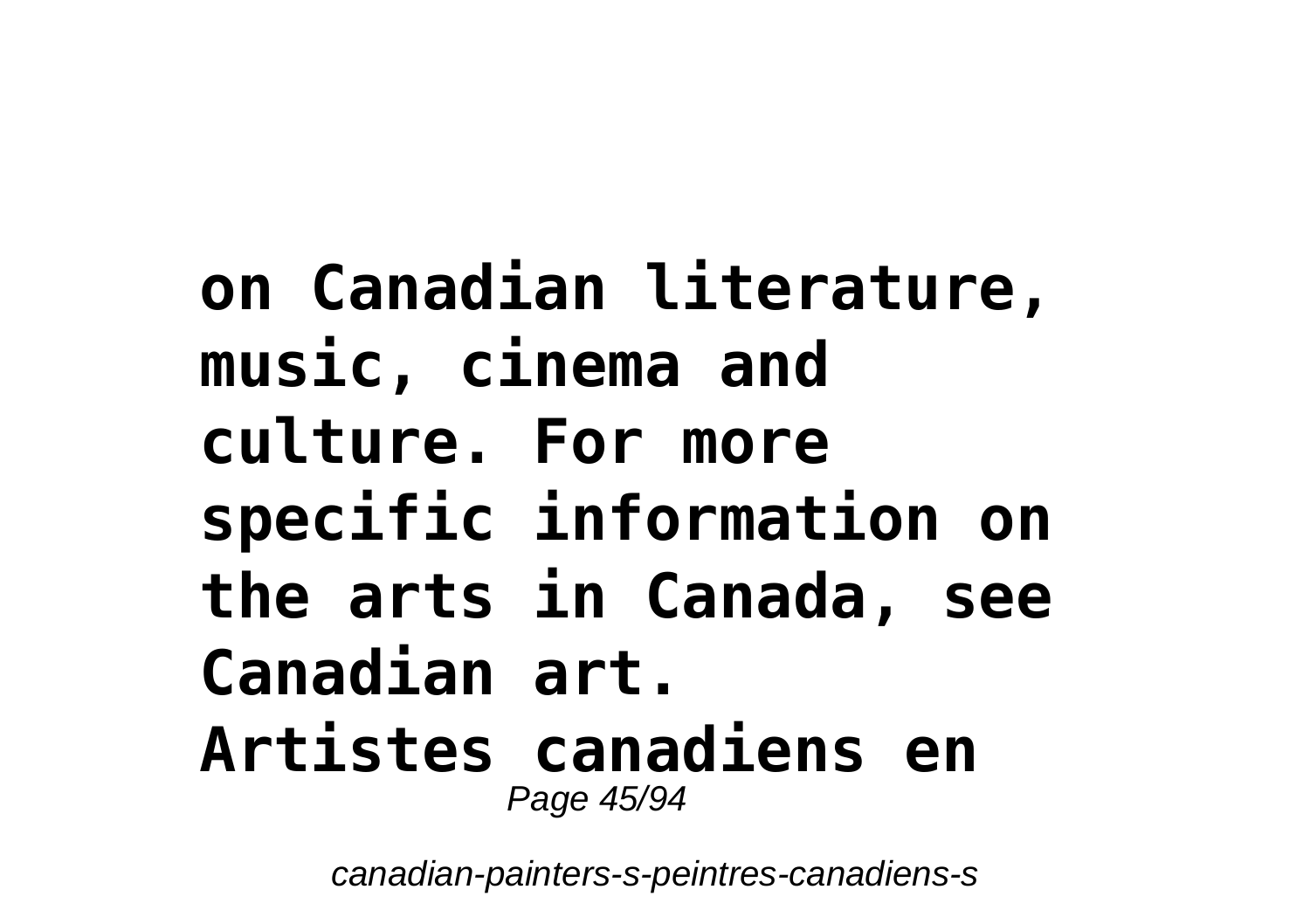```
arts visuels -- Avons-
nous votre nom? Pour
ajouter ... Raginsky,
Nina, 1941-,
photographer and painter
(The 60 s in Canada;
Canadian Encyclopedia --
        Page 46/94
```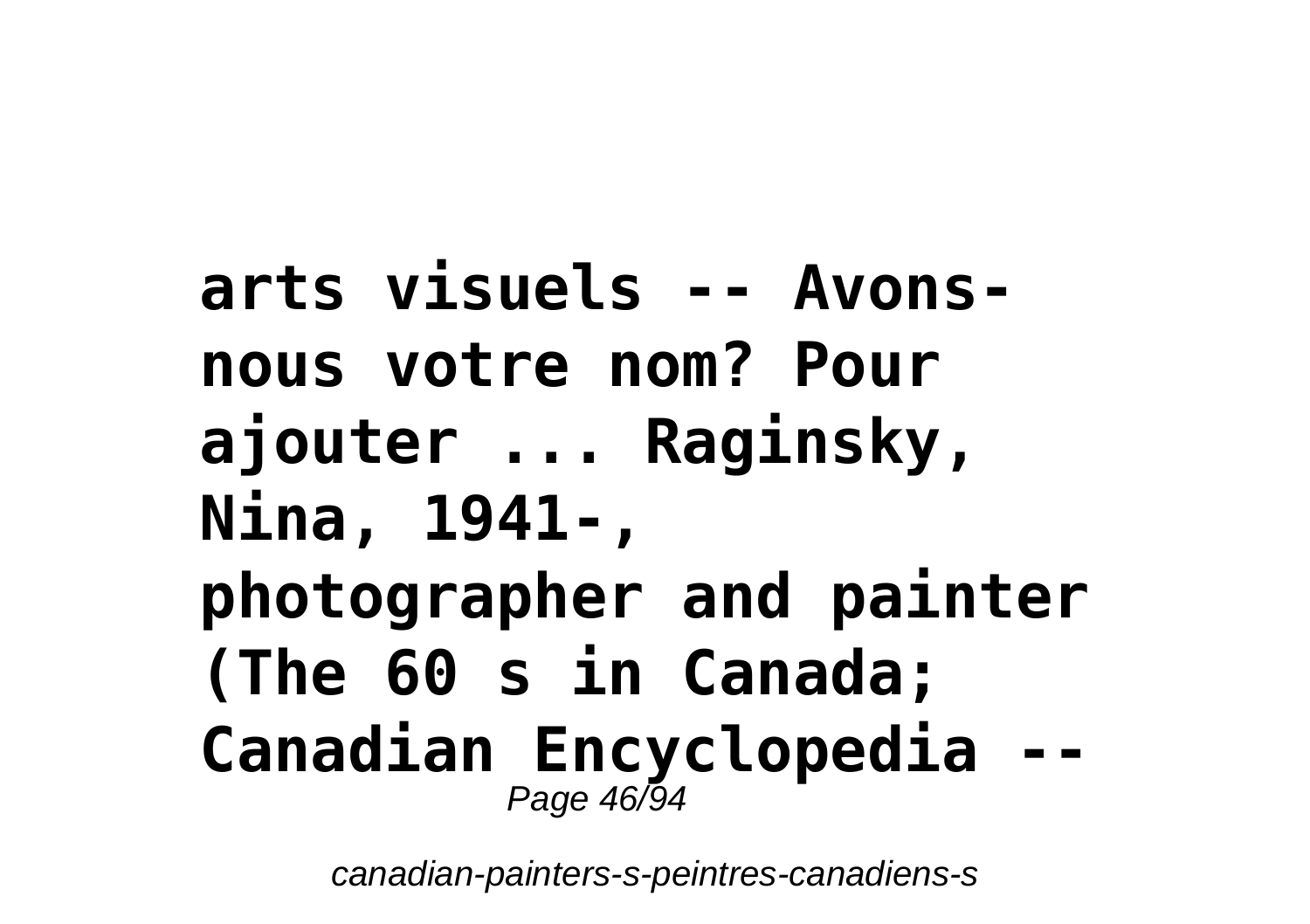**Photographers; \_\_\_\_\_Photography Canada 1967; Image 6: Contemporary Photography 1970; Image 6: Contemporary Photography 1970) ... Art Gallery of** Page 47/94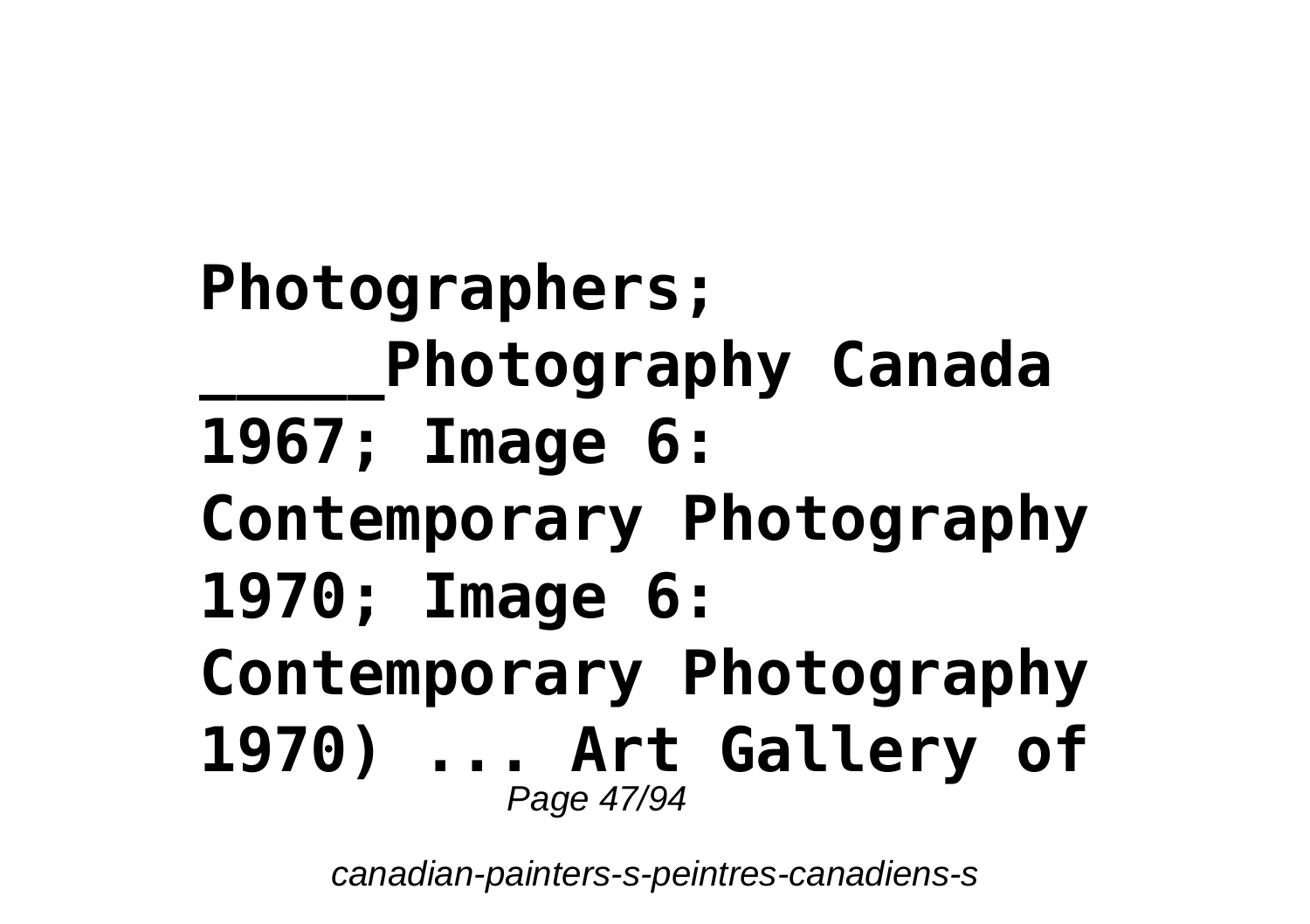**Hamilton; Peintres juifs de ... Canadian artists in visual arts --Do we have your name? To add a link to your site, or your name to this index or an** Page 48/94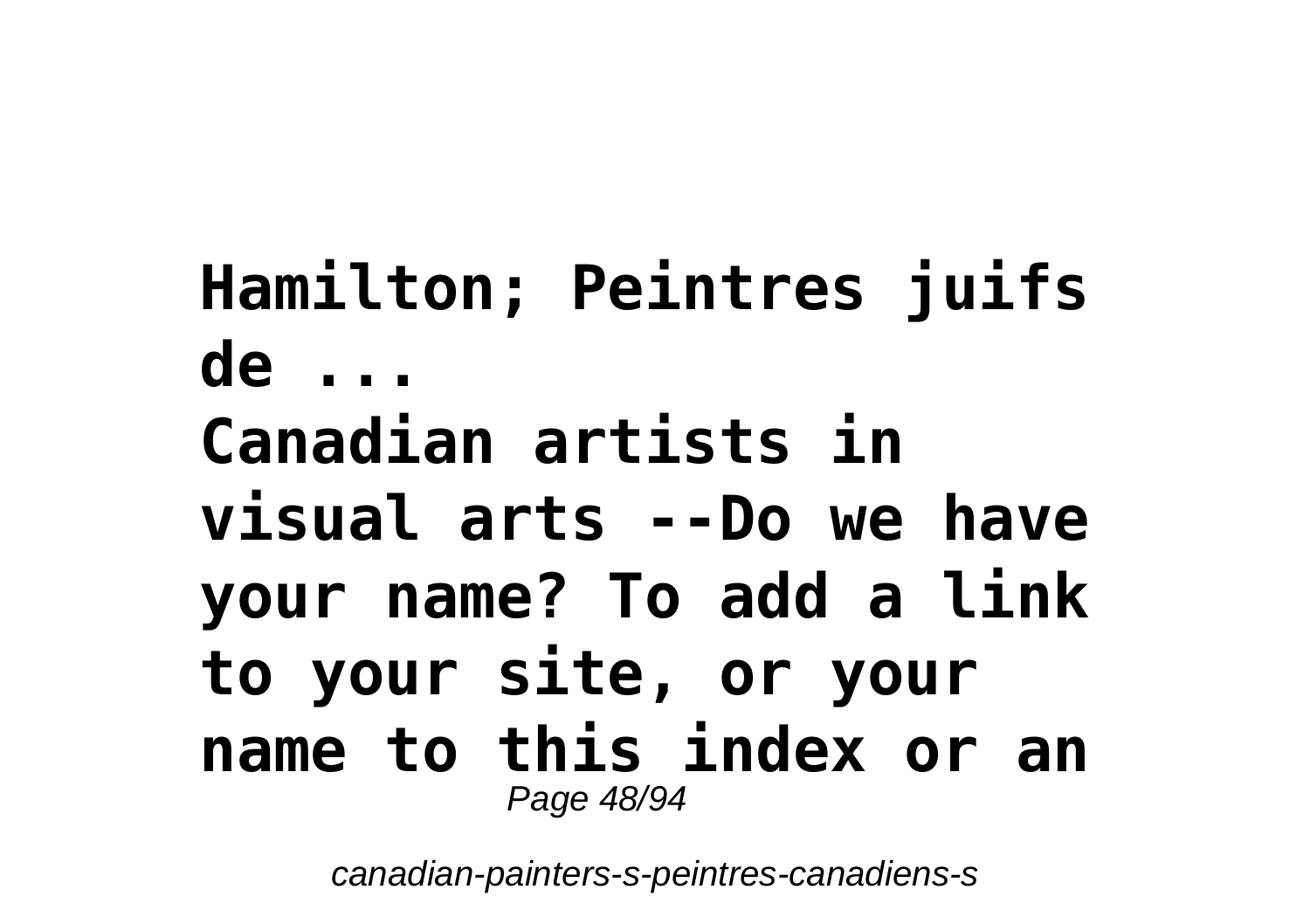## **image of your art, write to me at** flareau@rogers.com **it's free. References in parentheses / Références entre parenthèses S., H., act. 1839-77,** Page 49/94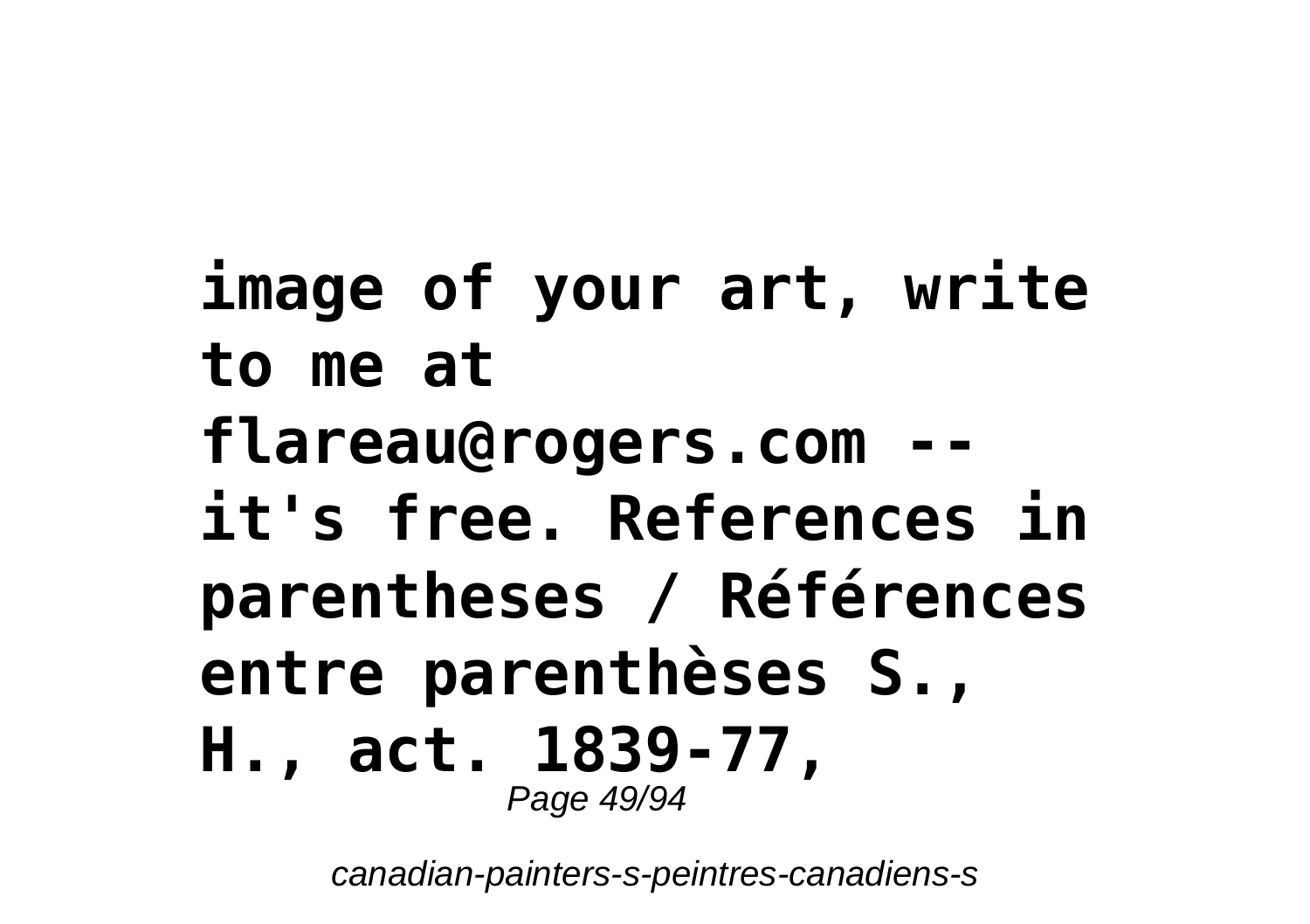## **(McKendry; Coverdale Collection of Canadiana) Artists in Canada, compiled and maintained by the National Gallery of Canada Library, is a bilingual union list** Page 50/94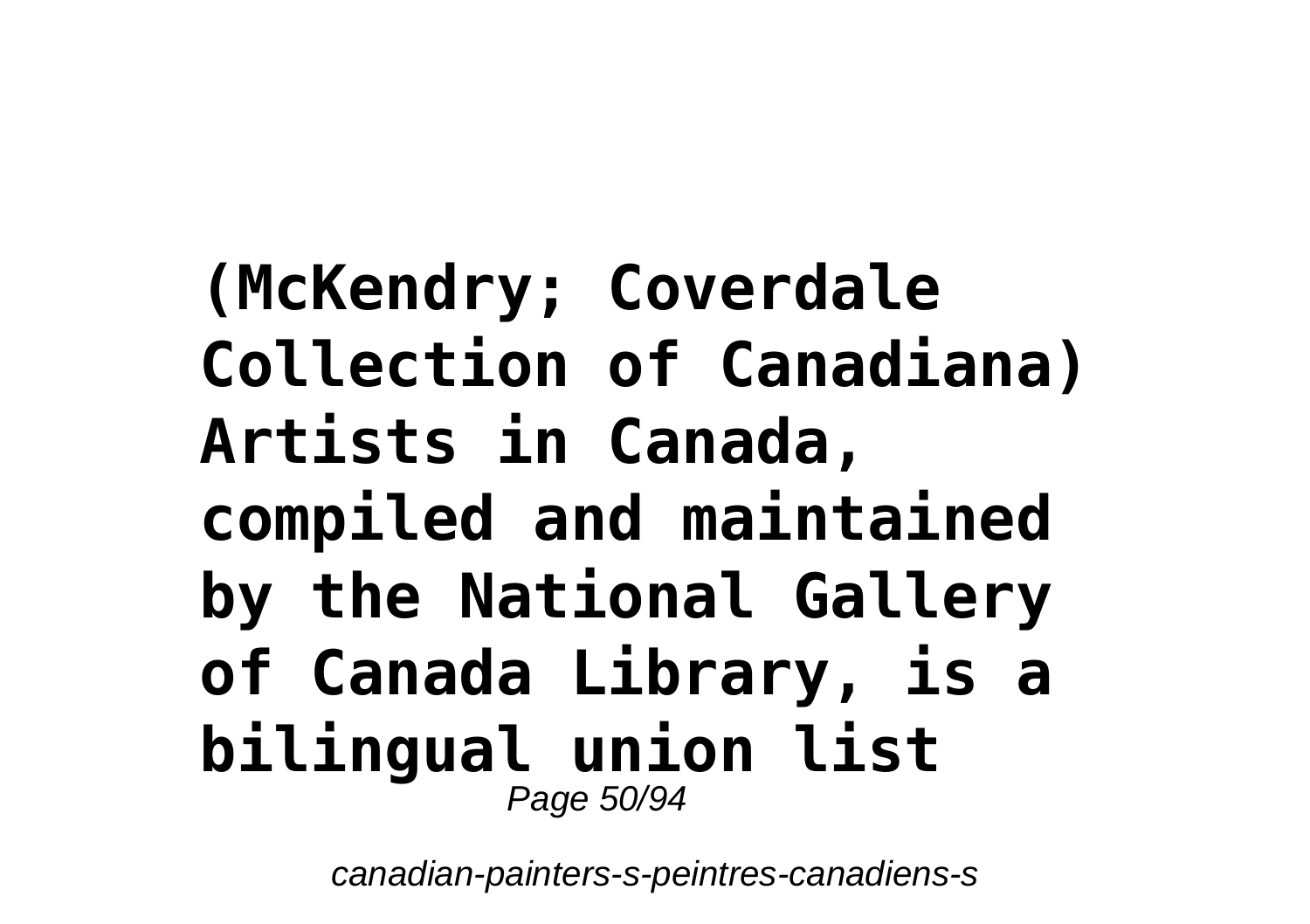**that identifies the location of documentation files on Canadian artists.Twentythree libraries and art galleries across Canada have contributed** Page 51/94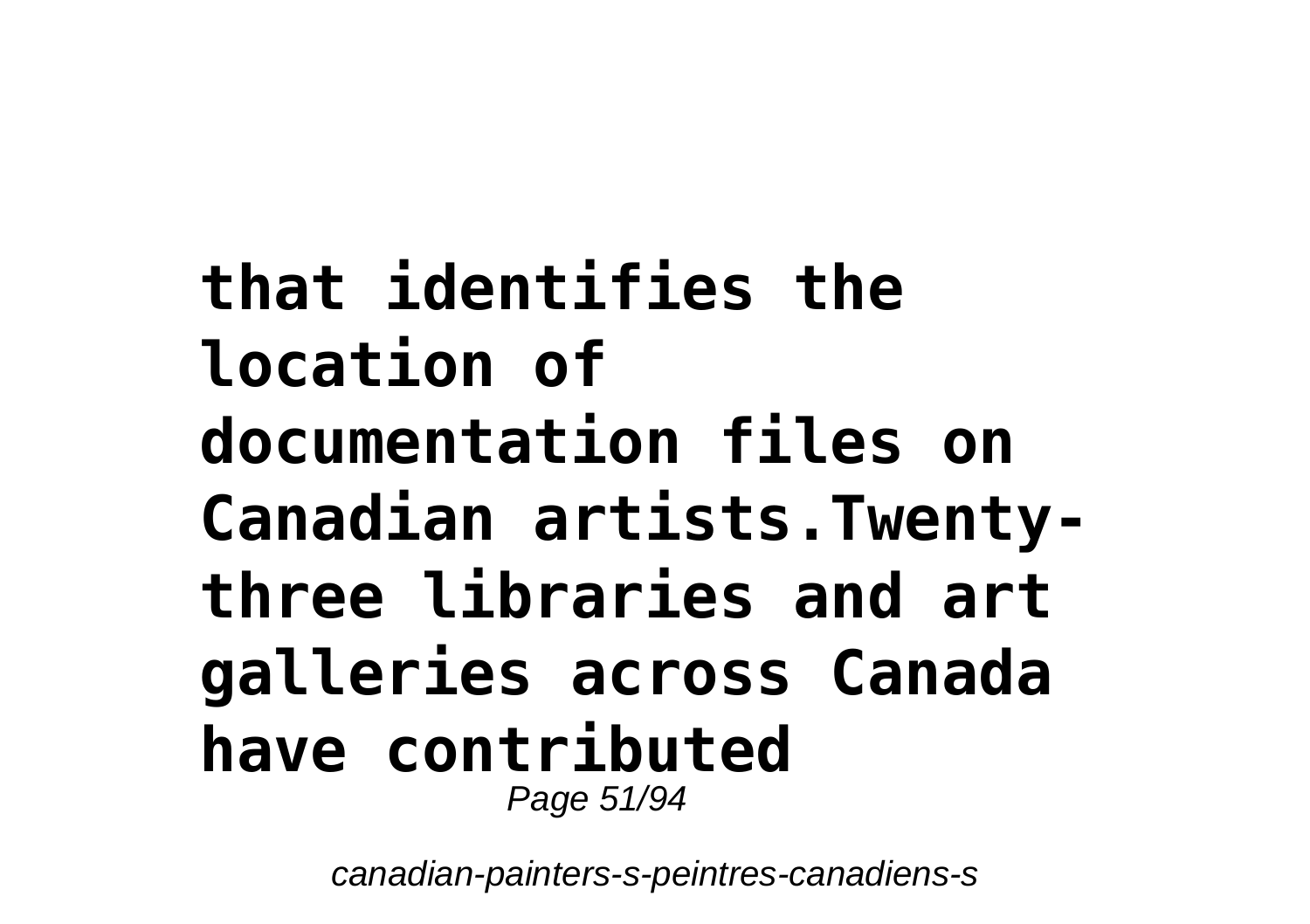**biographical information and lists of their documentation files to create this resource which contains information for over 42,700 artists.** Page 52/94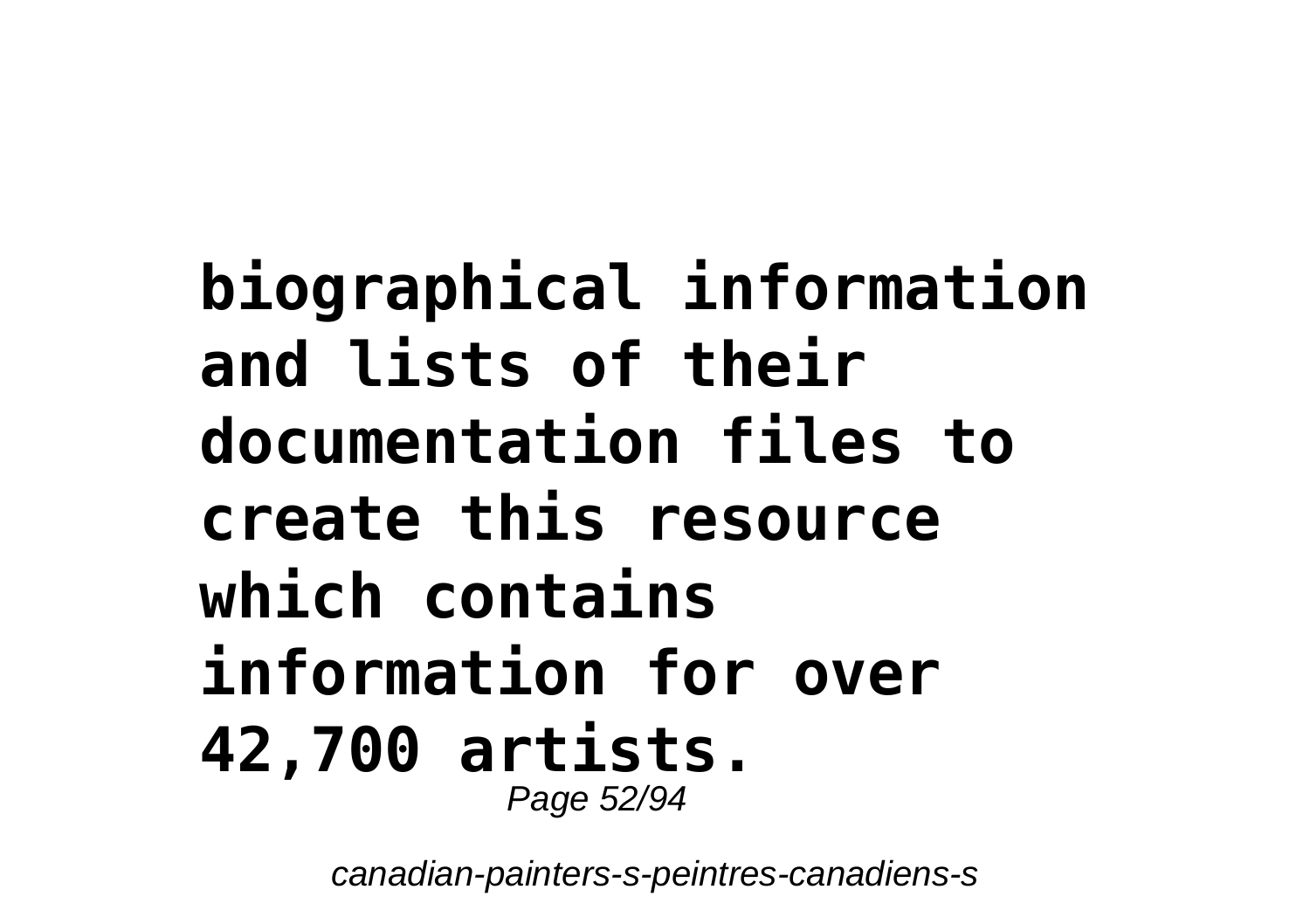## **Canadian Painters: Bibliography - Peintres canadiens ... peintres canadiens --A / Canadian Artists A** Artist Database MOUNT, Rita Born Montreal, Quebec, 1888

Page 53/94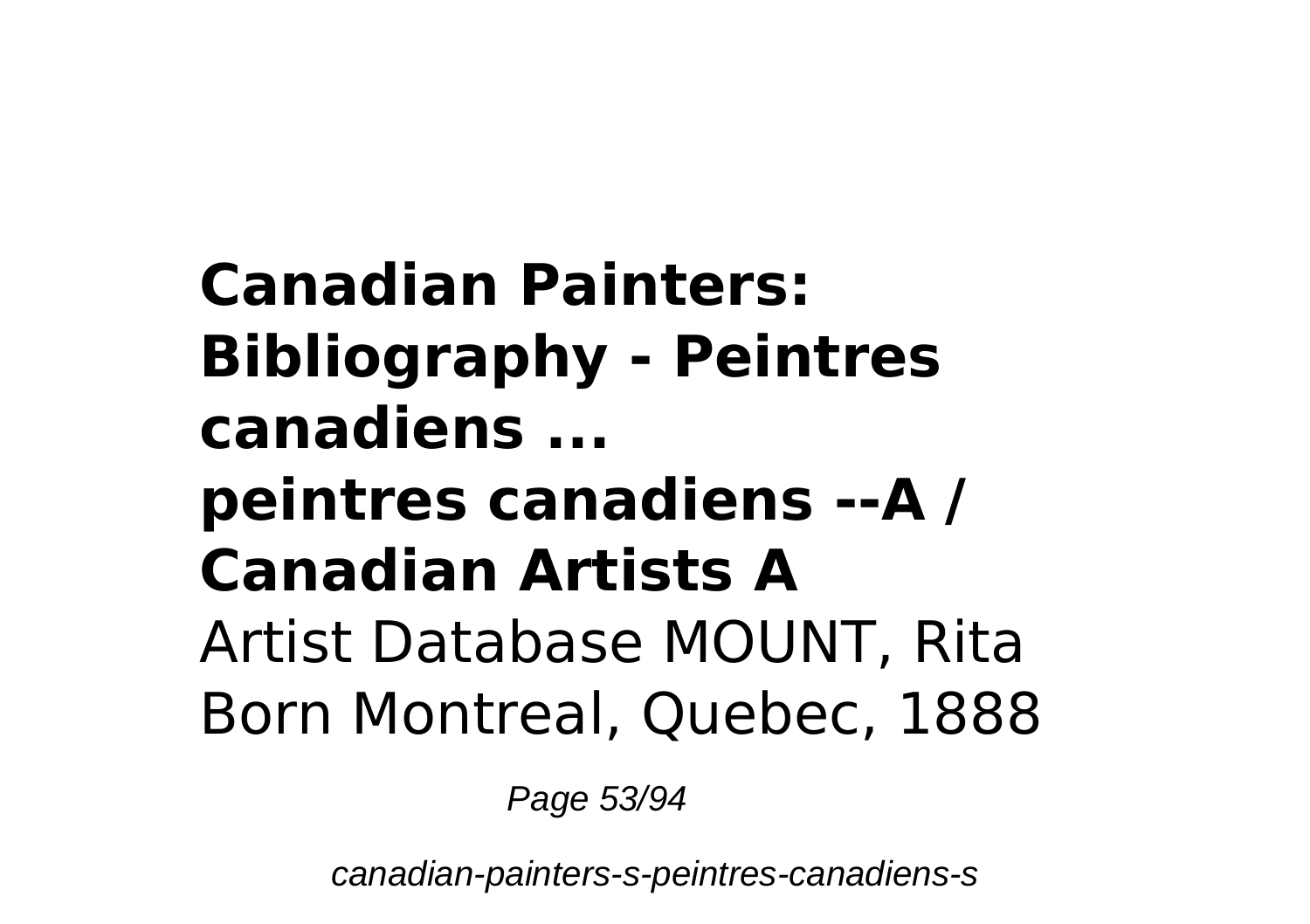... Laberge, Albert. "Nouvelle visite au salon des peintres Canadiens." La Presse (Montreal) 28 Mar. 1929: 16. Laberge, Albert. "Ouverture du salon des artistes canadiens à la Art Association." ... The

Page 54/94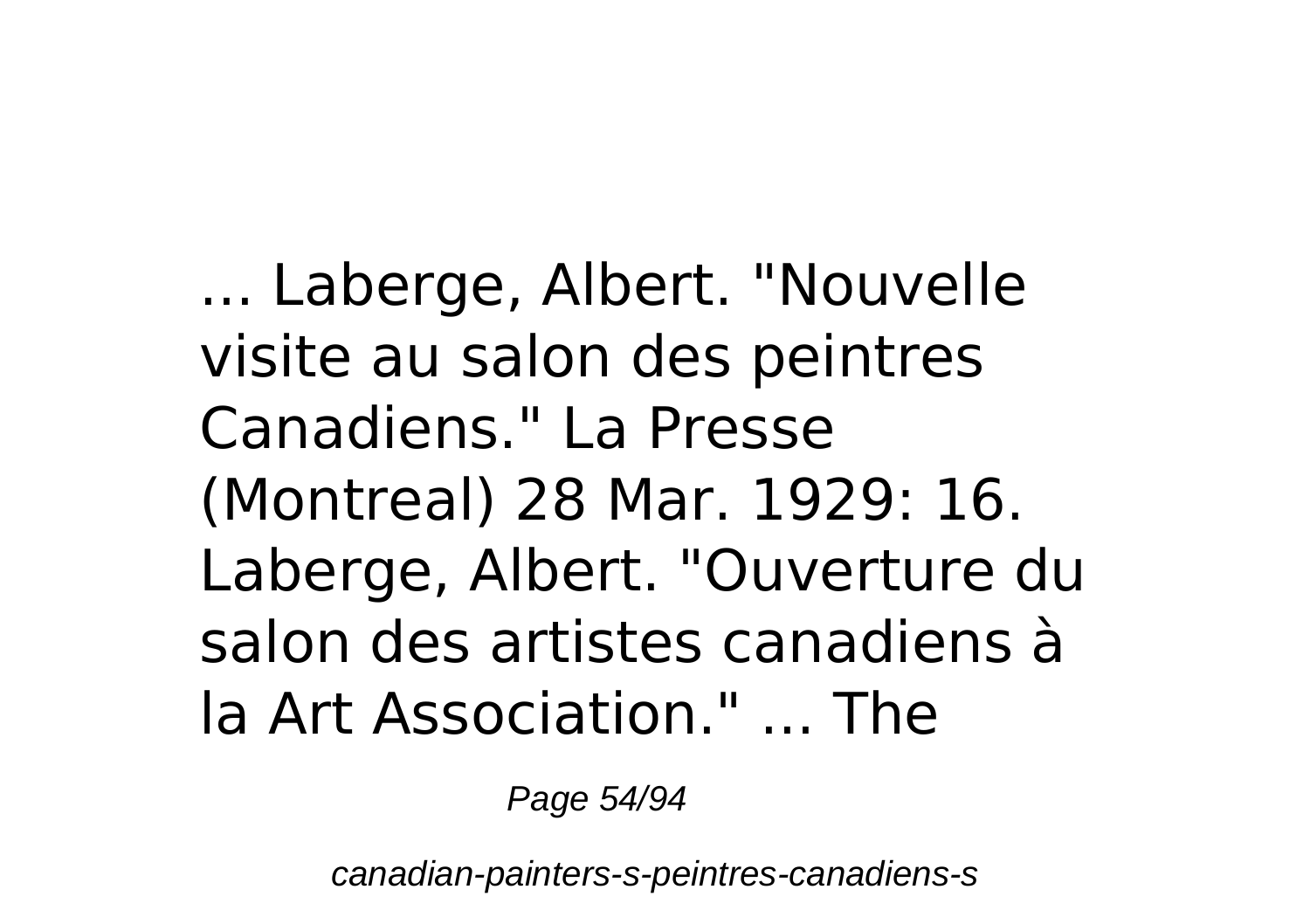Dictionary of Canadian Artists. (Volumes 1-8 by Colin S. MacDonald, and volume 9 by ... 9 juin 2019 - Explore ylarivee's board "Peintres Québécois et Canadiens", followed by 646 people on Pinterest. Voir plus

Page 55/94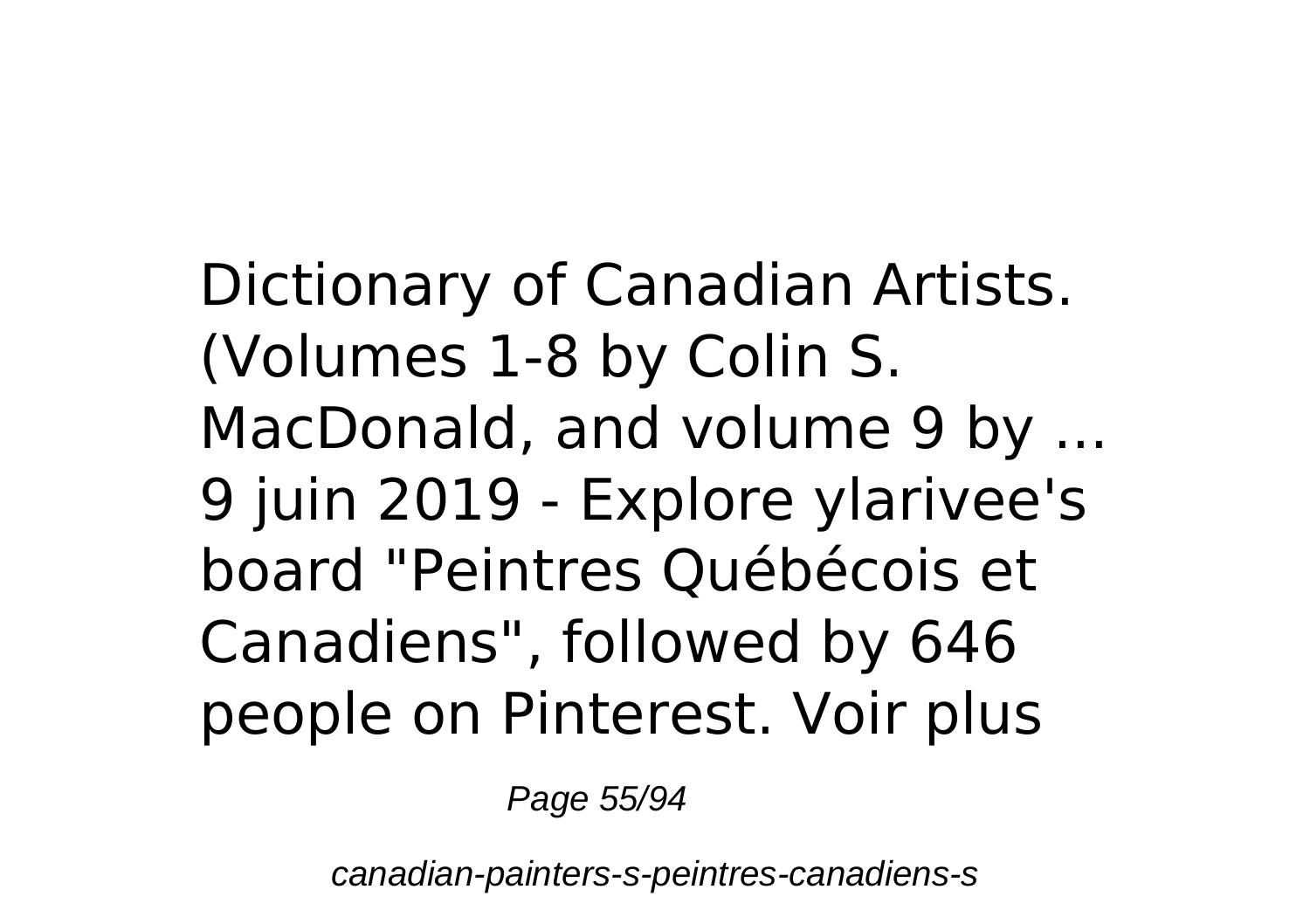### d'idées sur le thème Peintre québécois, Peintre et Art canadien.

#### *Canadian Painters S Peintres Canadiens*

Page 56/94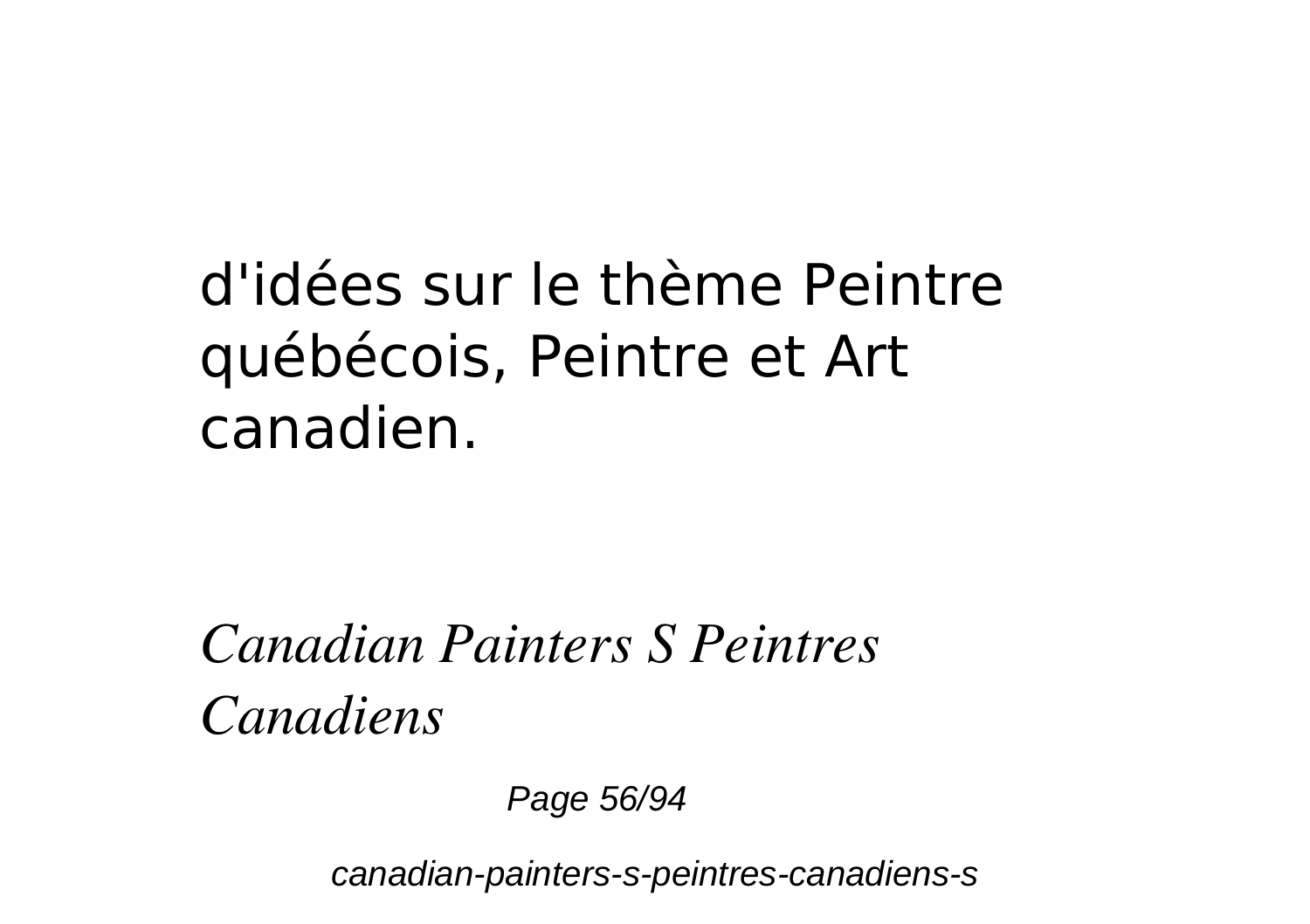*Canadian artists in visual arts --Do we have your name? To add a link to your site, or your name to this index or an image of your art, write to me at flareau@rogers.com -- it's free. References in parentheses / Références entre parenthèses S., H., act. 1839-77,*

Page 57/94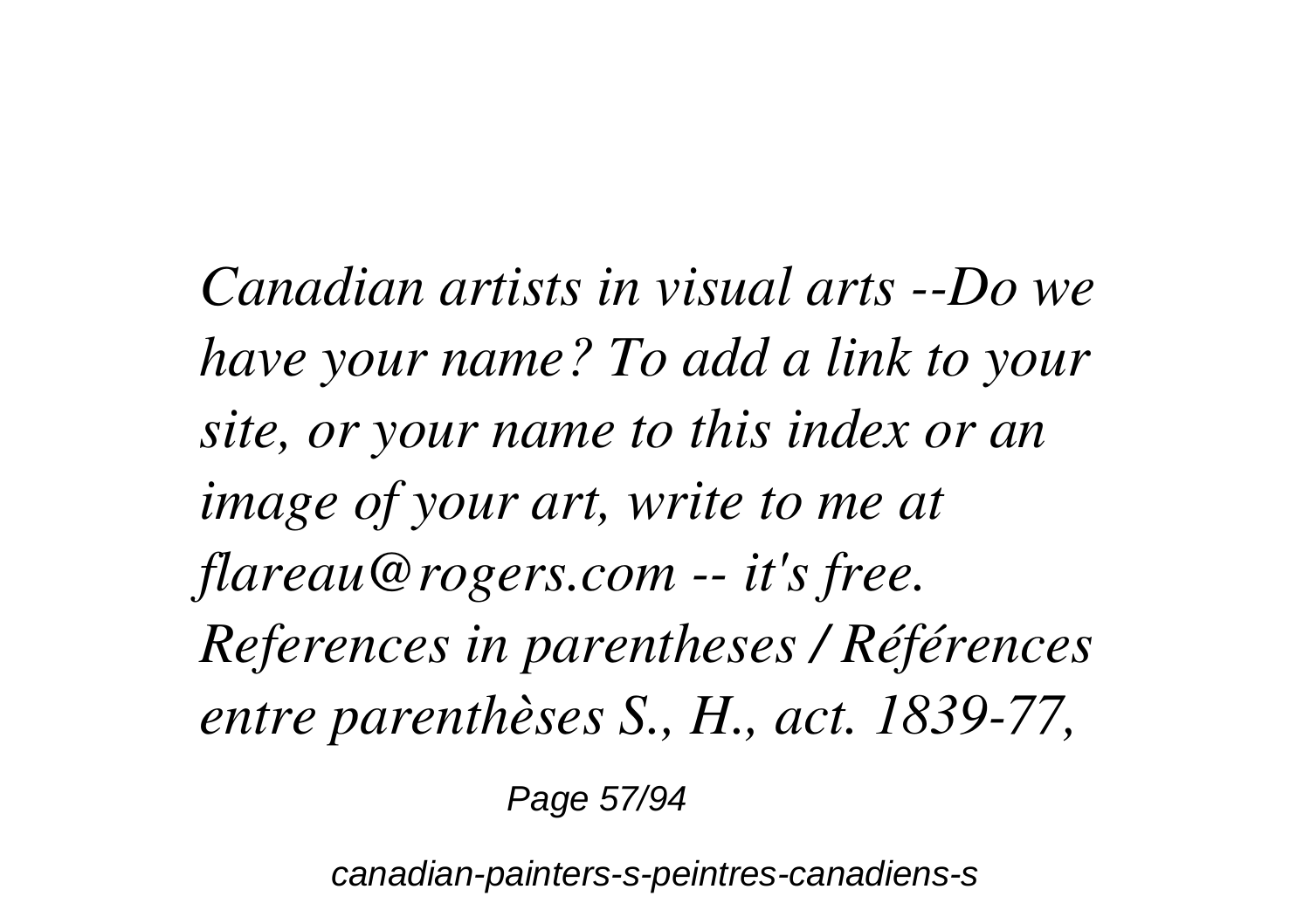### *(McKendry; Coverdale Collection of Canadiana)*

# *Canadian Painters S - Peintres canadiens S Artistes canadiens en arts visuels -- Avons-nous votre nom? Pour ajouter ...*

Page 58/94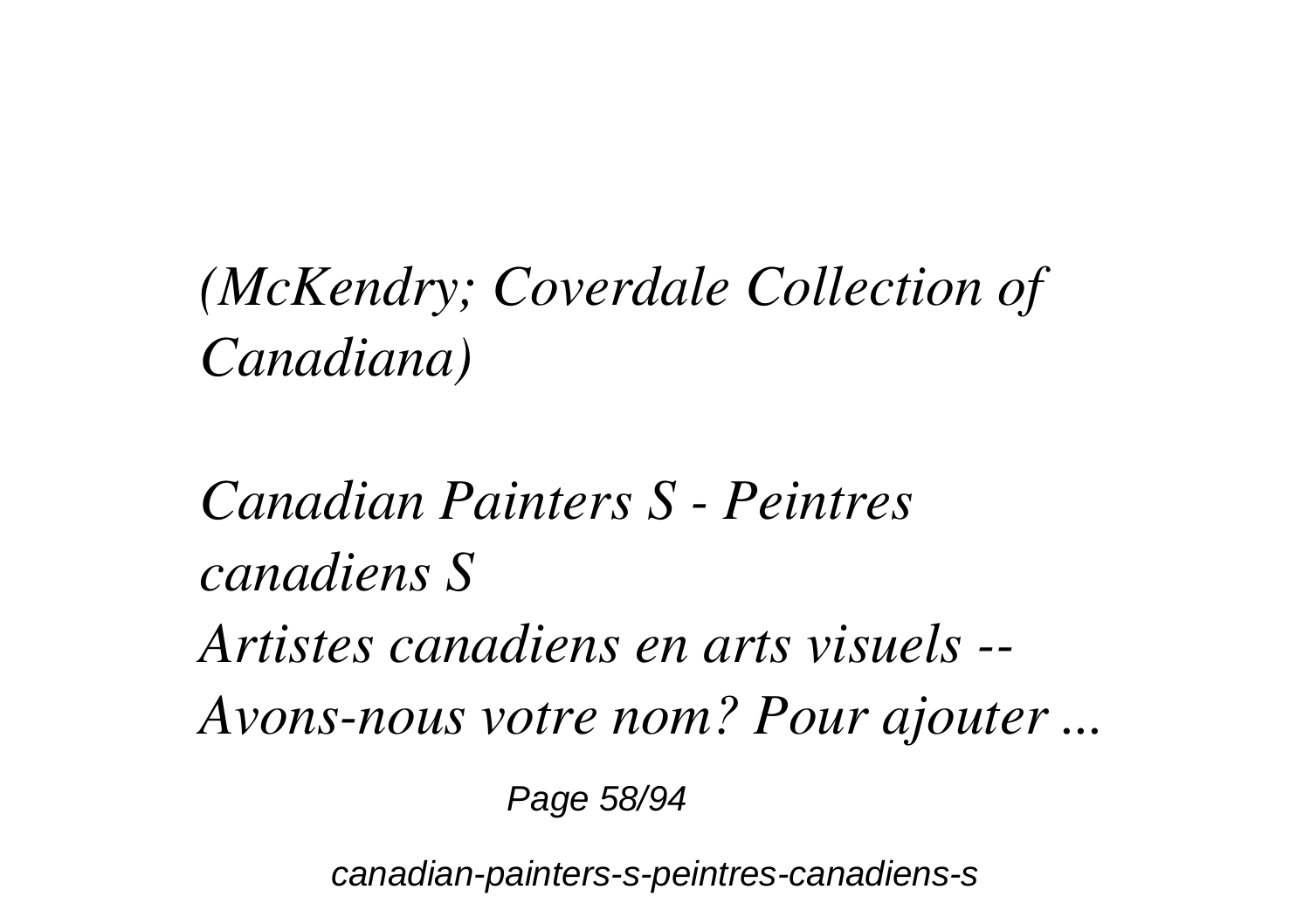*Raginsky, Nina, 1941-, photographer and painter (The 60 s in Canada; Canadian Encyclopedia -- Photographers; \_\_\_\_\_Photography Canada 1967; Image 6: Contemporary Photography 1970; Image 6: Contemporary Photography 1970) ...*

Page 59/94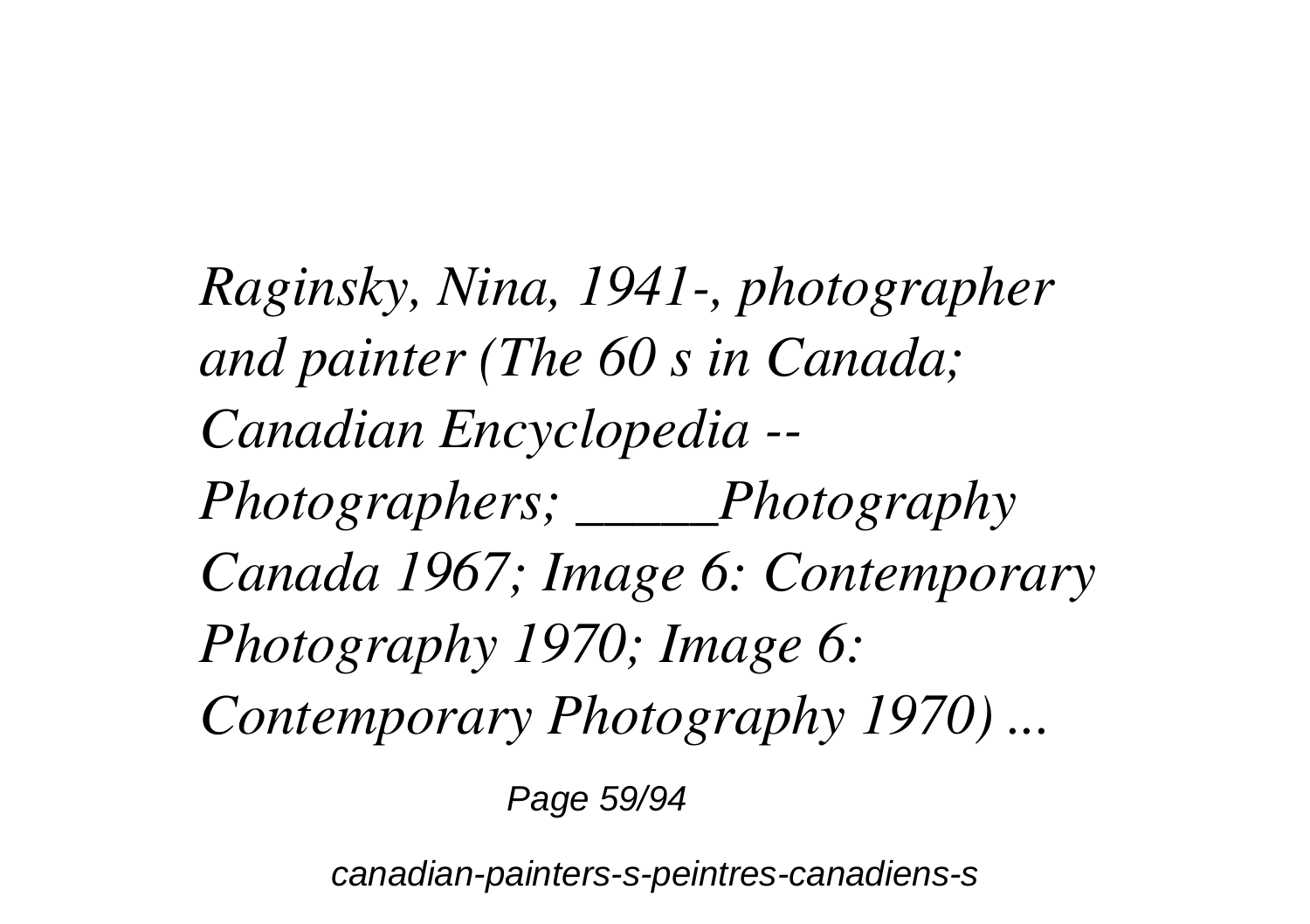### *Art Gallery of Hamilton; Peintres juifs de ...*

## *Canadian Painters S - Peintres canadiens S Canadian artists in visual arts --Do we have your name? To add a link to your*

Page 60/94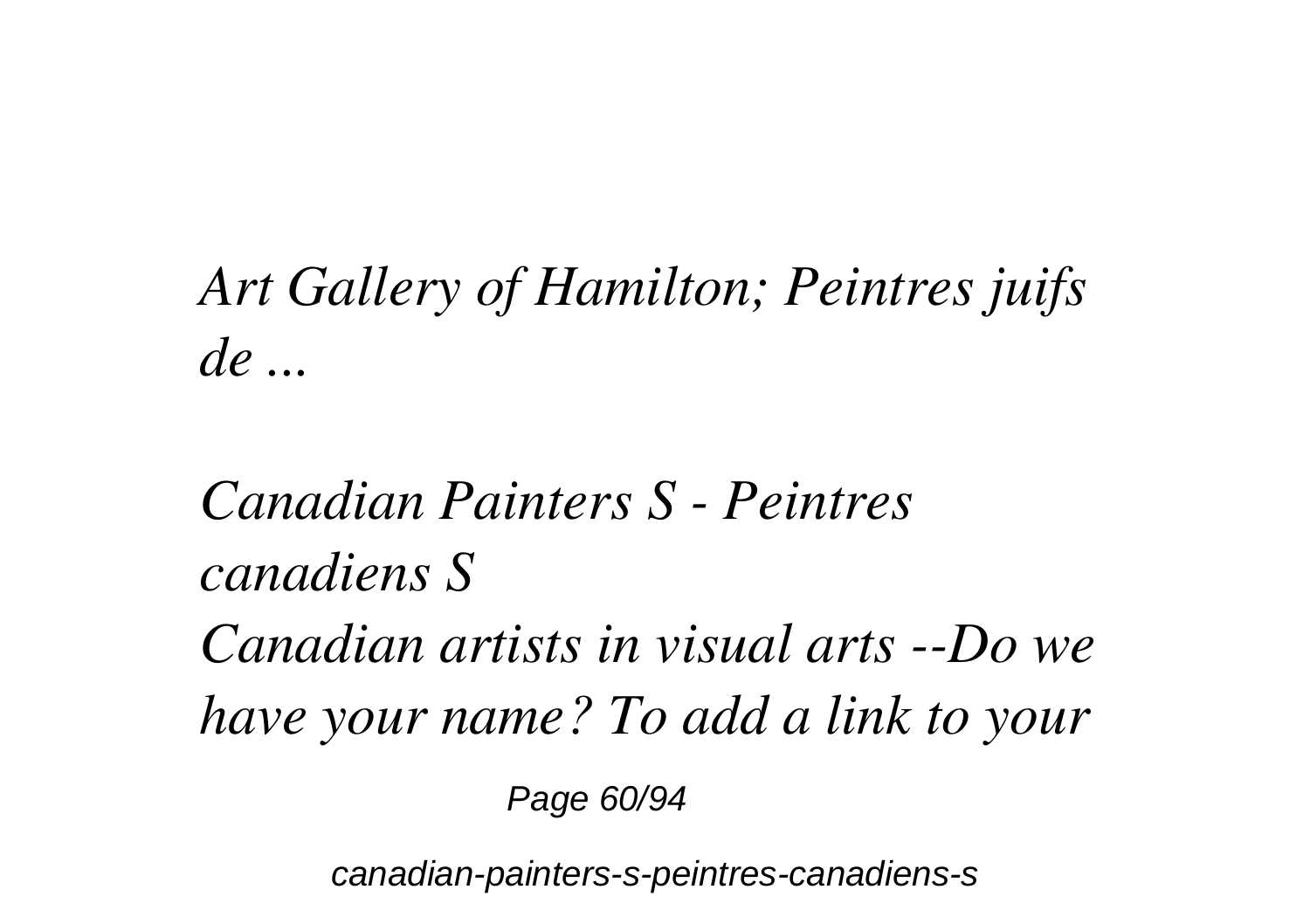*site, or your name to this index or an image of your art, write to me at flareau@rogers.com -- it's free. References in parentheses / Références entre parenthèses----- A*

*peintres canadiens --A / Canadian*

Page 61/94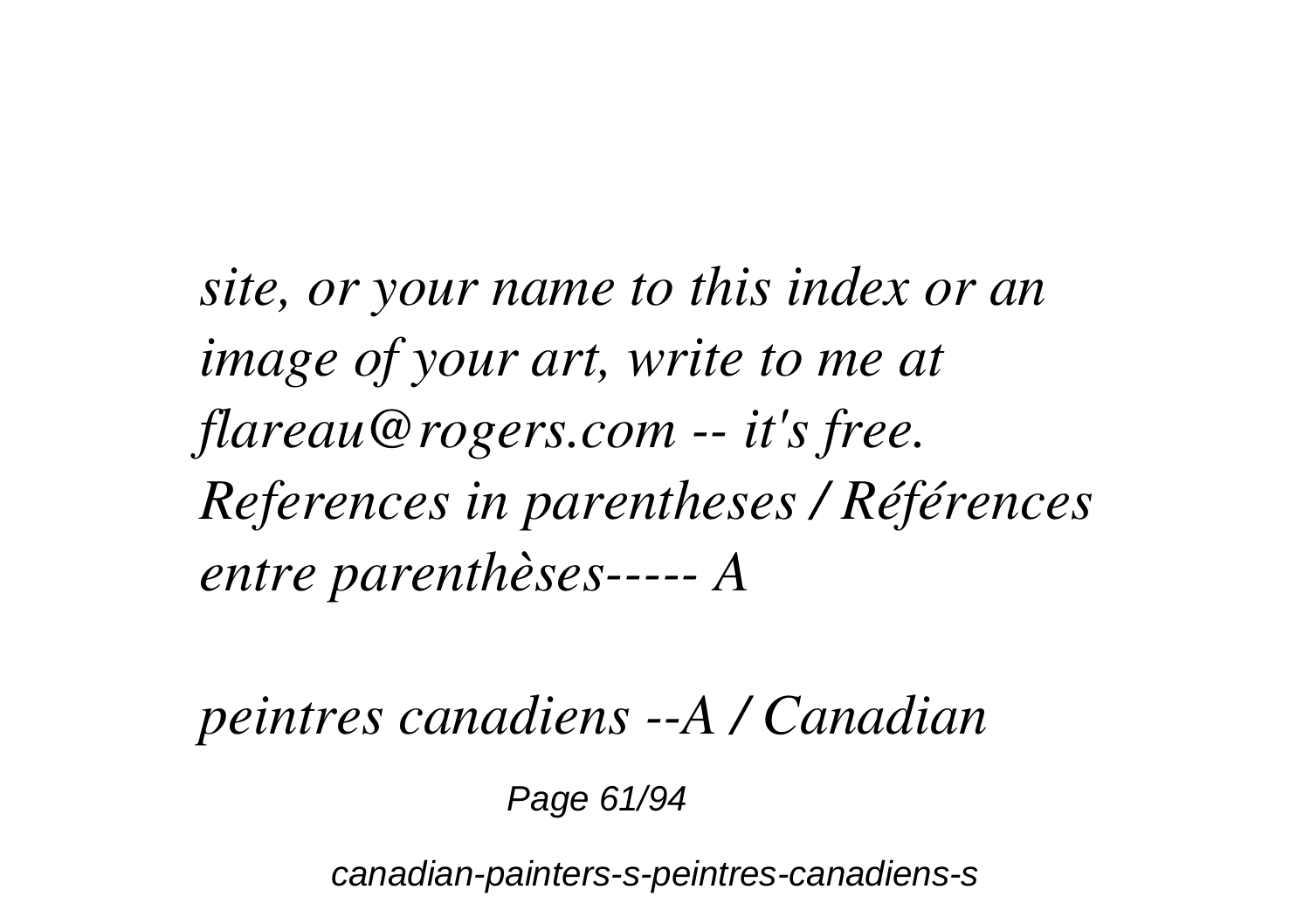### *Artists A May 21, 2015 - Explore la0342's board "Artistes peintres canadiens" on Pinterest. See more ideas about Art, Painting and Canadian art.*

*Artistes peintres canadiens - Pinterest*

Page 62/94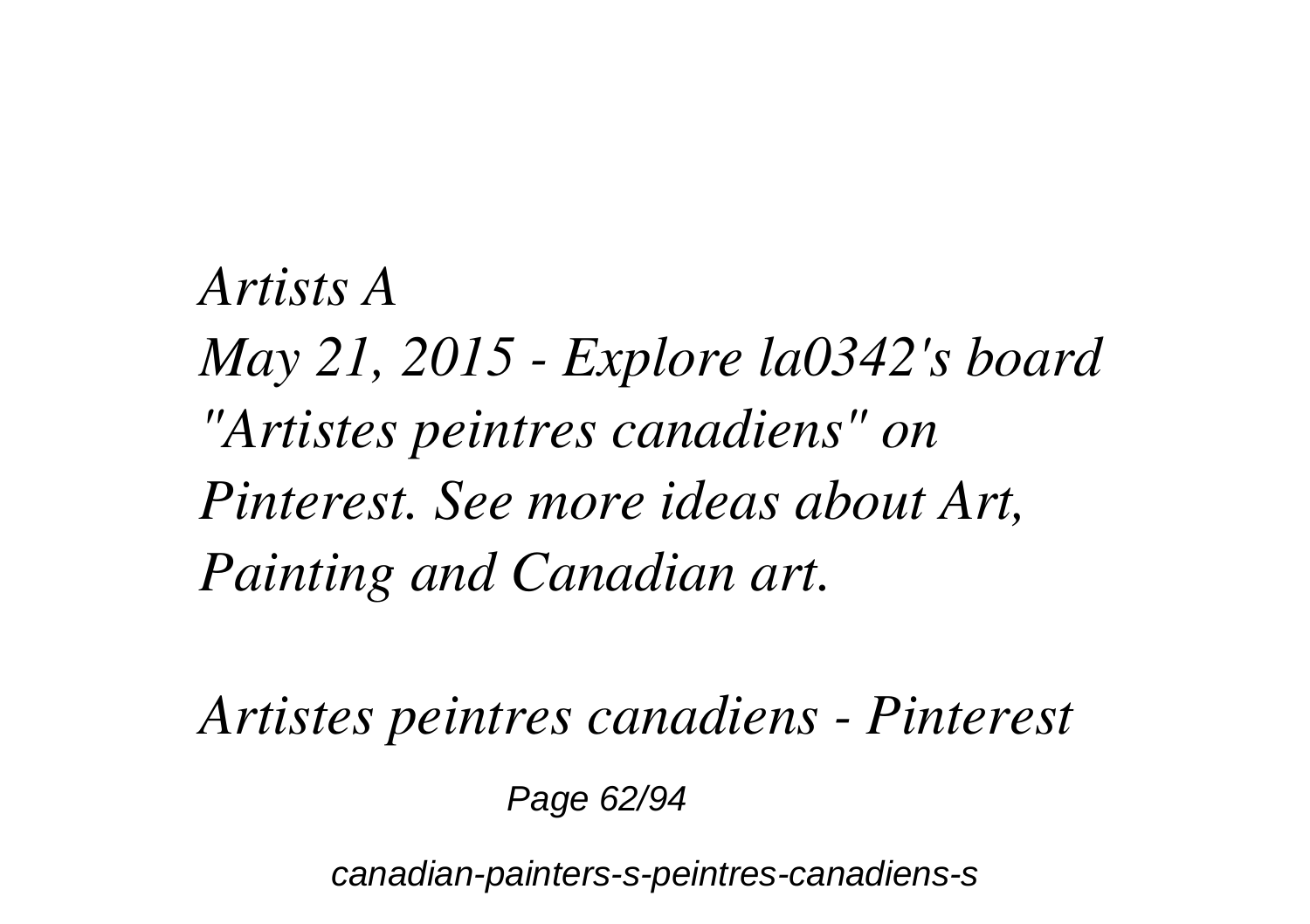*9 juin 2019 - Explore ylarivee's board "Peintres Québécois et Canadiens", followed by 646 people on Pinterest. Voir plus d'idées sur le thème Peintre québécois, Peintre et Art canadien.*

*Peintres Québécois et Canadiens -*

Page 63/94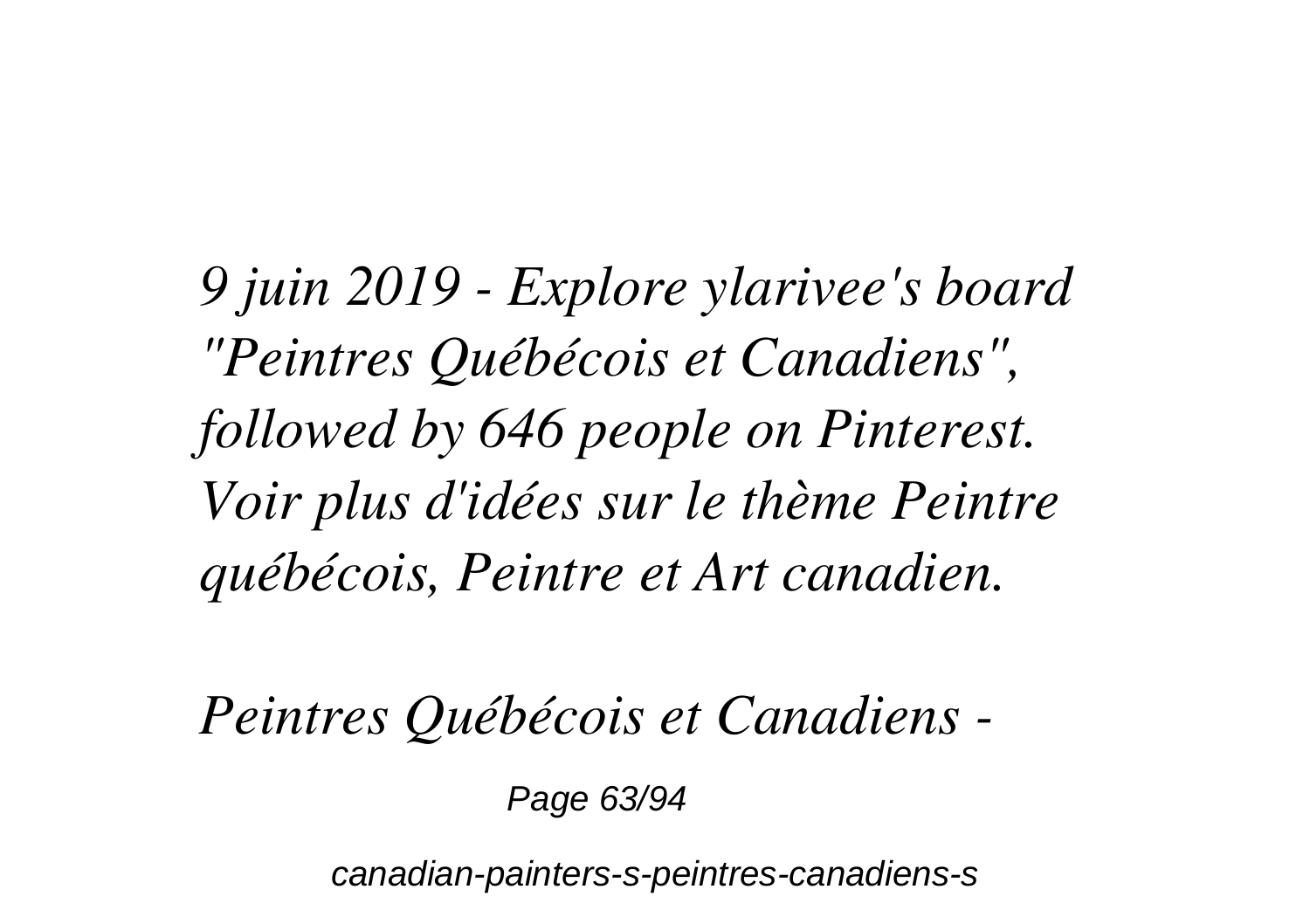*pinterest.com 39 Canadian Artists paintings ranked in order of popularity and relevancy. At ArtRanked.com find thousands of paintings categorized into thousands of categories. ... Canadian Painters S, Peintres canadiens S. lareau-law.ca.*

Page 64/94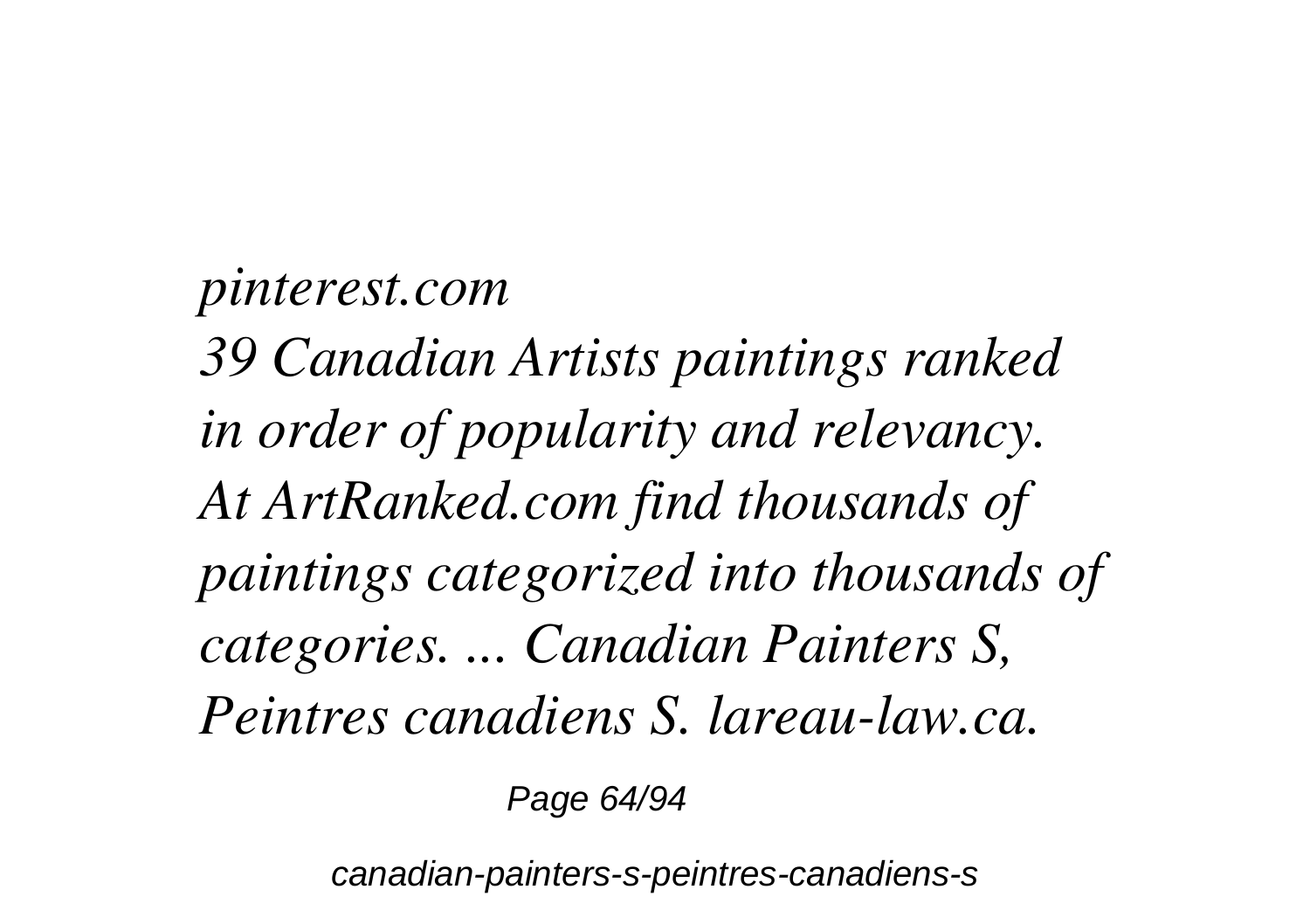*lareau-law.ca. helpful non helpful... Spandau, > Paintings > Canadian, ist Carole Spandau Paintings. fineartamerica.com ...*

*Canadian Artists paintings - Art Ranked*

Page 65/94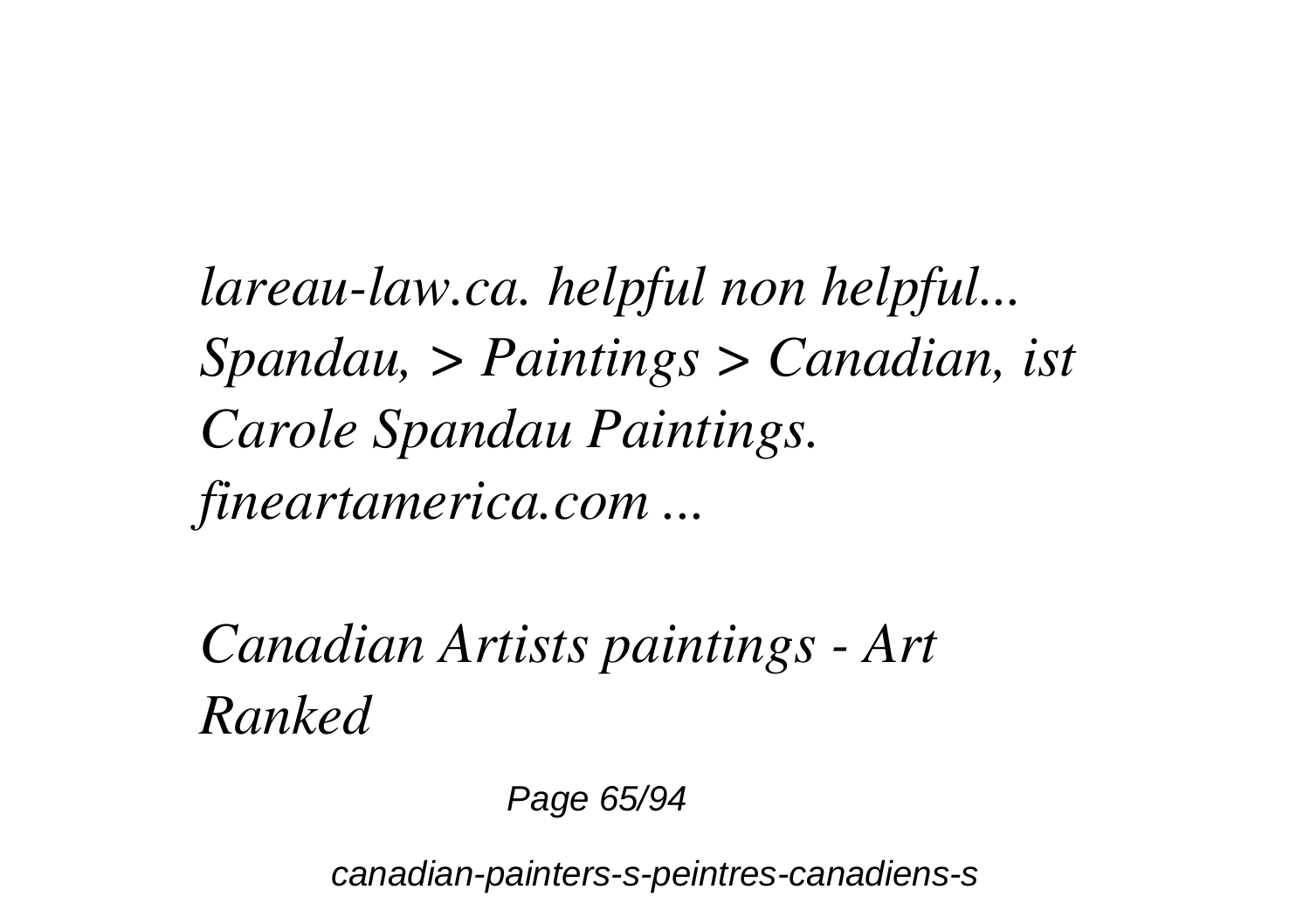*Répertoire des artistes canadiens (Arts visuels) --- Références entre parenthèses ... Colin S. McDonald Dictionary of Canadian Artists -- ... Peter J. Larocque, Peter Buckland, 1942-, and New Brunswick Museum, Portraits New Brunswick Painters /*

Page 66/94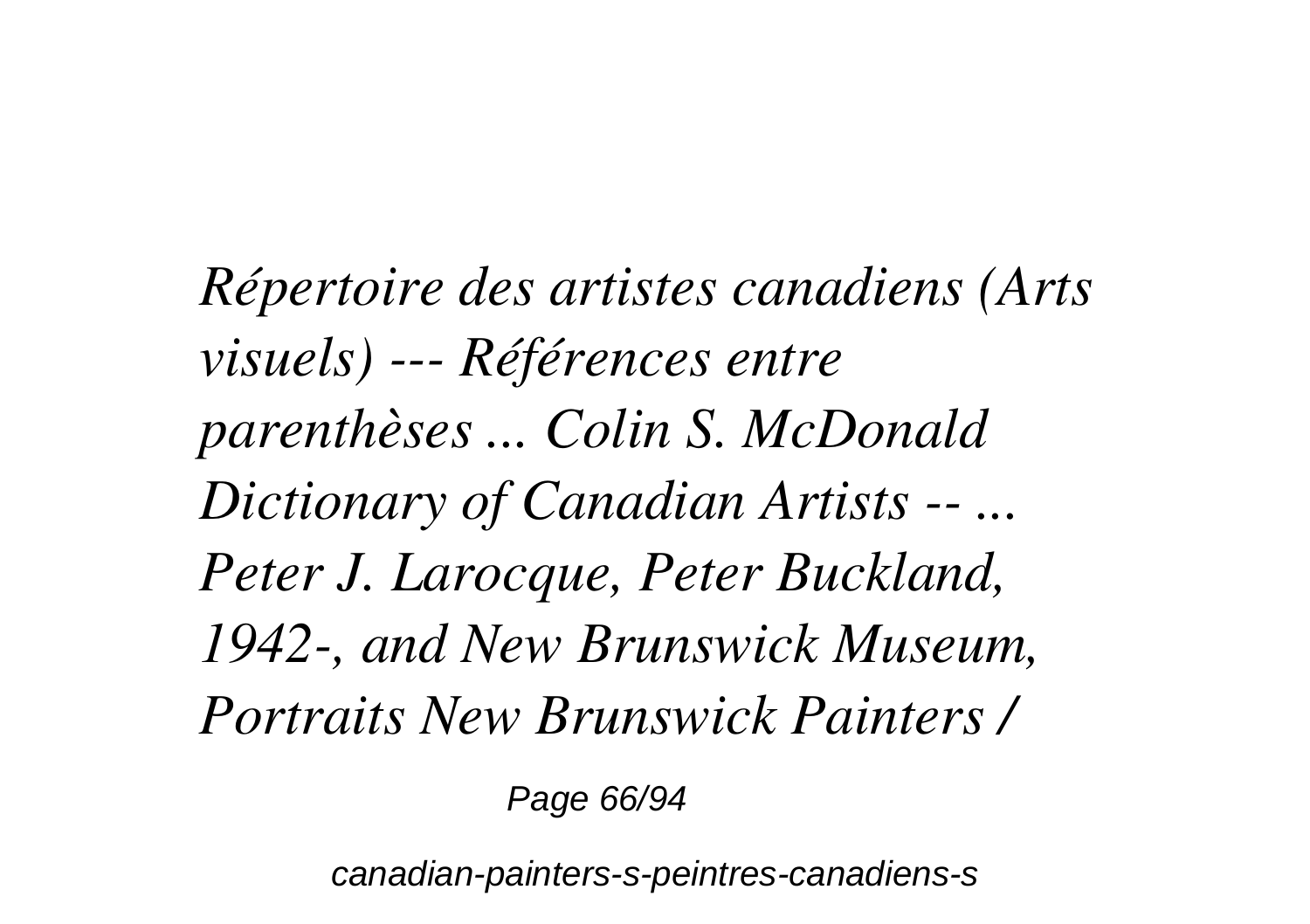*Peintres du Nouveau Brunswick, Saint John (New Brunswick): New Brunswick Museum, 2009, 156 p ...*

*Canadian Painters: Bibliography - Peintres canadiens ... Canadian artists in visual arts --Do we*

Page 67/94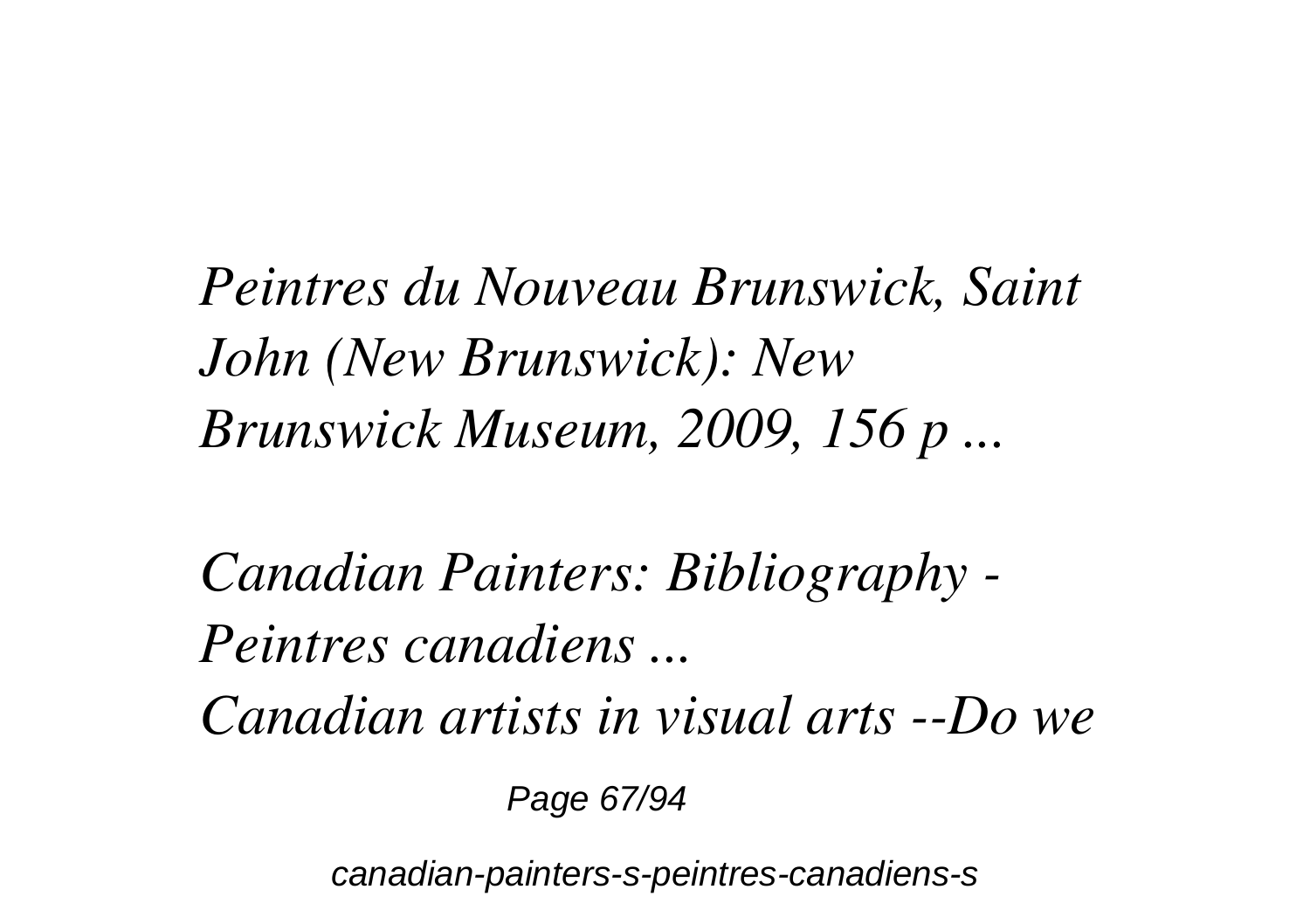*have your name? To add a link to your site, or your name to this index or an image of your art, write to me at flareau@rogers.com -- it's free. References in parentheses / Références entre parenthèses M*

Page 68/94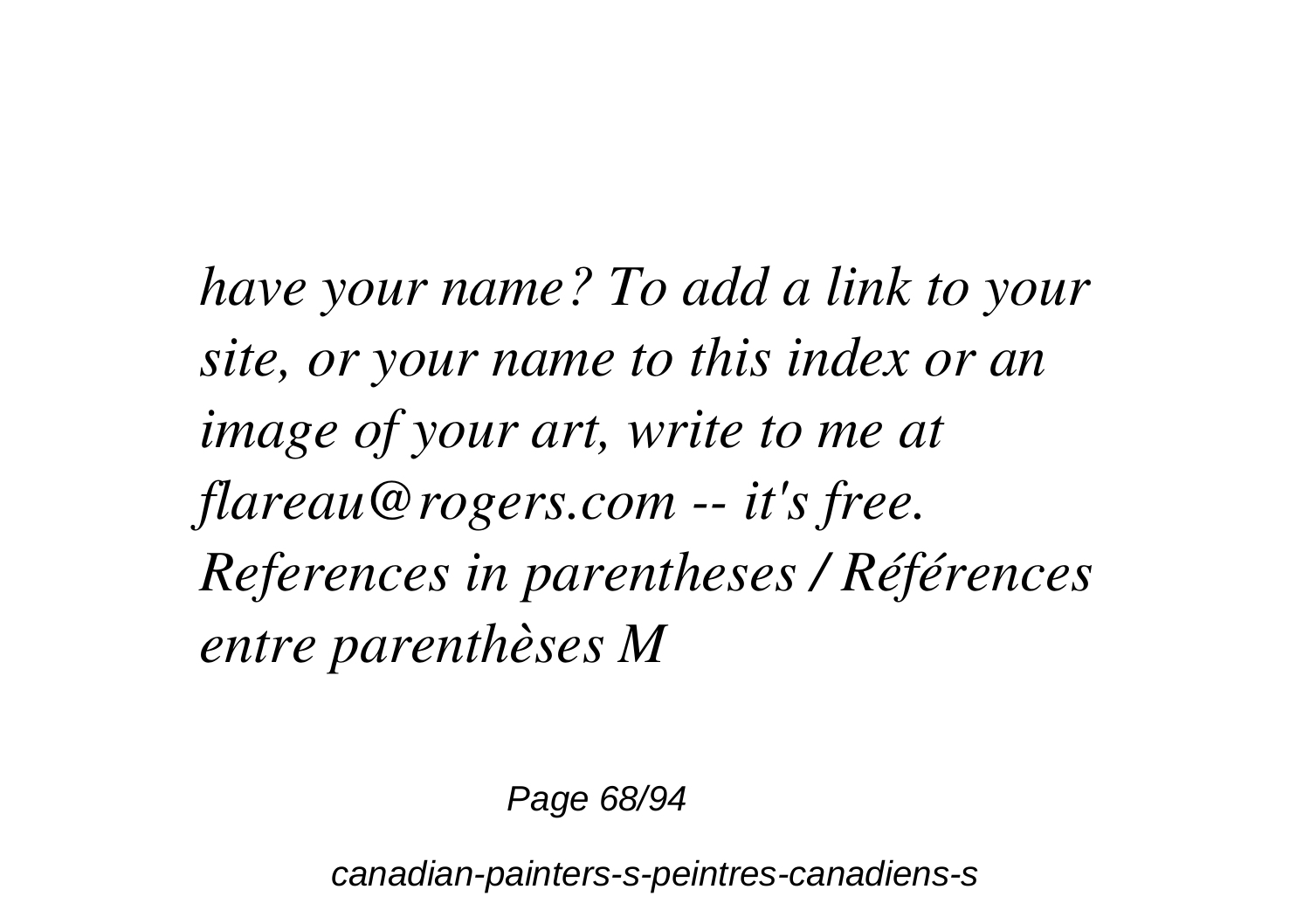*Canadian Painters M - Peintres canadiens M Artistes canadiens en arts visuels -- Avons-nous votre nom? Pour ajouter un lien à votre site, pour vous inscrire ou pour ajouter une image de votre art, écrivez-moi à flareau@rogers.com--*

Page 69/94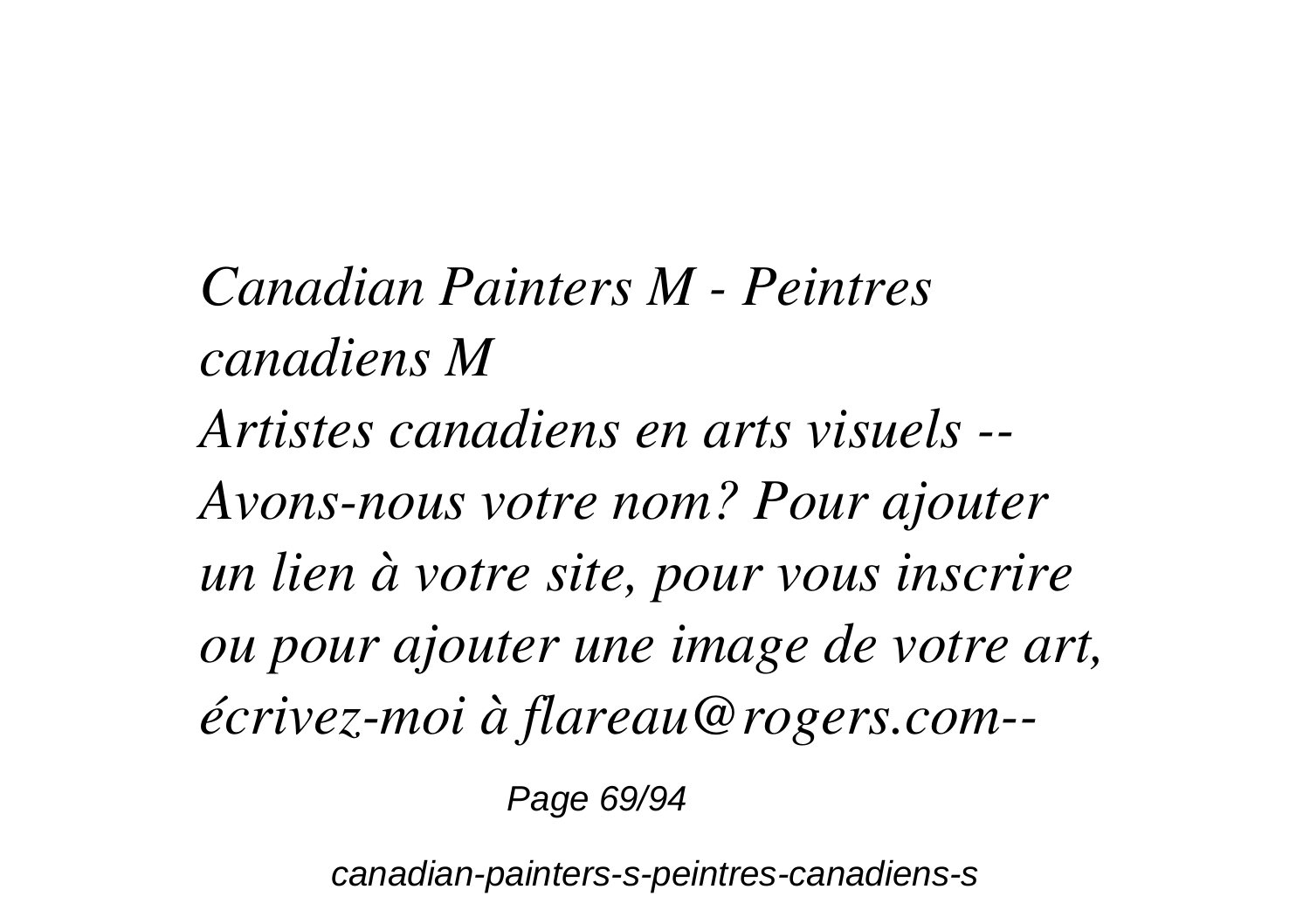*c'est gratuit.-----Canadian artists in visual arts --Do we have your name?*

*Canadian Painters U - Peintres canadiens U The following is an alphabetical list of professional Canadian painters,*

Page 70/94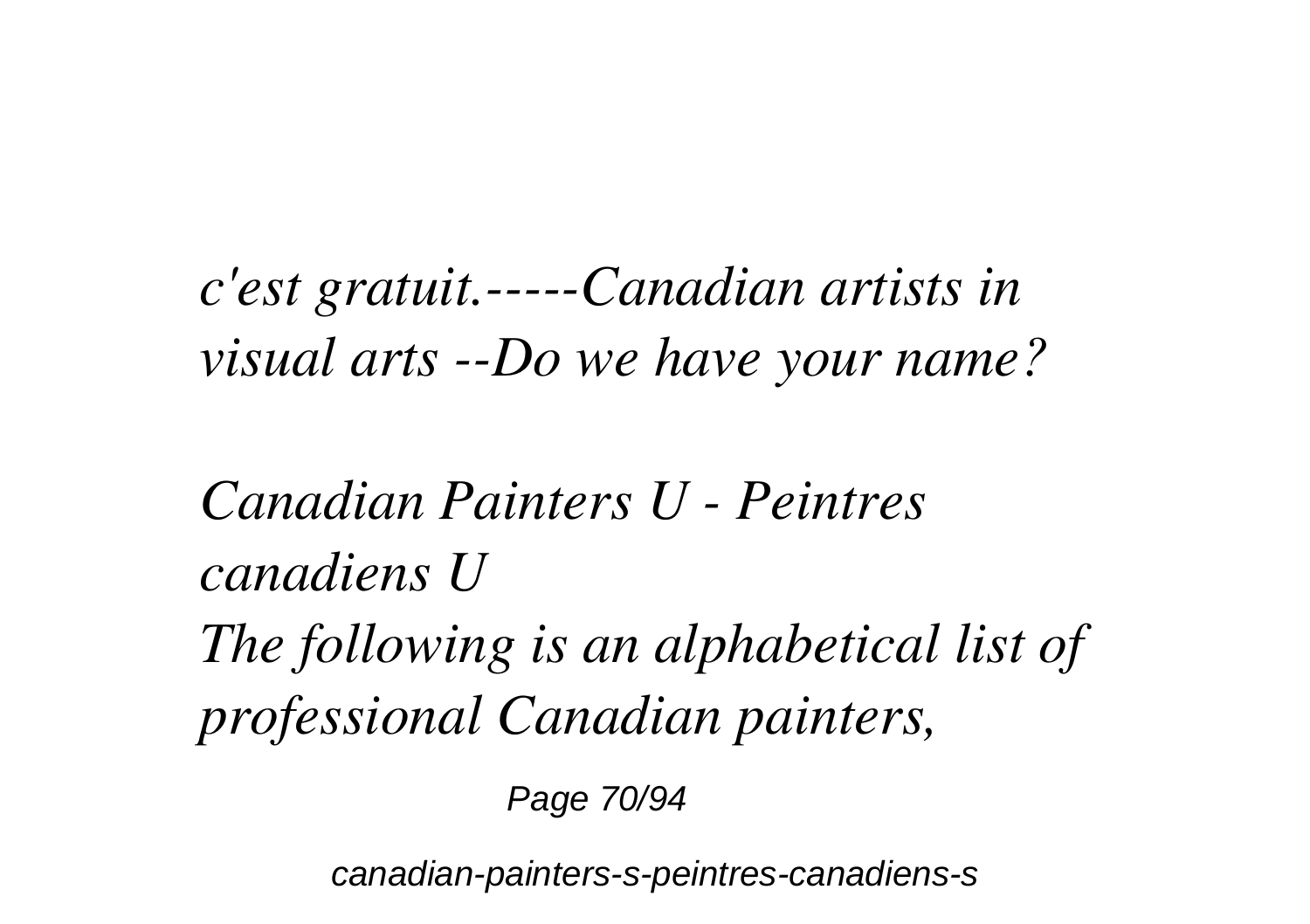*primarily working in fine art painting and drawing. See other articles for information on Canadian art or a List of Canadian artists for other information. ... Toward A People's Art Toronto, ...*

Page 71/94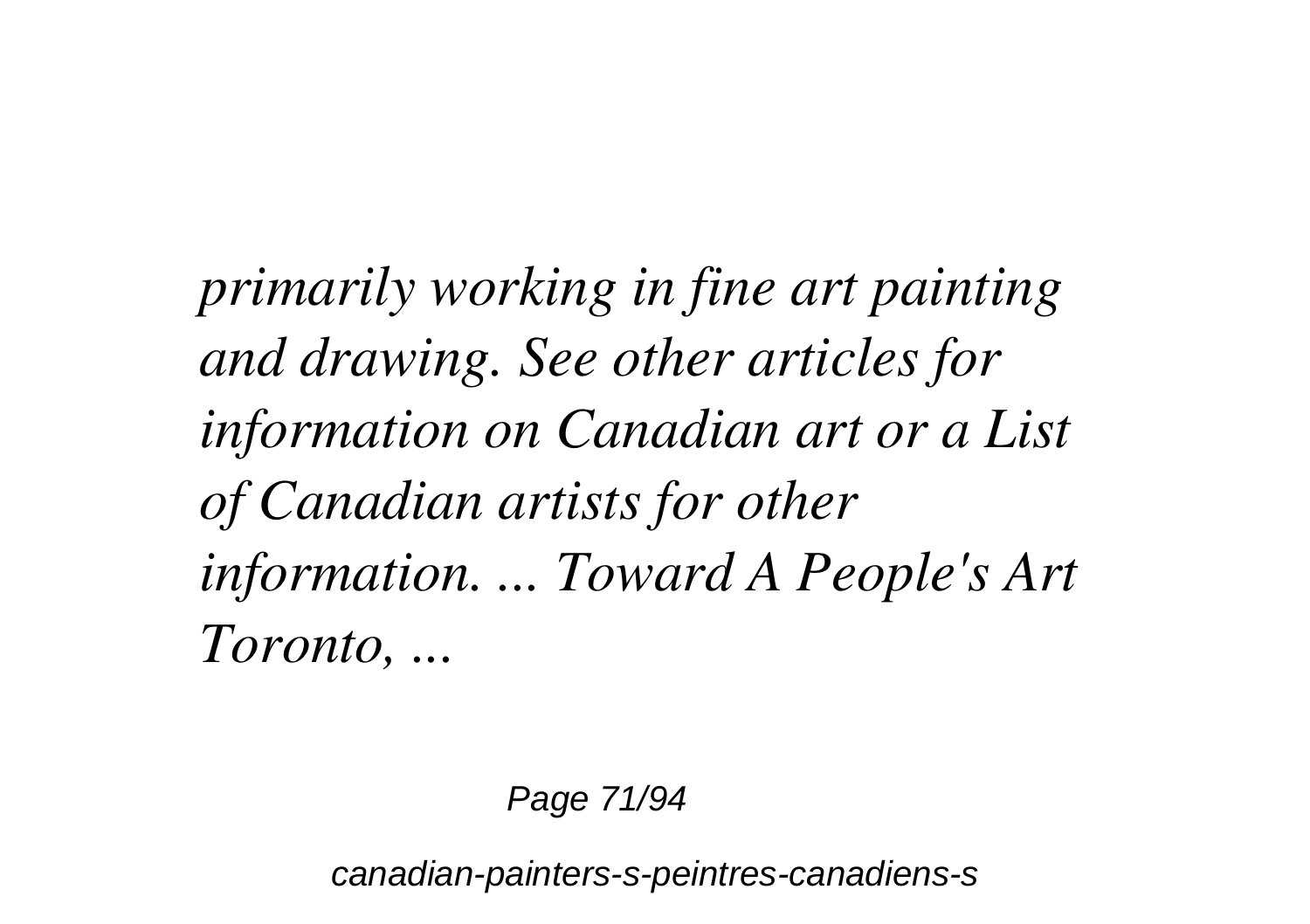*List of Canadian painters - Wikipedia The Society of Canadian Artists (SCA) is a national, non-profit artists organization dedicated to expanding the visibility and stature of the visual arts. SCA has representation in all of the visual arts media. We respect our*

Page 72/94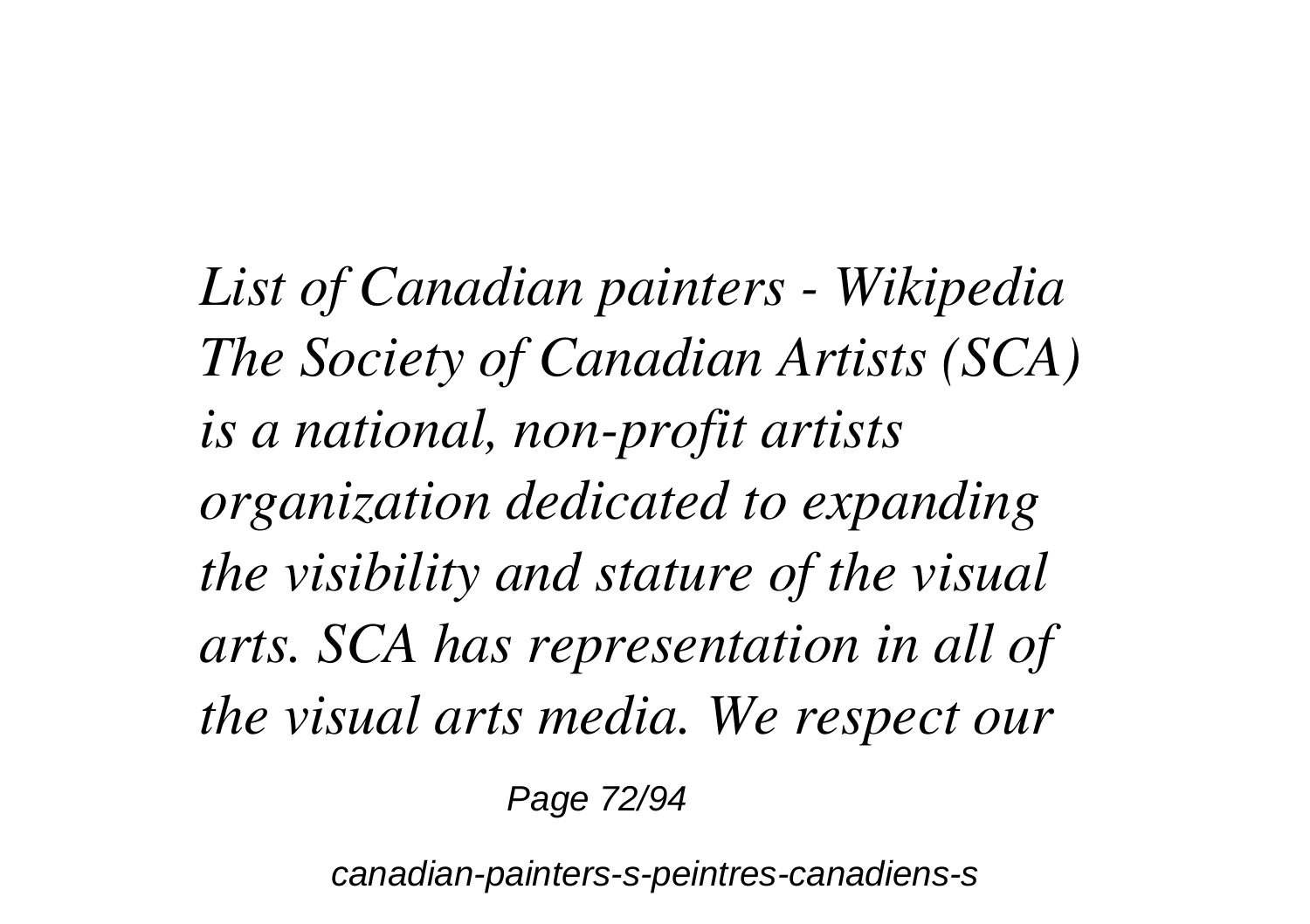*historical roots, are aware of our current world, and are future-minded.*

*Bienvenue à la Société des Artistes Canadiens Get this from a library! Contemporary Canadian painters : an exhibition of*

Page 73/94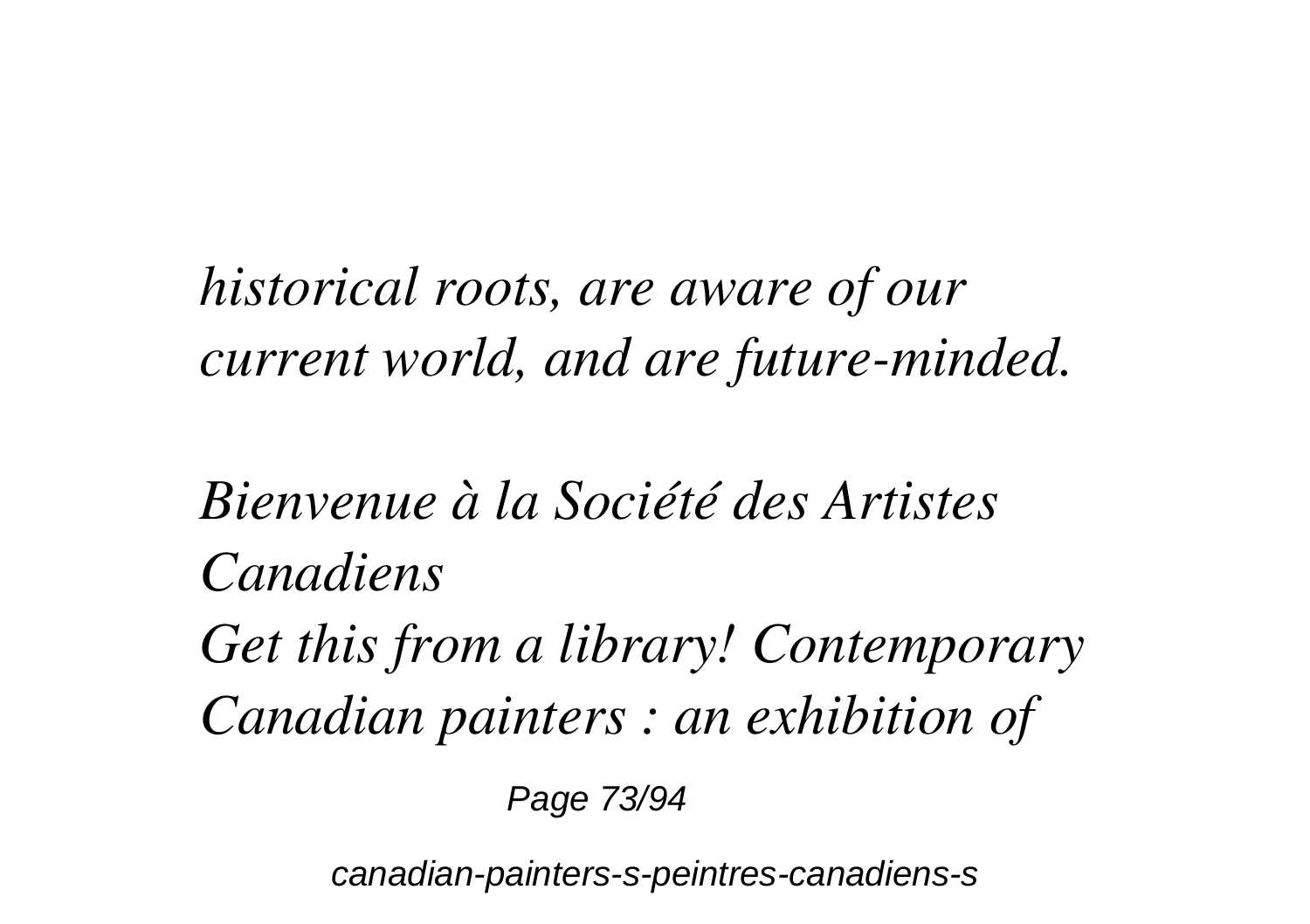*works from the Canada Council Art Bank = peintres canadiens contemporains : une exposition de la Banque d'oeuvres d'art du Conseil des Arts du Canada. [Geoffrey James; Art Bank (Canada);]*

Page 74/94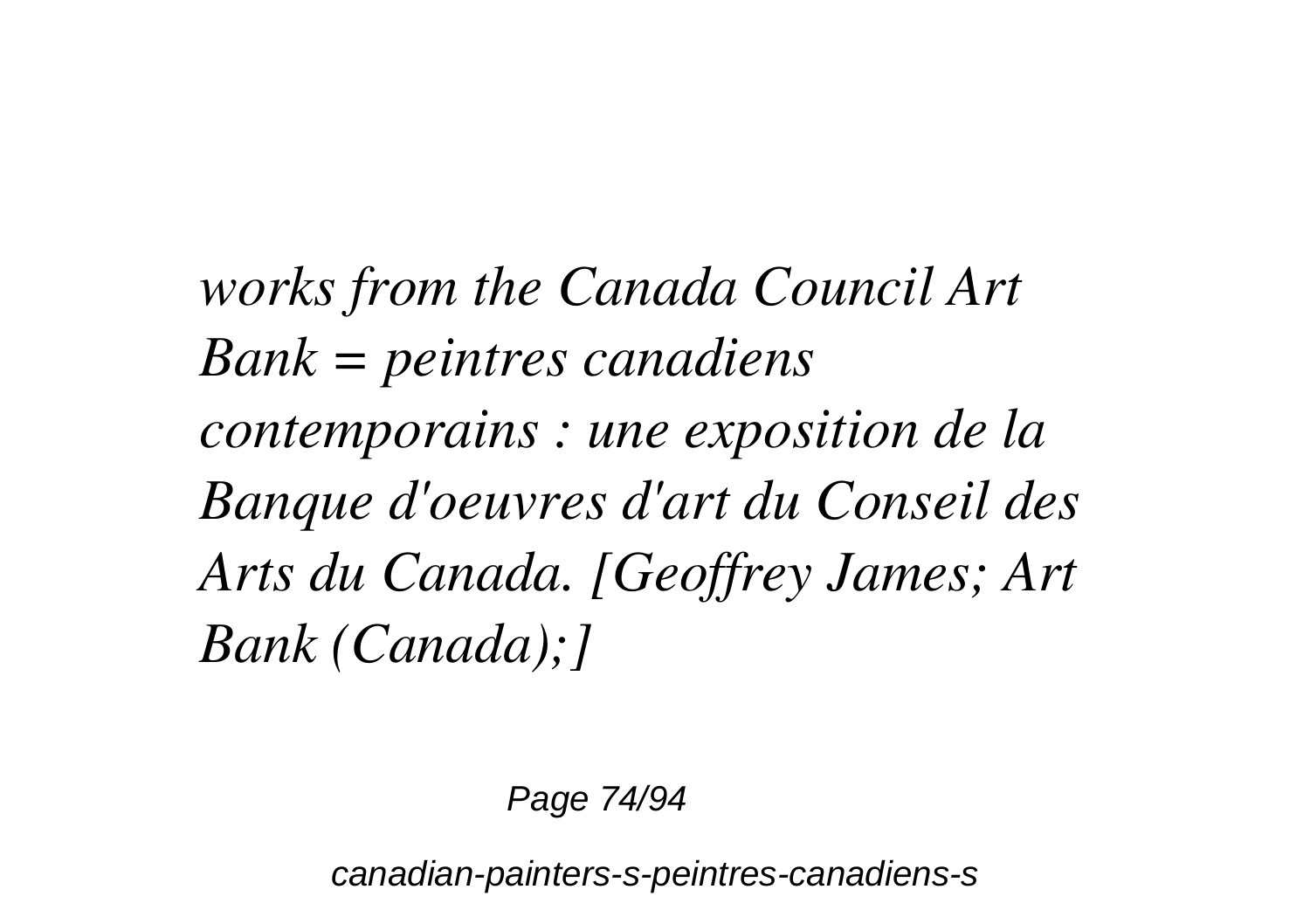*Contemporary Canadian painters : an exhibition of works ... Artist Database MOUNT, Rita Born Montreal, Quebec, 1888 ... Laberge, Albert. "Nouvelle visite au salon des peintres Canadiens." La Presse (Montreal) 28 Mar. 1929: 16. Laberge,*

Page 75/94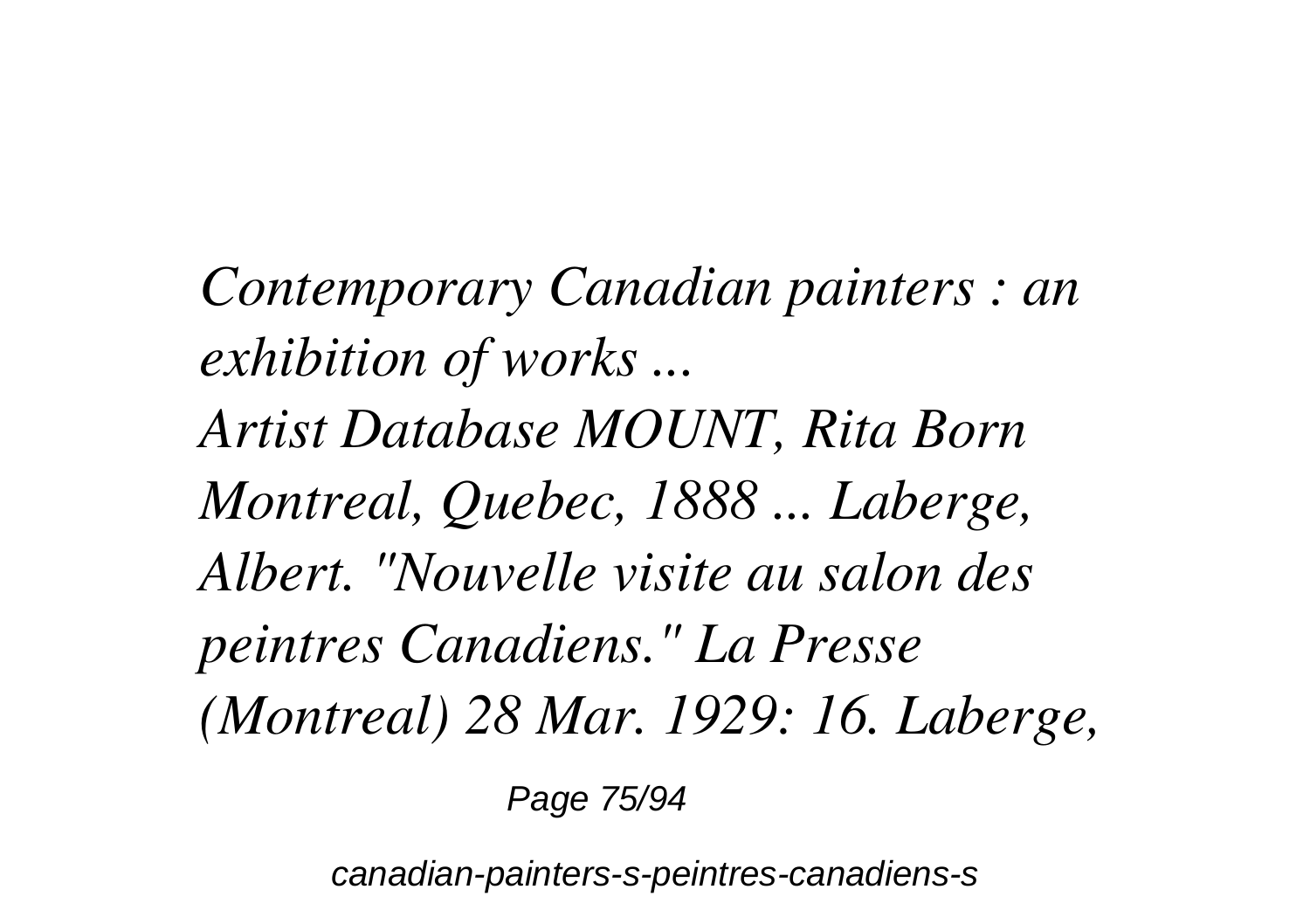*Albert. "Ouverture du salon des artistes canadiens à la Art Association." ... The Dictionary of Canadian Artists. (Volumes 1-8 by Colin S. MacDonald, and volume 9 by*

*...*

Page 76/94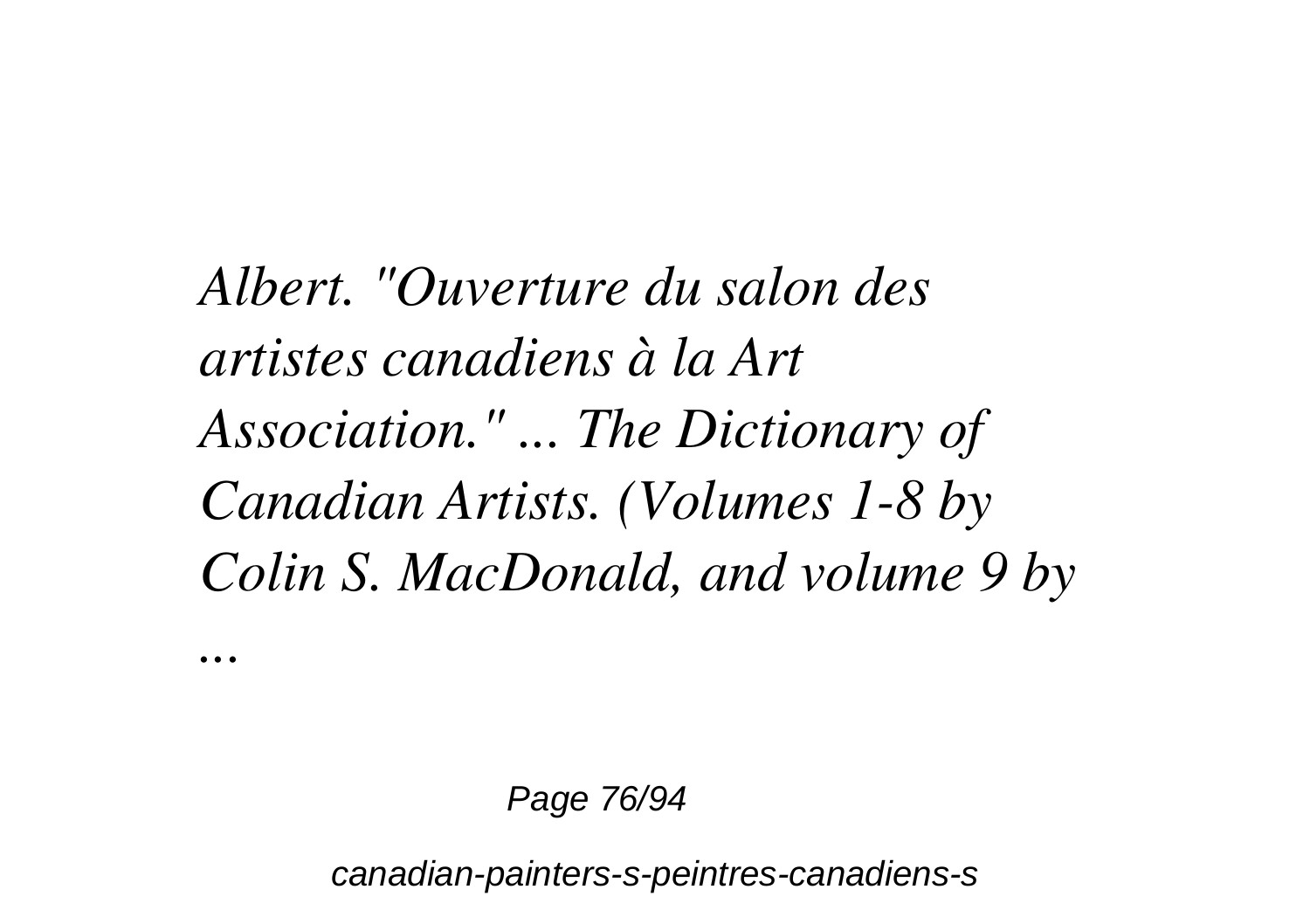*Artist Database - Canadian Women Artists Initiative Some French Canadian painters = by , 1956, National Gallery of Canada edition, in English ... Some French Canadian painters = Quelques peintres canadiens-français. Published 1956 by*

Page 77/94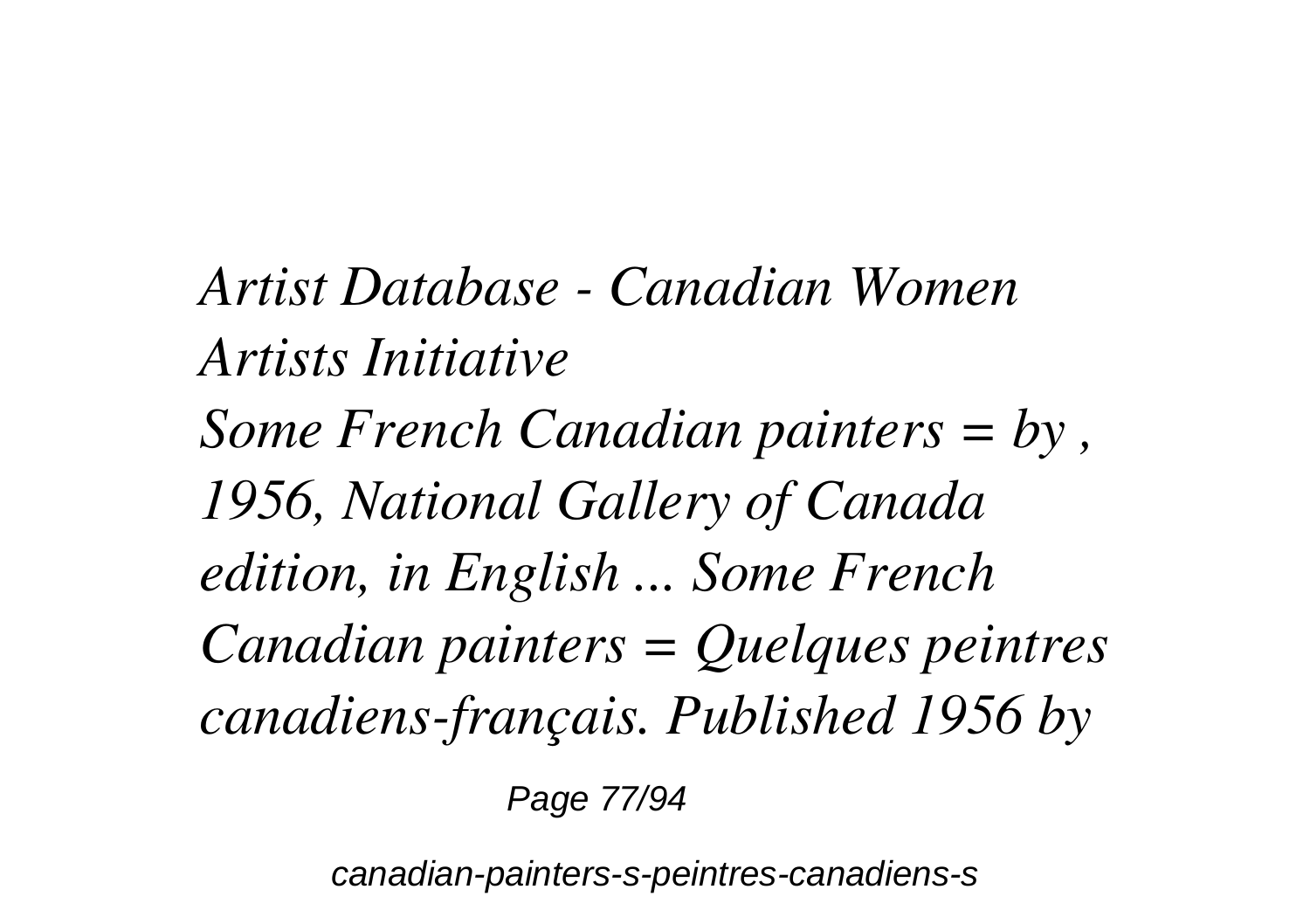*National Gallery of Canada in . Written in English. There's no description for this book yet. ...*

*Some French Canadian painters = (1956 edition) | Open Library Artists in Canada, compiled and*

Page 78/94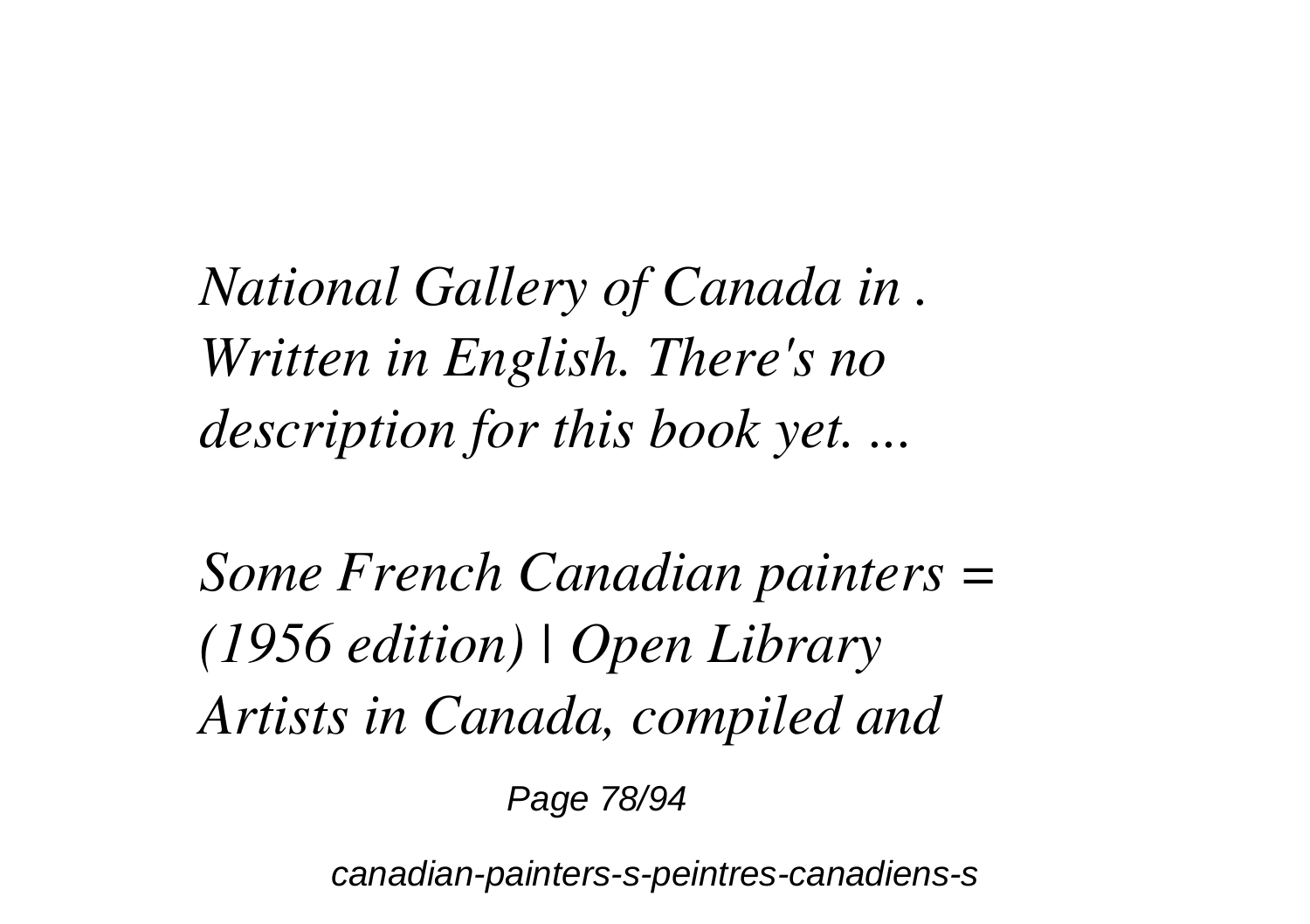*maintained by the National Gallery of Canada Library, is a bilingual union list that identifies the location of documentation files on Canadian artists.Twenty-three libraries and art galleries across Canada have contributed biographical information*

Page 79/94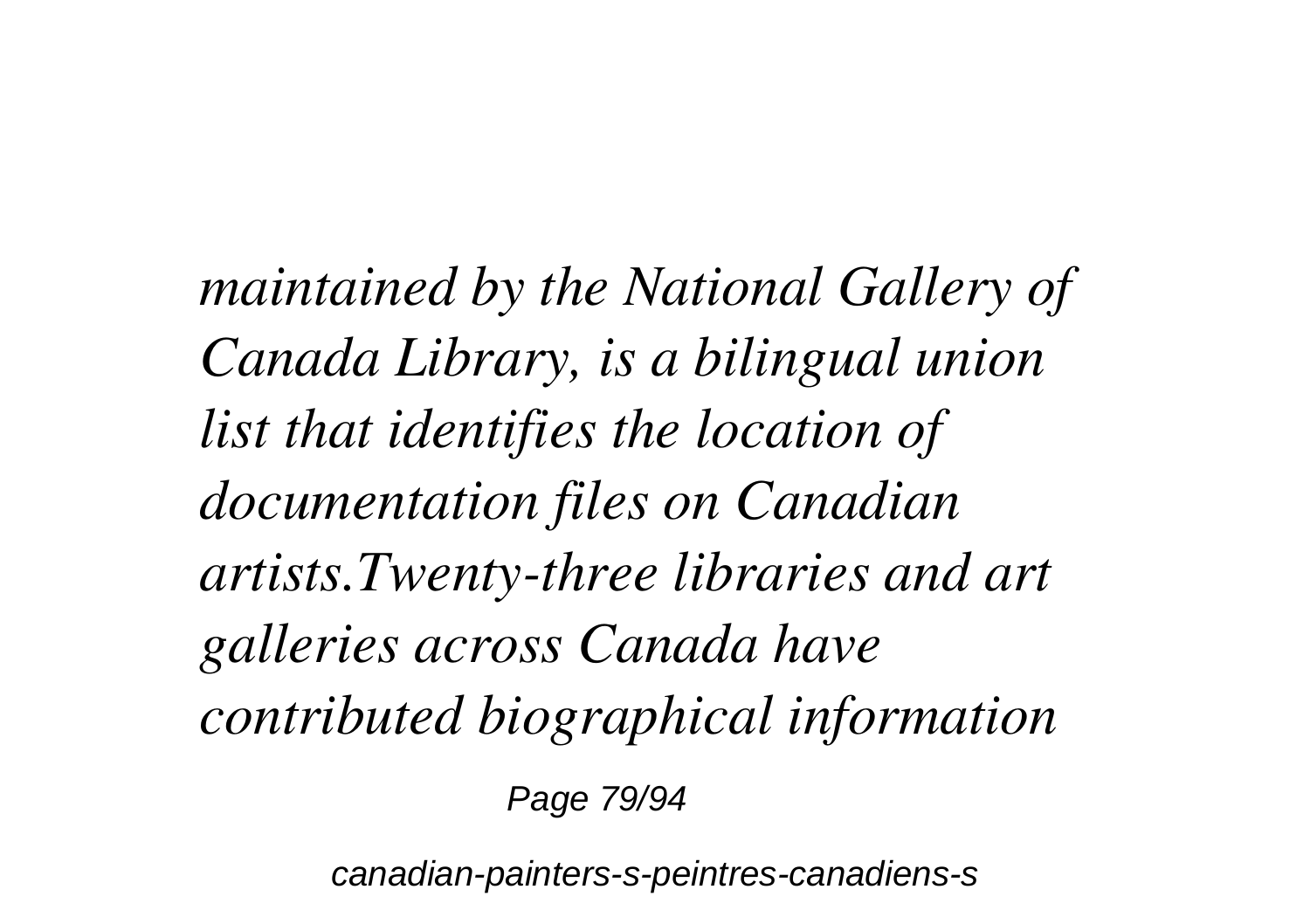*and lists of their documentation files to create this resource which contains information for over 42,700 artists.*

*Artists in Canada - Canada.ca ? Senitt Dolls & Puppets ? 1093 Senitt Hill Dr, Carnarvon, Ontario,*

Page 80/94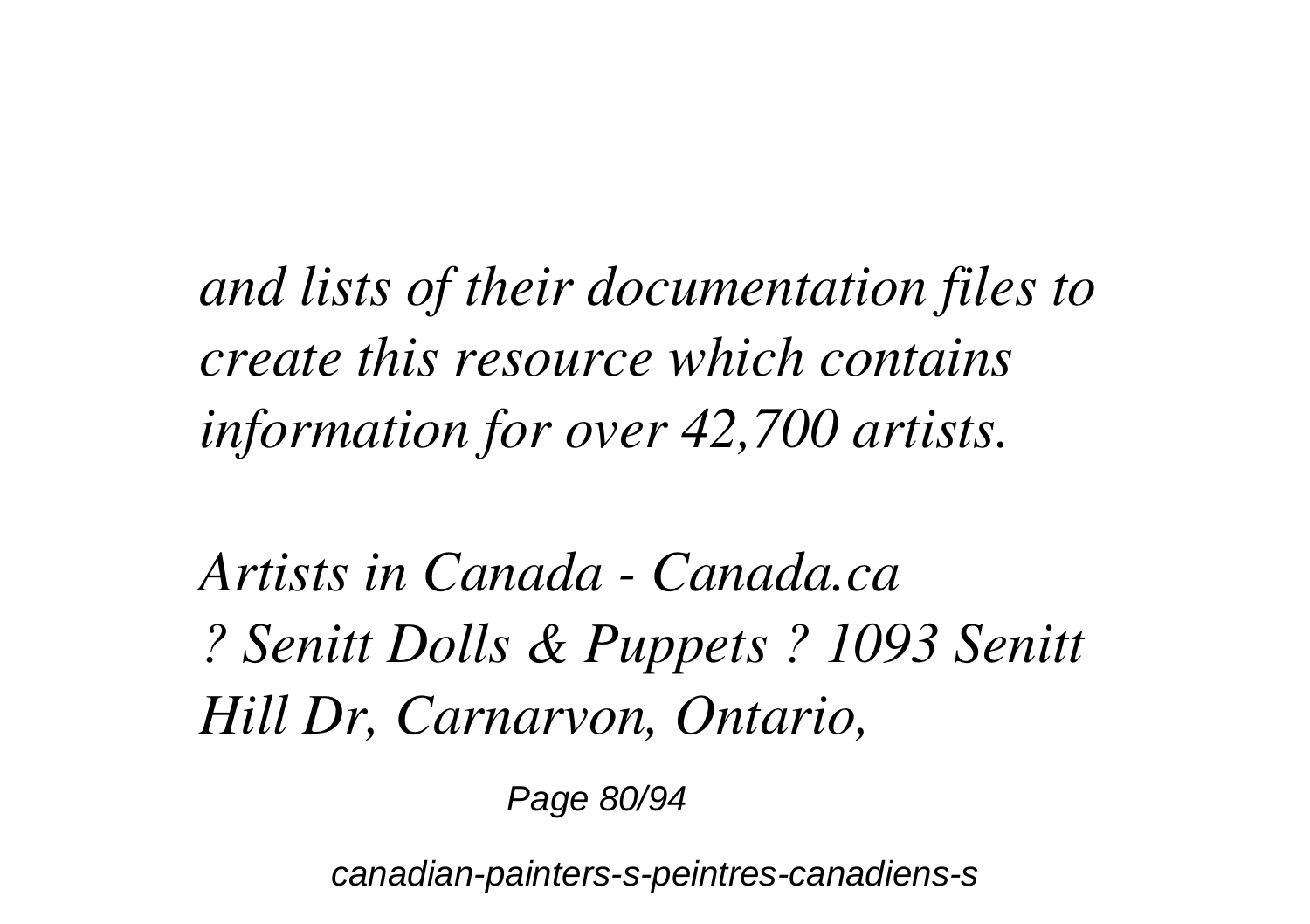*7054893307 ? Senitt Dolls & Puppets, Carnarvon, Dolls, Puppets, Stuffed Toy And Dolls, Dolls And Puppets*

*Senitt Dolls & Puppets • Carnarvon • Ontario • Contemporary Canadian Painters : An* Page 81/94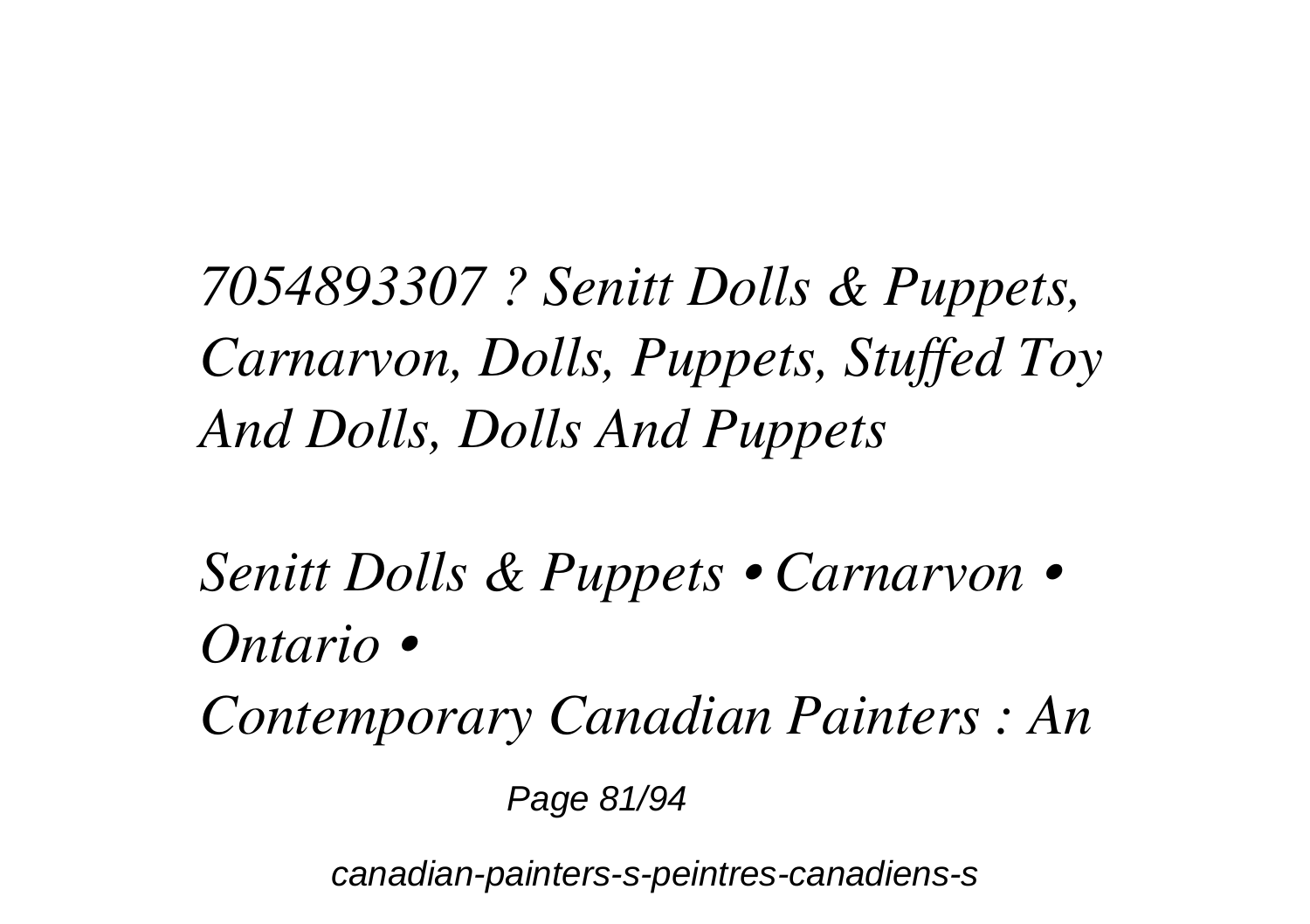*Exhibition of Works From the Canada Council Art Bank (Peintres Canadiens Contemporains : une Exposition de la Banque d'oeuvres d'art du Conseil des Arts du Canada) [Geoffrey James] on Amazon.com. \*FREE\* shipping on qualifying offers. 22-page soft cover.*

Page 82/94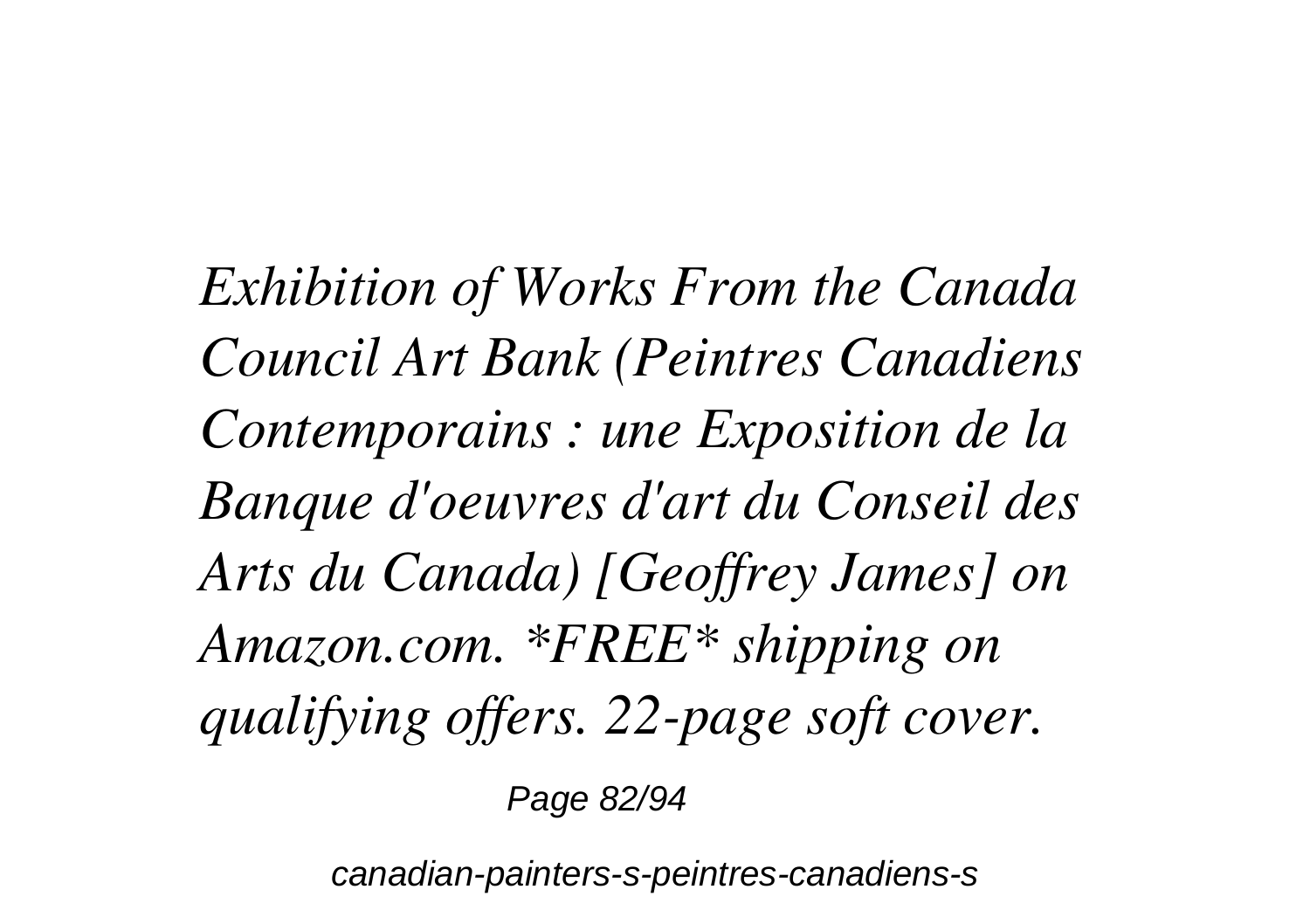*Works by Claud Breeze, Charles Gagnon, Paterson Ewen, Gershon Iskowitz, Ron Martin, John Meredith*

*Contemporary Canadian Painters : An Exhibition of Works ... Canadian Artists' Representation/Le*

Page 83/94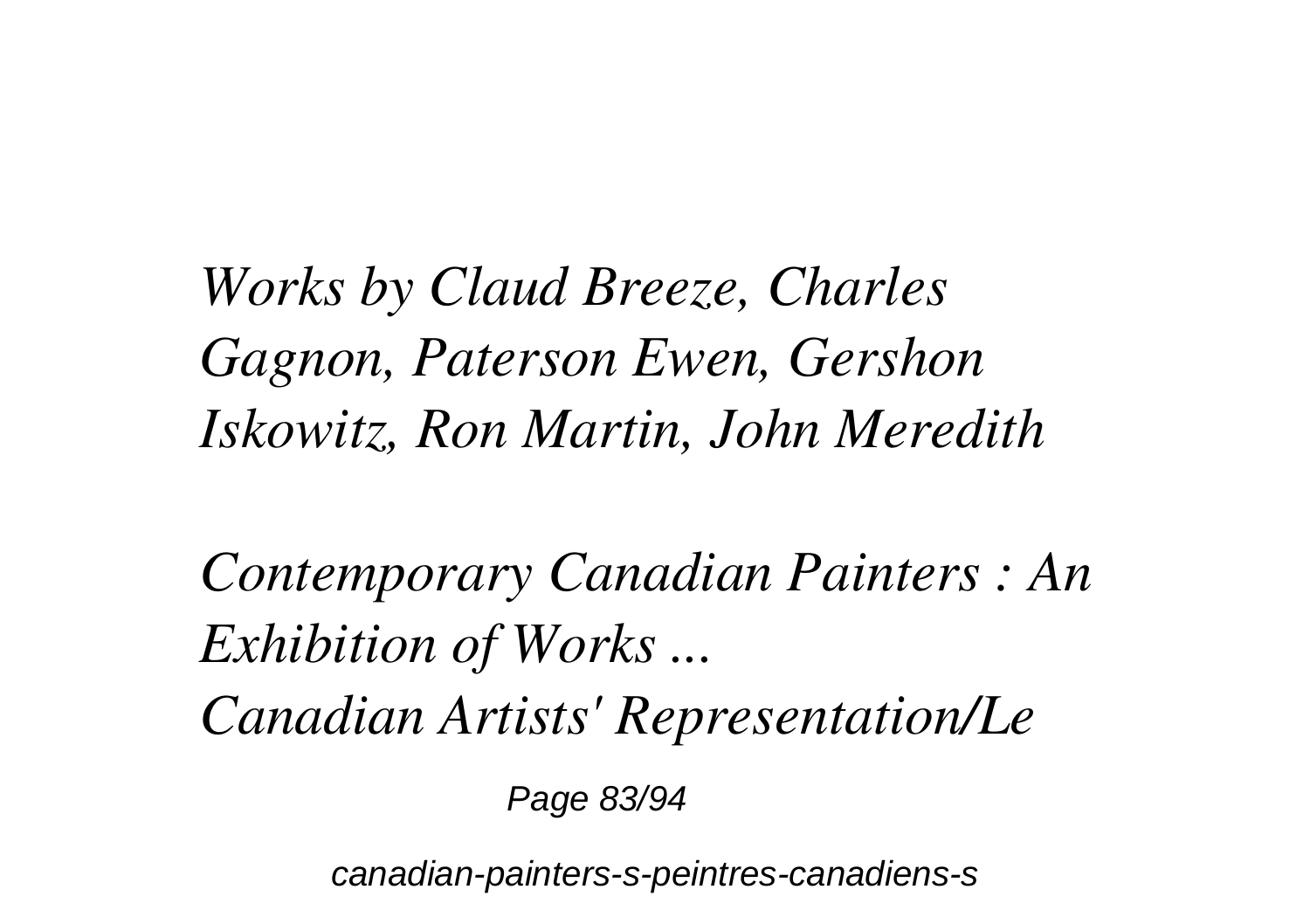*Front des artistes canadiens (CARFAC) is a non-profit corporation that serves as the national voice of Canada's professional visual artists. The mandate of CARFAC is to promote the visual arts in Canada, to promote a socio-economic climate that is*

Page 84/94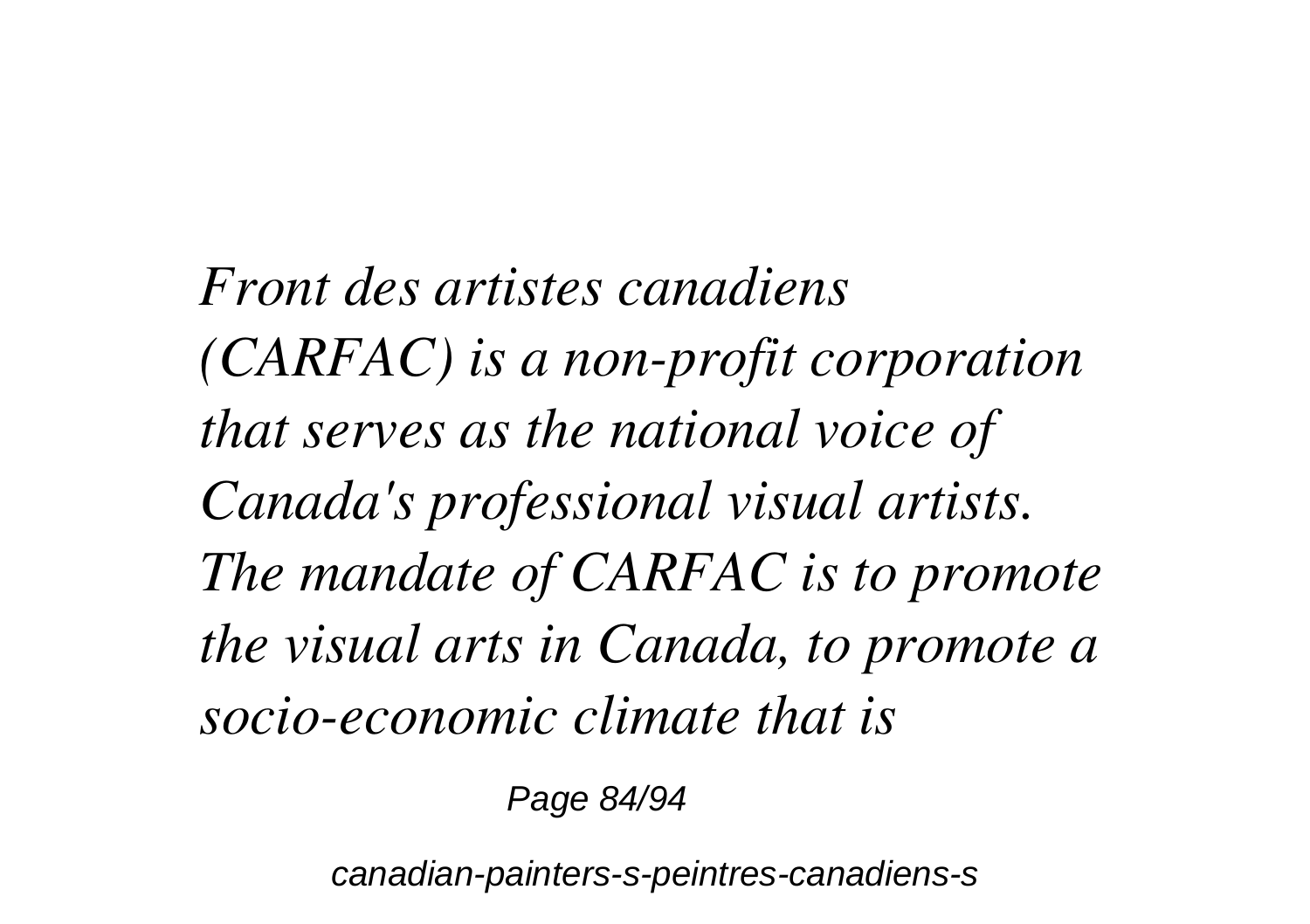*conducive to the production of visual arts in Canada, and to conduct research and engage in public education for ...*

*Canadian Artists' Representation - Wikipedia*

Page 85/94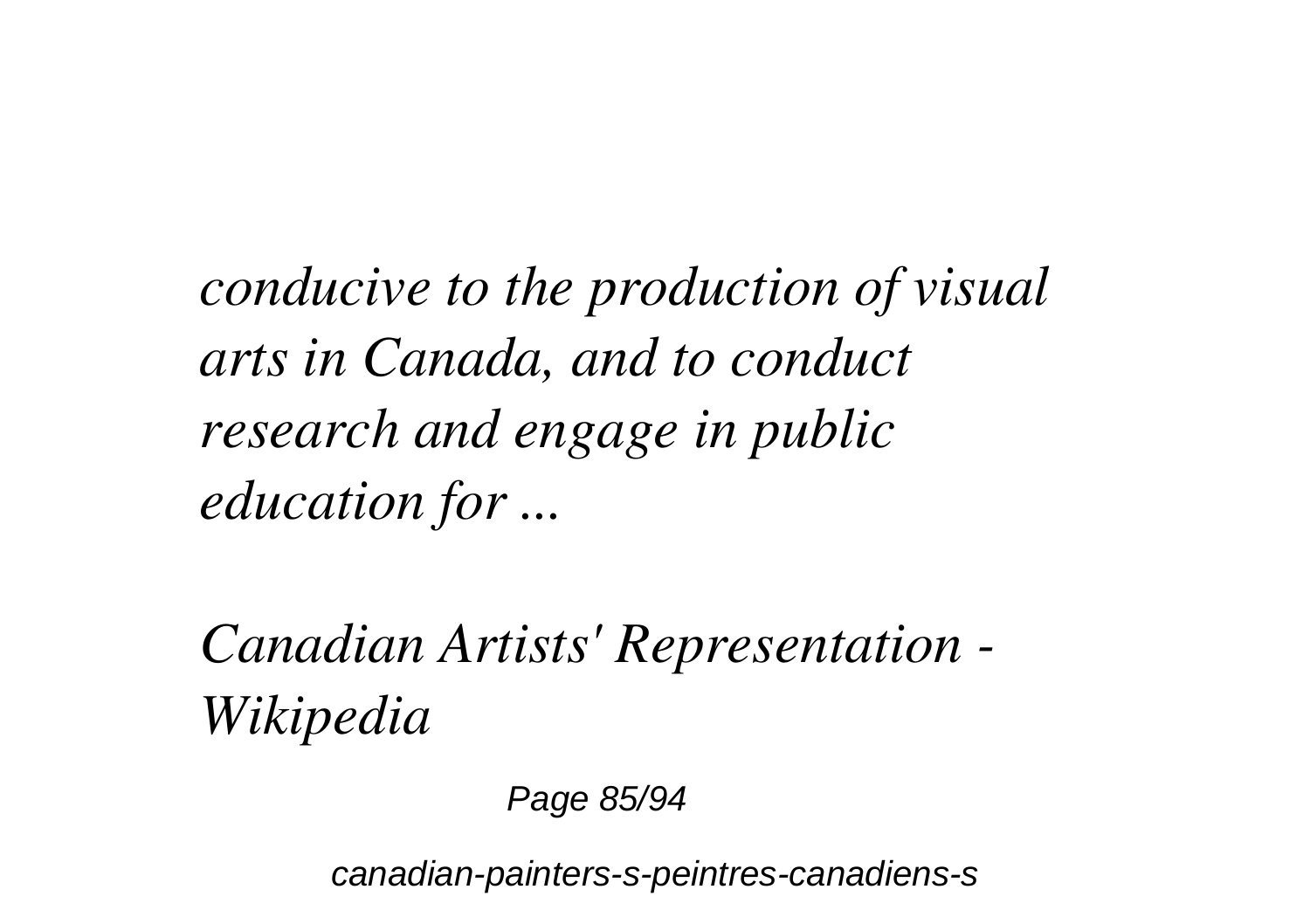*The following is a list of Canadian artists working in visual or plastic media (including 20th-century artists working in video art, performance art, or other types of new media). See other articles for information on Canadian literature, music, cinema and culture.*

Page 86/94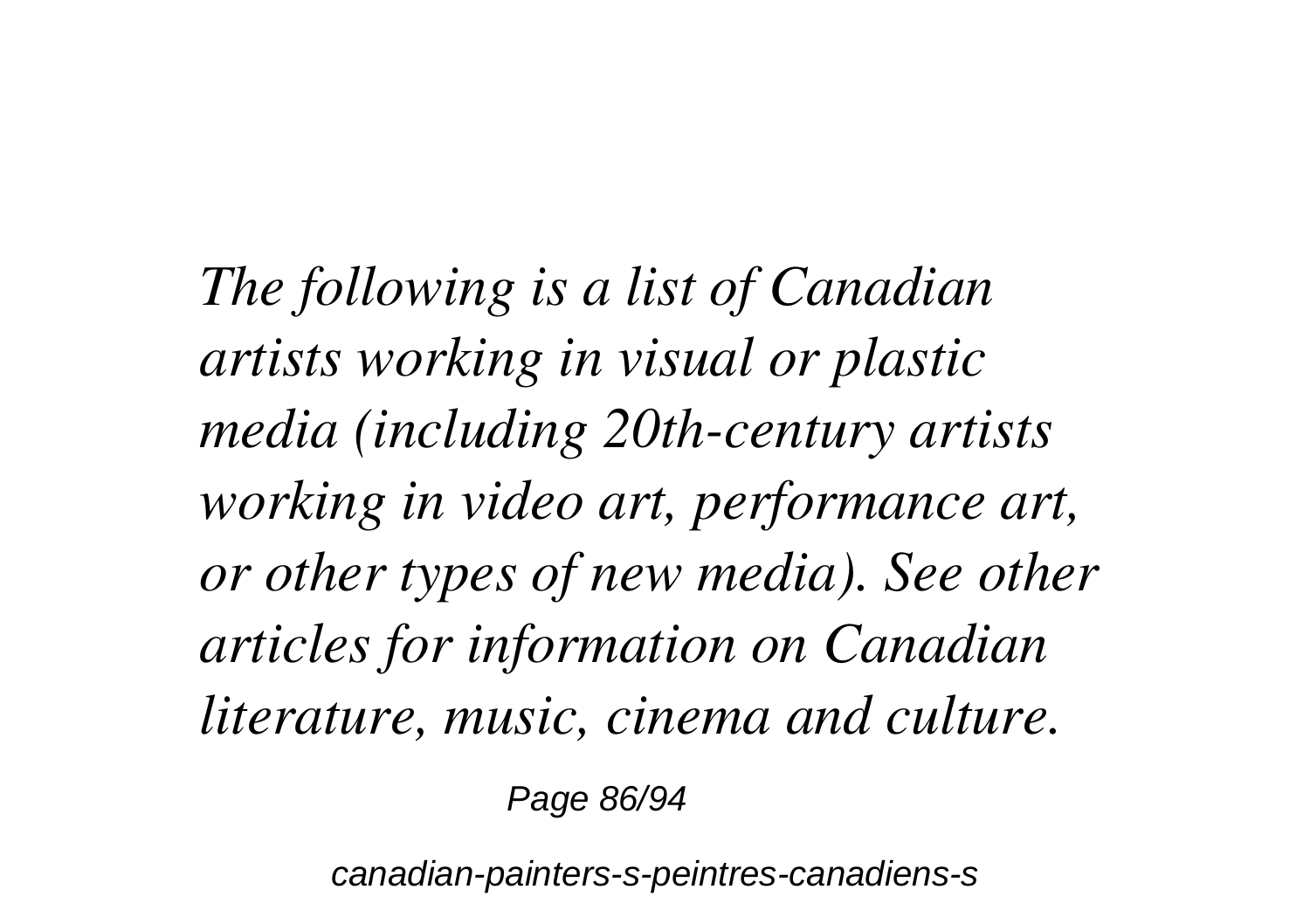*For more specific information on the arts in Canada, see Canadian art.*

*Artistes peintres canadiens - Pinterest Canadian Artists paintings - Art Ranked*

Page 87/94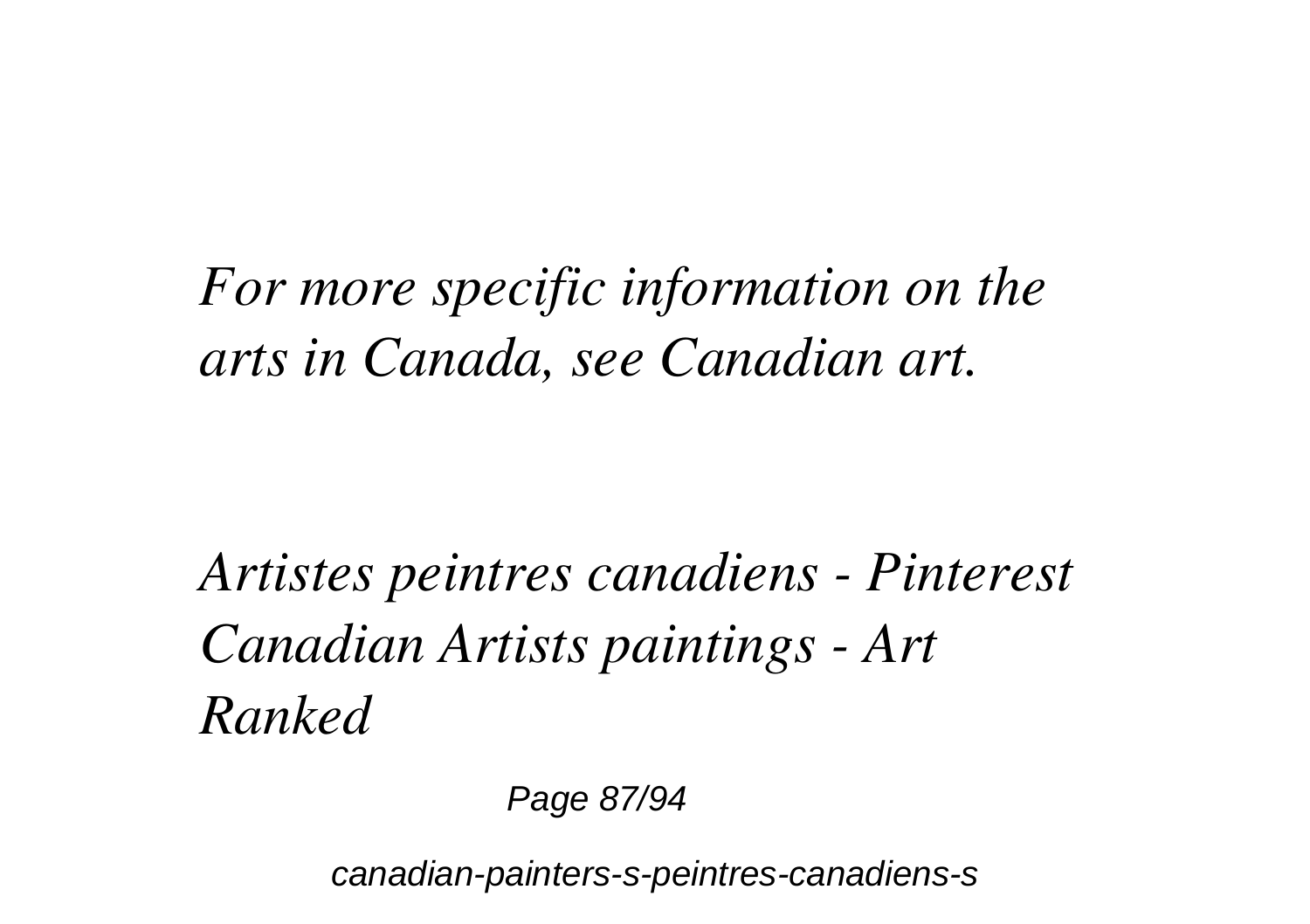*The following is an alphabetical list of professional Canadian painters, primarily working in fine art painting and drawing. See other articles for information on Canadian art or a List of Canadian artists for other information. ... Toward A People's Art*

Page 88/94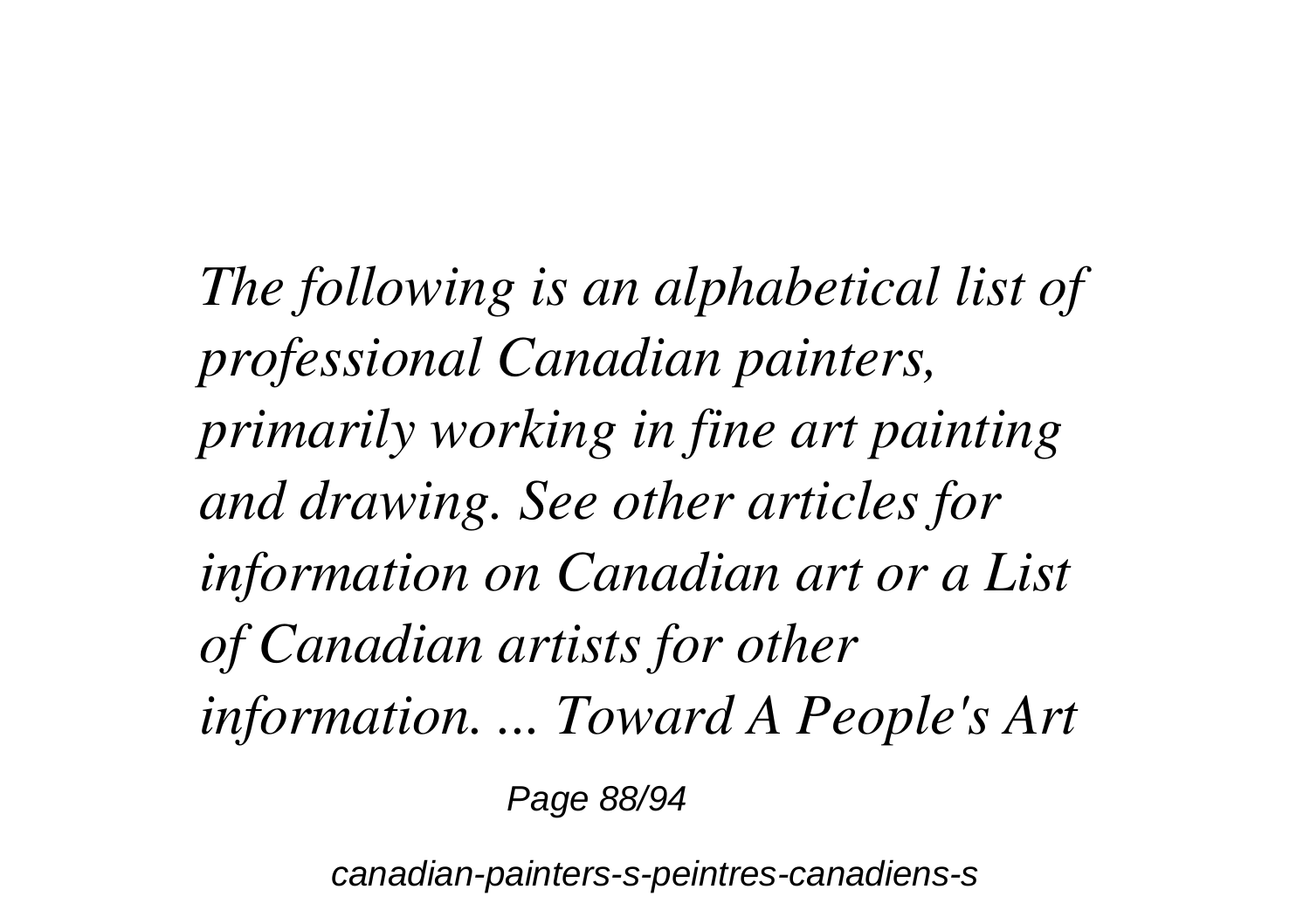```
Toronto, ...
```
**Artists in Canada - Canada.ca Canadian Artists' Representation - Wikipedia** Get this from a library!

Page 89/94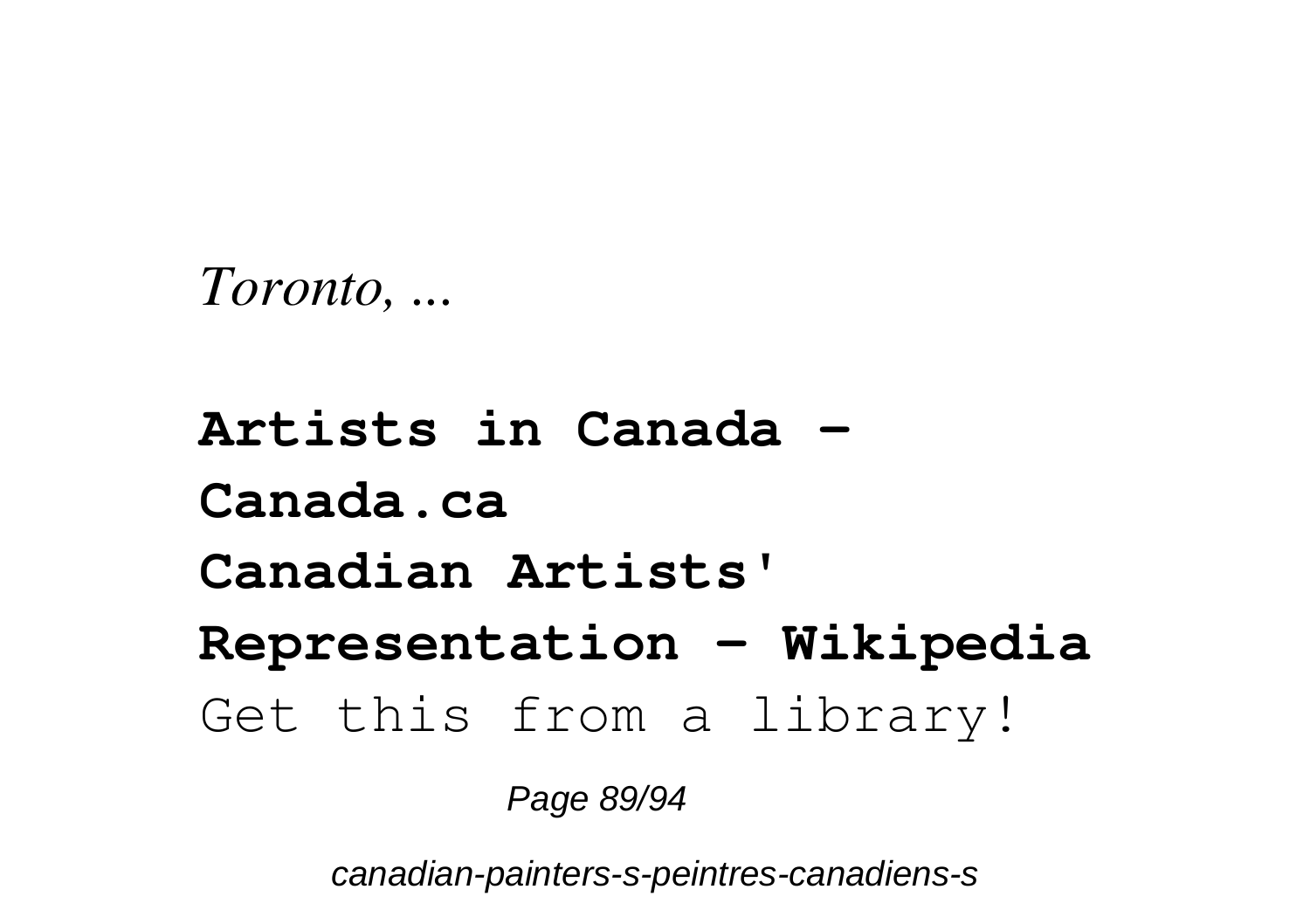Contemporary Canadian painters : an exhibition of works from the Canada Council Art Bank = peintres canadiens contemporains : une exposition de la Banque

Page 90/94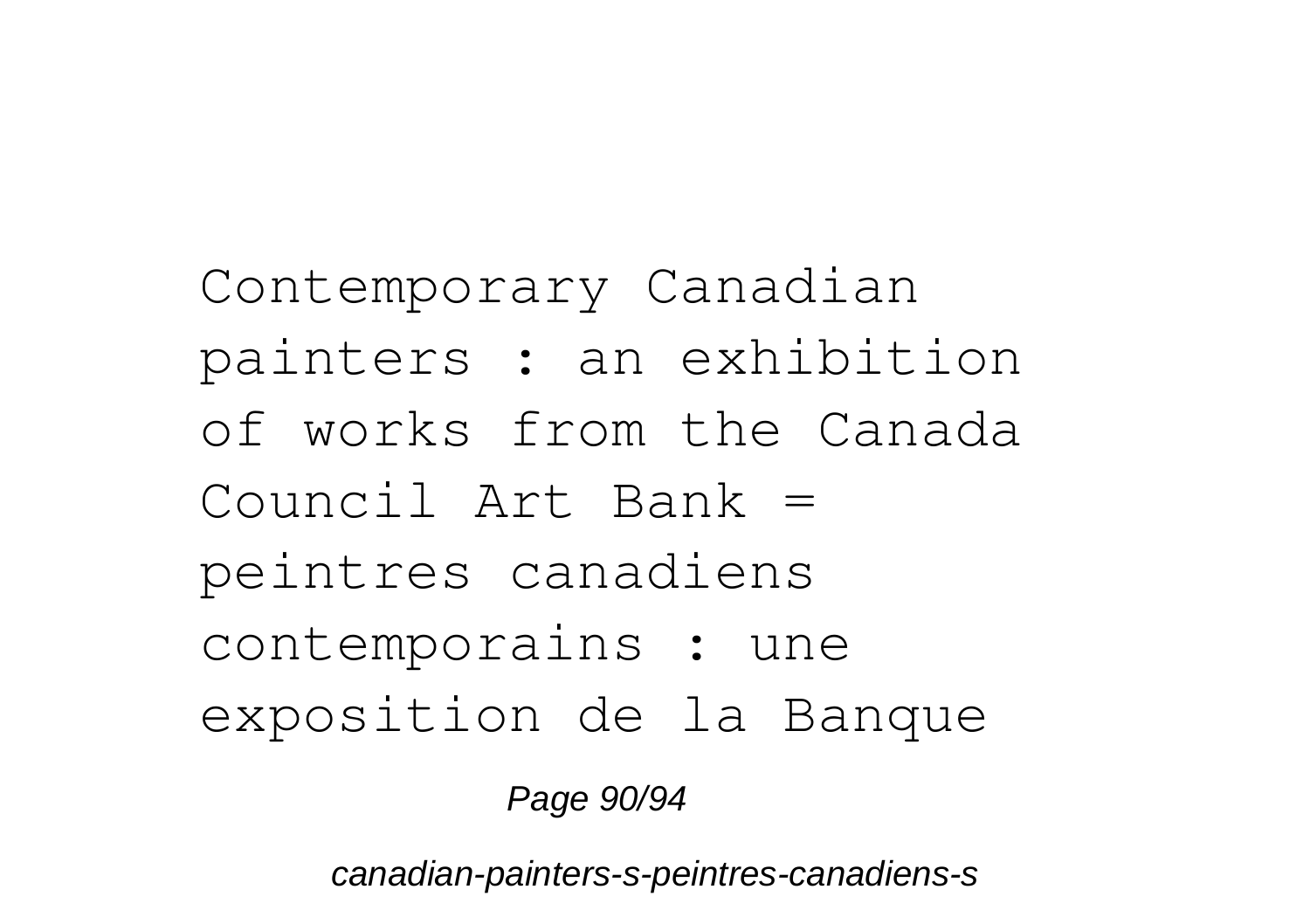d'oeuvres d'art du Conseil des Arts du Canada. [Geoffrey James; Art Bank (Canada);] **Peintres Québécois et Canadiens - pinterest.com**

Page 91/94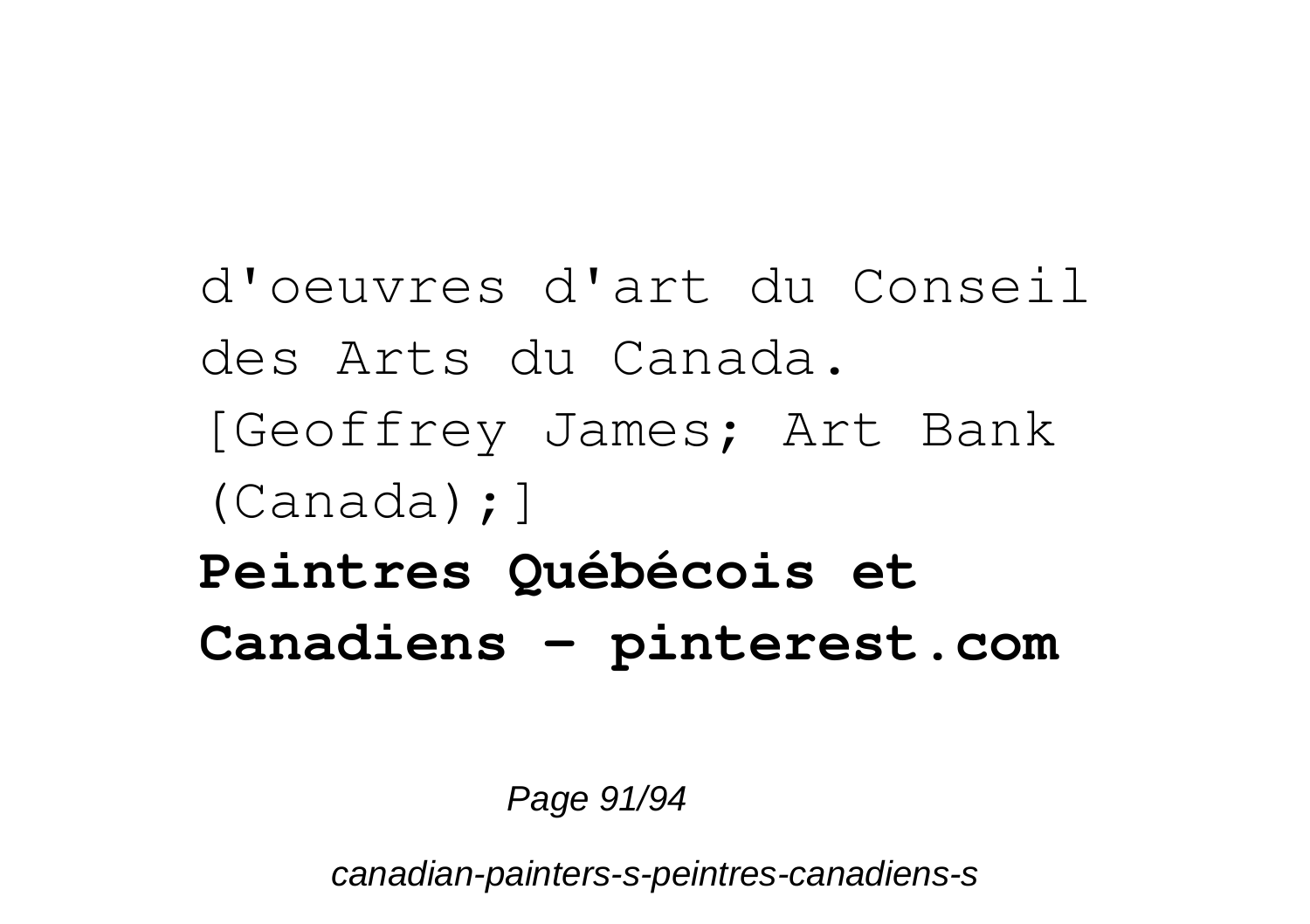The Society of Canadian Artists (SCA) is a national, non-profit artists organization dedicated to expanding the visibility and stature of the visual arts. SCA has representation in all of the visual arts media. We respect our historical roots, are aware of our current world, and are future-minded. Page 92/94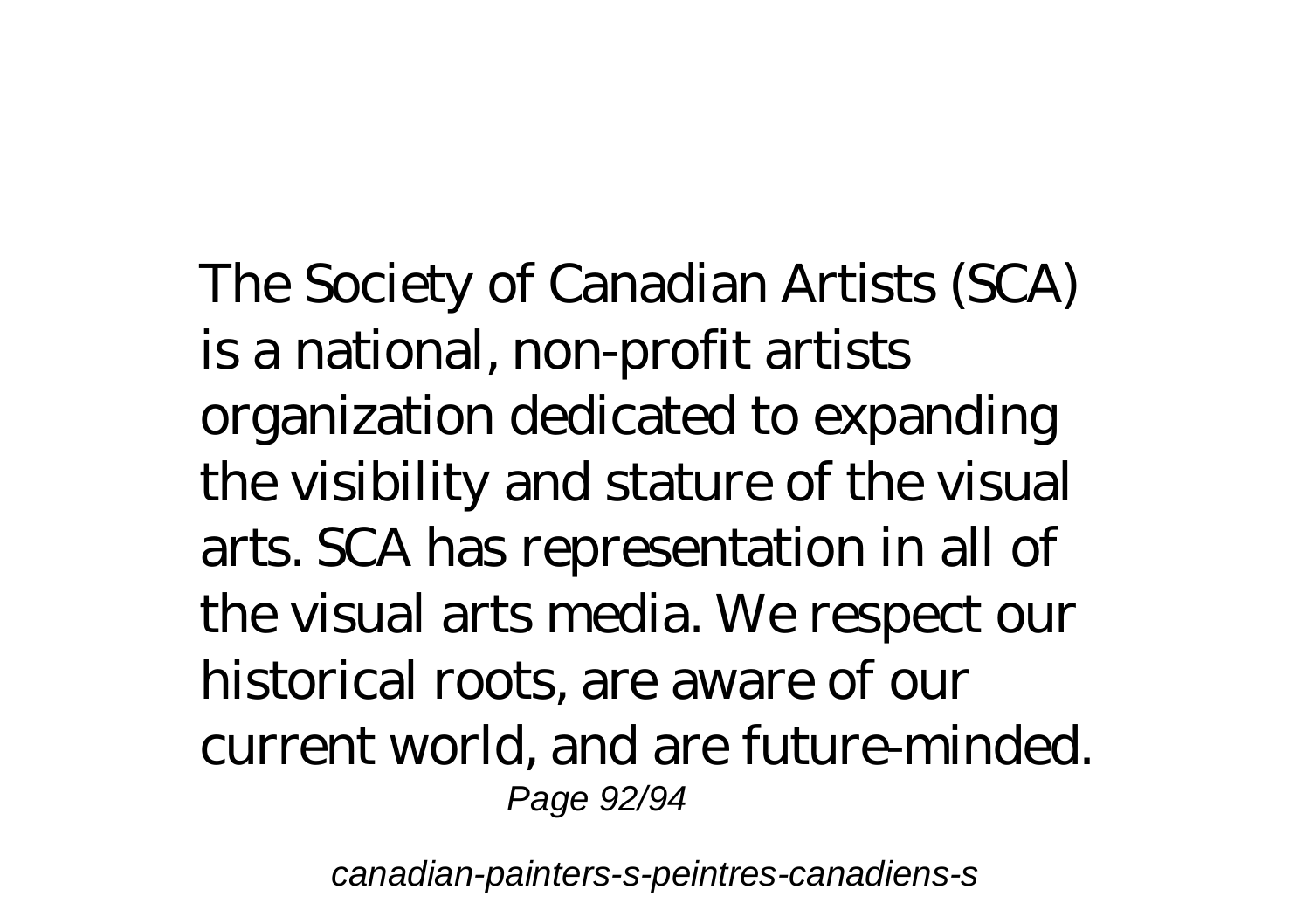Some French Canadian painters = by , 1956, National Gallery of Canada edition, in English ... Some French Canadian painters = Quelques peintres canadiens-français. Published 1956 by National Gallery of Canada in . Written in English. There's no description for this book yet. ... Page 93/94